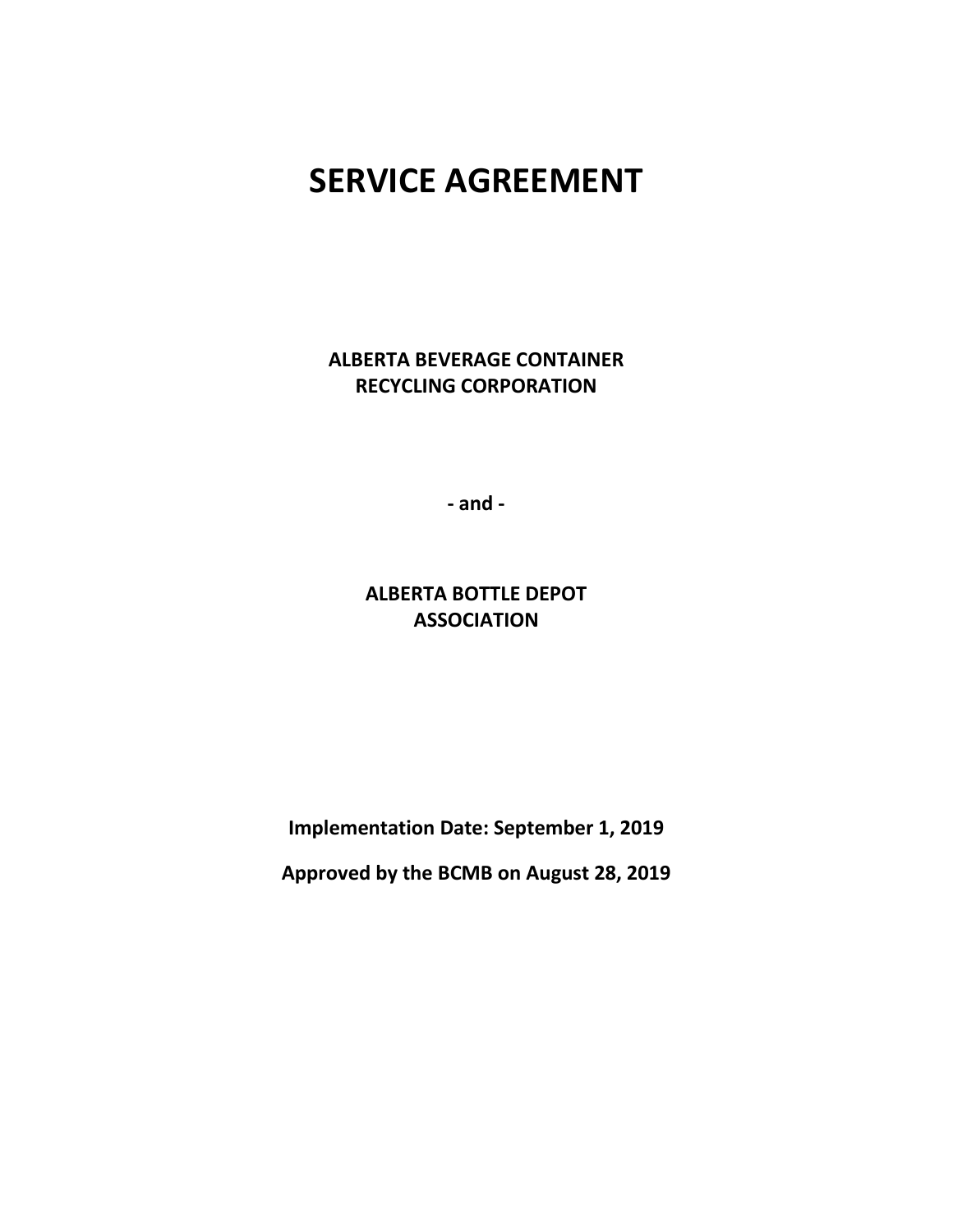# **TABLE OF CONTENTS**

|     |                                                            | <b>PAGE</b> |
|-----|------------------------------------------------------------|-------------|
|     |                                                            |             |
| 1.1 |                                                            |             |
| 1.2 |                                                            |             |
| 1.3 |                                                            |             |
| 1.4 |                                                            |             |
| 1.5 |                                                            |             |
| 1.6 |                                                            |             |
| 1.7 |                                                            |             |
|     |                                                            |             |
| 2.1 | WORK COOPERATIVELY & COMPLY WITH BCMB BYLAWS & POLICIES 10 |             |
| 2.2 |                                                            |             |
| 2.3 |                                                            |             |
| 2.4 |                                                            |             |
| 2.5 |                                                            |             |
|     |                                                            |             |
| 3.1 |                                                            |             |
| 3.2 |                                                            |             |
|     |                                                            |             |
| 4.1 |                                                            |             |
| 4.2 |                                                            |             |
| 4.3 |                                                            |             |
| 4.4 |                                                            |             |
| 4.5 |                                                            |             |
|     |                                                            |             |
| 5.1 |                                                            |             |
| 5.2 |                                                            |             |
| 5.3 |                                                            |             |
| 5.4 |                                                            |             |
| 5.5 |                                                            |             |
|     |                                                            |             |
| 6.1 |                                                            |             |
|     |                                                            |             |
| 7.1 |                                                            |             |
| 7.2 |                                                            |             |
| 7.3 |                                                            |             |
| 7.4 |                                                            |             |
|     |                                                            |             |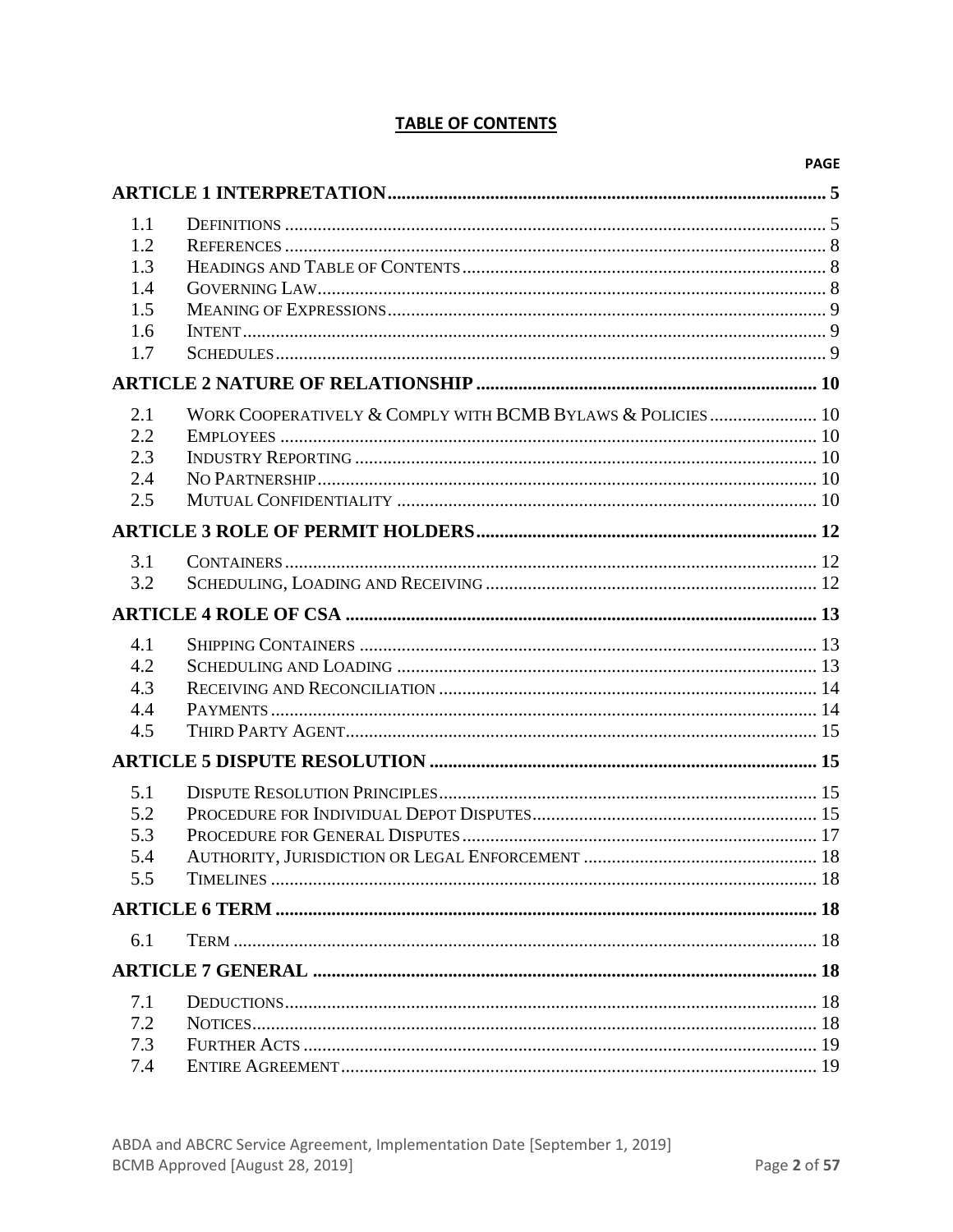| 75    |  |
|-------|--|
| 7.6   |  |
| 77    |  |
| 7.8   |  |
| 79    |  |
| 7.10  |  |
| 7 1 1 |  |
| 7.12  |  |
|       |  |
| 8.1   |  |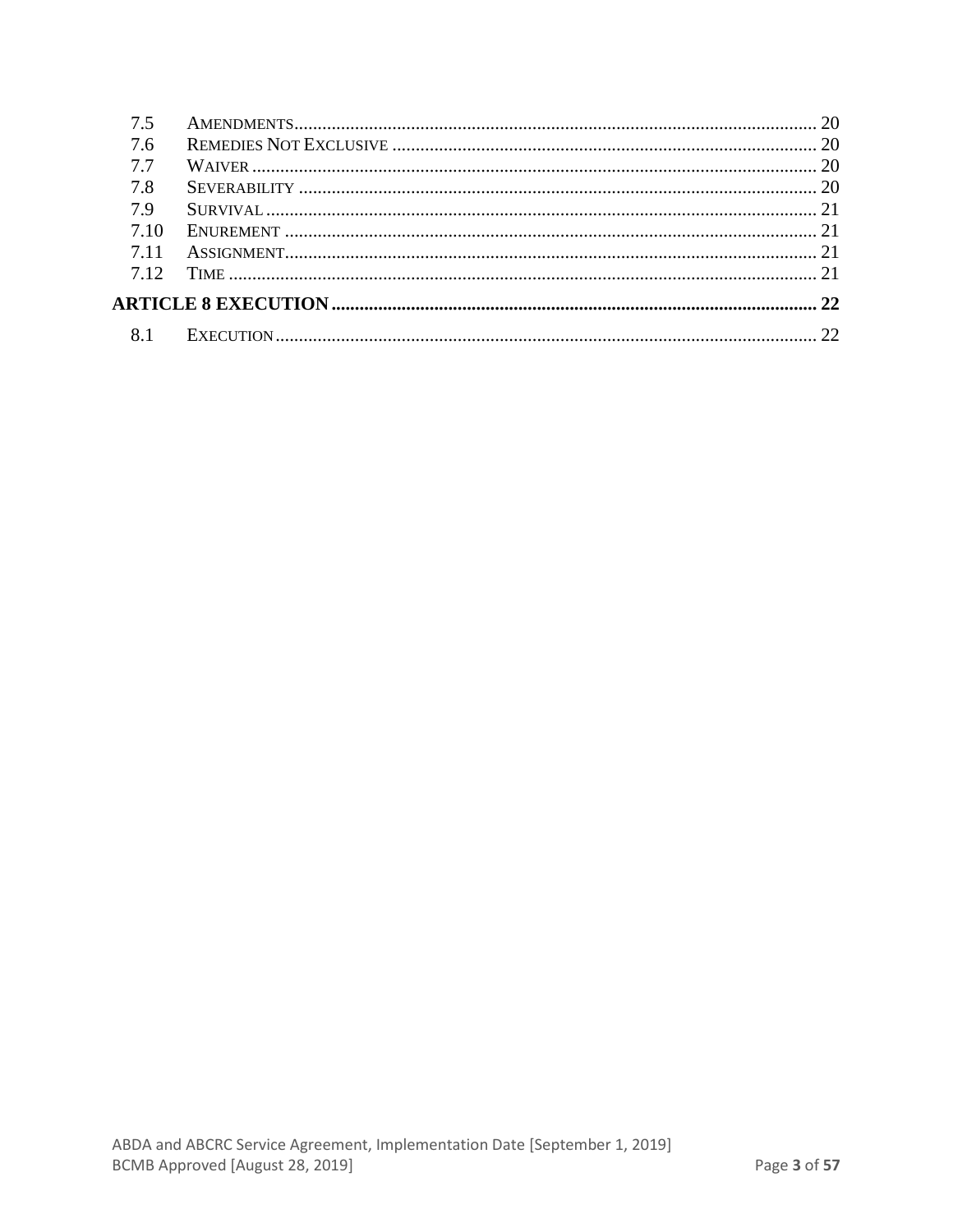### **SERVICE AGREEMENT**

This Agreement made as of August 27, 2019.

BETWEEN:

# Alberta Beverage Container Recycling Corporation, a corporation incorporated under the laws of Alberta ("CSA")

- and -

# Alberta Bottle Depot Association a society incorporated under the laws of Alberta ("ABDA")

The recitals of this Agreement are as follows:

- A. The Regulation provides that Manufacturers shall use and maintain the Common Collection System for recovery and recycling of empty Containers from Depots and that Manufacturers shall appoint a Collection System Agent with respect to the operation of the Common Collection System;
- B. CSA is the Collection System Agent appointed to act on behalf of Manufacturers;
- C. CSA has been approved as being satisfactory to BCMB and has been operating the Common Collection System up to and including the date of this Agreement;
- D. The Regulation further provides that CSA shall, in accordance with the By-Laws, collect Containers from Depots;
- E. BCMB's Collection System Agent ("CSA") By-Law provides that CSA and ABDA shall provide to BCMB a service agreement acceptable to BCMB which, among other things, prescribes the manner and frequency of Container collections by CSA and prescribes the manner and frequency of payments to Permit Holders by CSA and addresses any other matters related to the efficient operation of the Common Collection System;
- F. Upon its approval of this Agreement, BCMB will take all reasonable steps within its authority to see that CSA, ABDA and the Depots comply with this Agreement;
- G. BCMB has confirmed that CSA is authorized to make the deductions from payments to the Permit Holders in accordance with Article [4.4](#page-13-1) of this Agreement;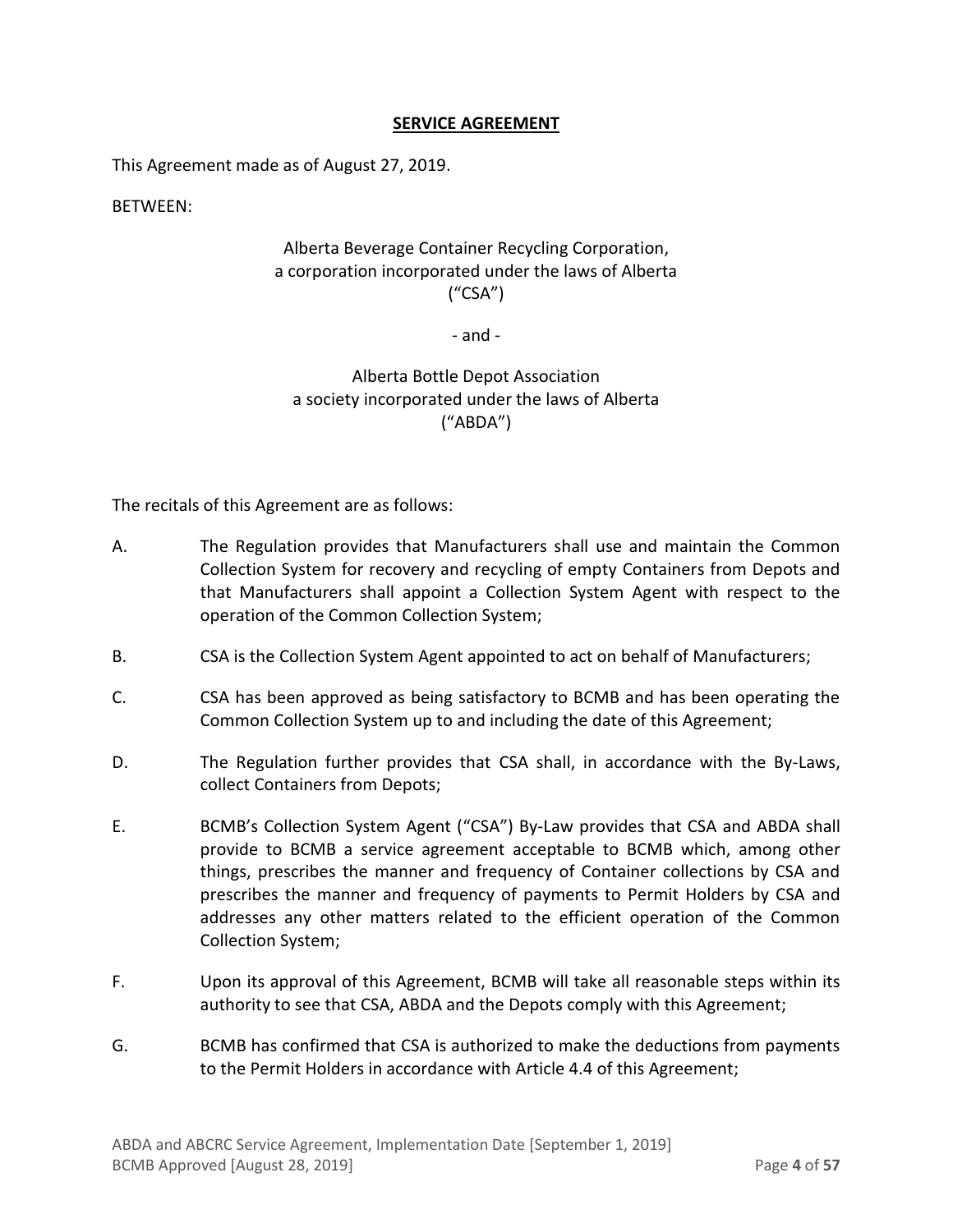- H. CSA has entered into this Agreement on its own behalf and may retain agents to fulfill its obligations under this Agreement; and
- I. ABDA has entered into this Agreement on behalf of itself and Permit Holders, whether such Permit Holders are ABDA members. As specified in their respective Permits, all Permit Holders are bound by the obligations placed on them pursuant to this Agreement, whether such Permit Holders are ABDA members.

Now therefore in consideration of the mutual covenants herein contained CSA and ABDA agree as follows:

#### **ARTICLE 1 INTERPRETATION**

#### <span id="page-4-1"></span><span id="page-4-0"></span>**1.1 Definitions**

Terms that are defined in BCMB By-laws have the same meaning when they are used in this Agreement. Otherwise, other than those defined terms or unless the context otherwise requires, the following definitions shall apply:

- 1.1.1 "Actual Counts" is the quantities of Deemed Count and Non-Targeted Container code counts found during the audit process;
- 1.1.2 "Agreement" means this service agreement, including all schedules.
- 1.1.3 ""Business Day" means the hours from 8 am  $-4$  pm, local time, on a day that the CSA is open for business to receive from Depots and is intended to be every day of the year except for the following statutory holidays and any new holidays to be observed in the Province of Alberta, whether proclaimed by the provincial or federal government:

| New Year's Day | <b>Family Day</b>       | Good Friday            |
|----------------|-------------------------|------------------------|
| Victoria Day   | Canada Day              | Civic Holiday (August) |
| Labour Day     | <b>Thanksgiving Day</b> | Remembrance Day        |
| Christmas Day  | <b>Boxing Day</b>       |                        |

- 1.1.4 Carrier" means an agent contracted by CSA to transport Containers.
- 1.1.5 "CBill" means a waybill that records a shipment from CSA to a Depot.
- 1.1.6 "Common Collection System" shall have the meaning ascribed to such term under BCMB's Collection System Agent (CSA) By-law.
- 1.1.7 "Container Code" means the unique code used to identify separate Material Streams as outlined in Schedule "A".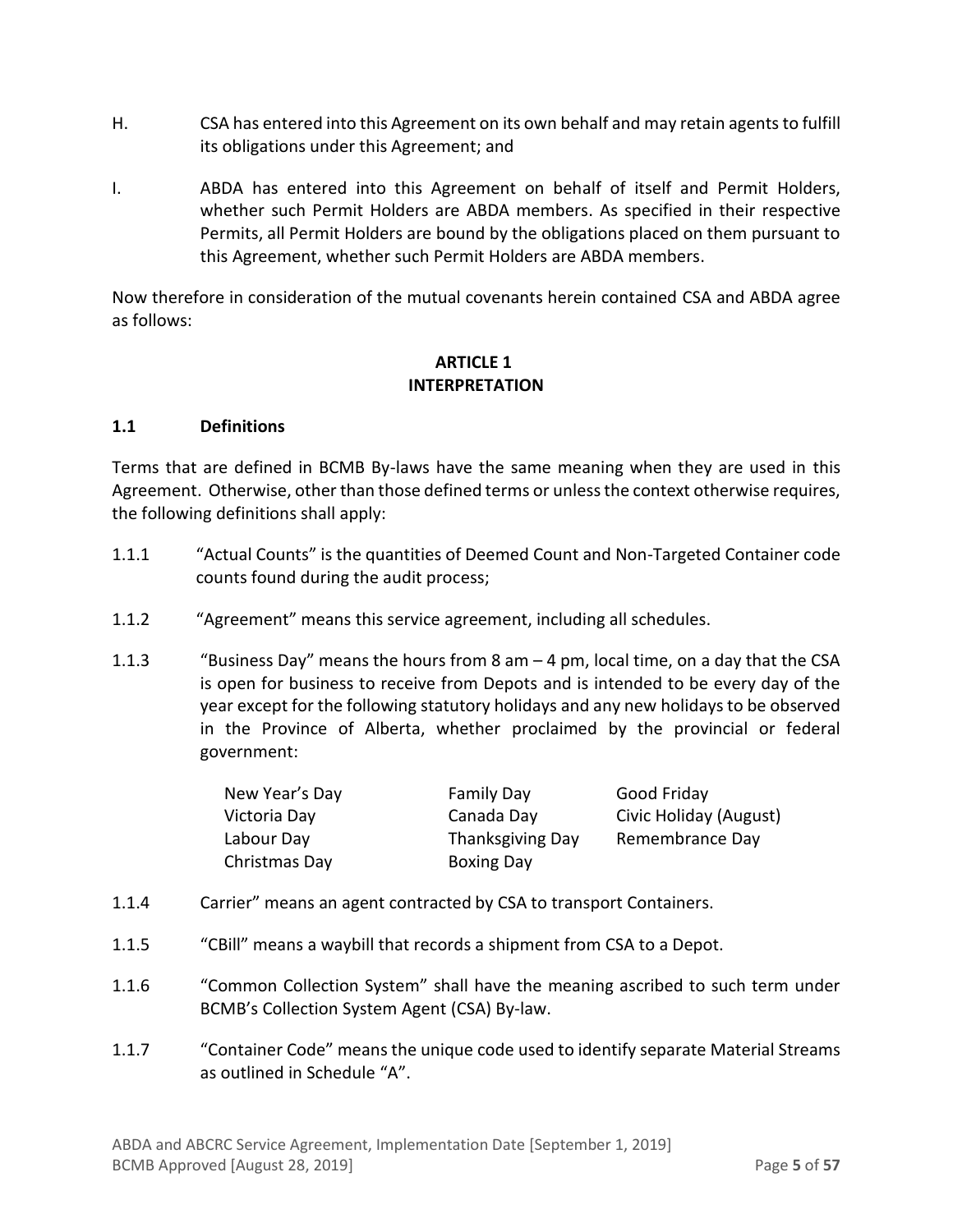- 1.1.8 "Container Weight" means the total weight of a container group alone excluding any receptacle that holds the containers.
- 1.1.9 "Contents" means the Whole Container and Cullet contained with a Shipping Container.
- 1.1.10 "Cullet" means the remaining broken glass, including necks, found inside a Shipping Container after all Whole Containers and debris are removed.
- 1.1.11 "Cullet Weight" means the weight of the Cullet alone excluding the weight of any receptacle that contains the Cullet;
- 1.1.12 "Day of Depot Operations" means the hours from 8 am 4 pm on any Business Day that the Depot is open for business based on the information provided by the BCMB to the CSA.
- 1.1.13 "Deemed Count" means the equivalent Whole Containers converted from the weight of allowable cullet.
- 1.1.14 "Depot" shall have the meaning ascribed to such term under the BCMB's Depot Bylaw, but for the purposes of this Agreement, shall exclude any Class D Depot.
- 1.1.15 "eRBill" means the electronic version of the RBill that includes individual bag information detail for the applicable load that is sent either through a point of return software or through the CSA web-portal.
- 1.1.16 "Expected Count" will be the number of Containers reported by the Depot on the bag tag, or determined by the CSA in accordance with the terms of the Service Agreement in accordance with the defined process for untagged bags, or mis-tagged bags;
- 1.1.17 "Gross Converted Cullet Count" means a notional unit count of glass containers that is established by applying a pre-determined conversion factor to the Cullet Weight.
- 1.1.18 "Gross Weight" means the total weight of all the Contents, debris and Shipping Containers before the Contents are sorted.
- 1.1.19 "Industry Leadership Committee" (ILC) means the committee formed by agreement among CSA, BCMB and ABDA and comprised of the Presidents of those entities.
- 1.1.20 "Live Load" means a load whereby the Carrier and Depot co-load the trailer in accordance with Section 3.2 of the Agreement.
- 1.1.21 "Manufacturer" shall have the meaning ascribed to such term under BCMB's Collection System Agent (CSA) By-law.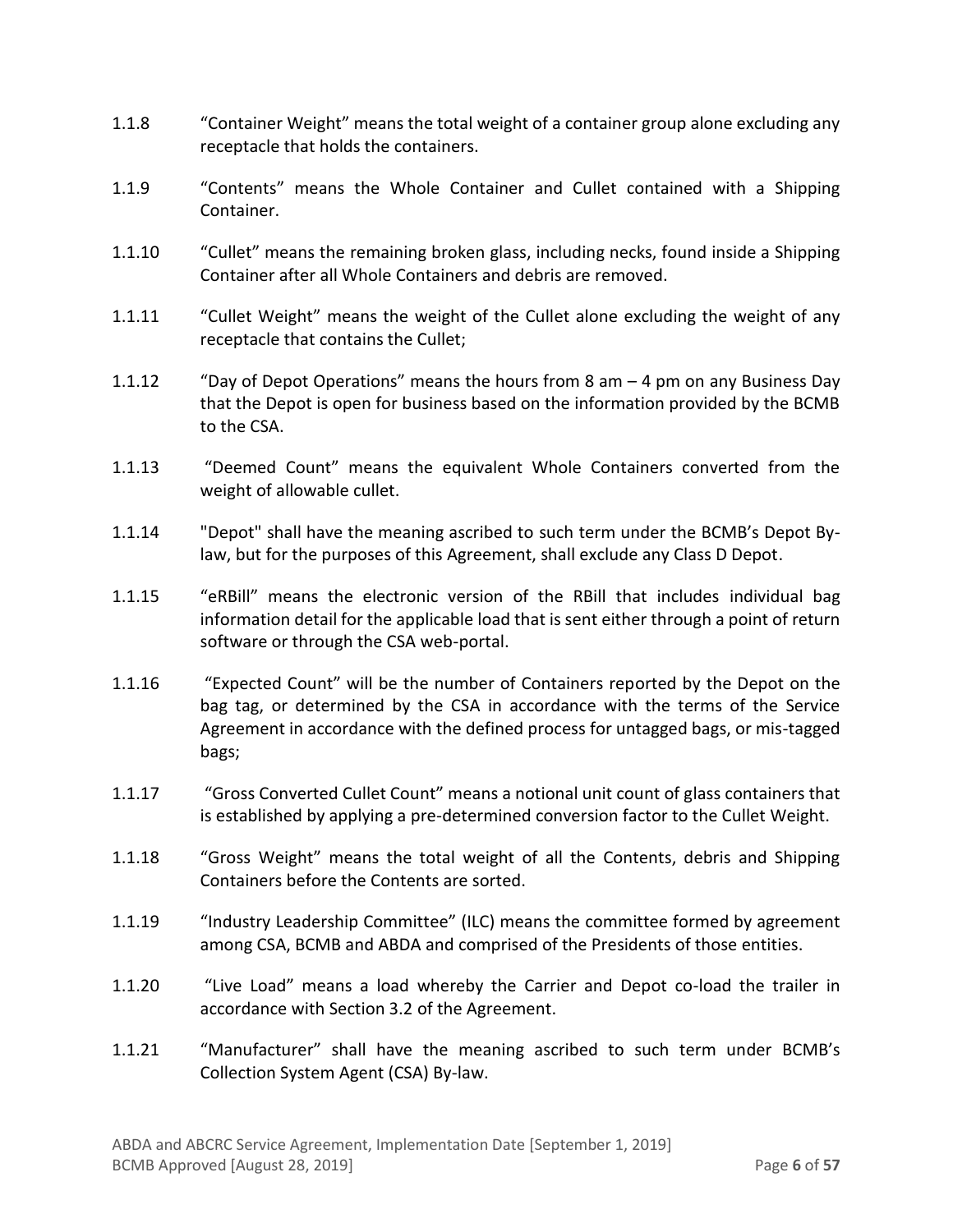- 1.1.22 "Material Stream" shall have the meaning ascribed to such term under BCMB's Handling Commission Review By-law.
- 1.1.23 "Non-System Container" means a Container that has not been sold in Alberta and is therefore not eligible for a Deposit Refund.
- 1.1.24 "Non-Beverage Container" means a bottle, can, plastic cup or paperboard carton or a package made of metal, plastic, paper, glass or other material, or a combination of them, that has never contained a beverage.
- 1.1.25 "Non-Target Container" means a Container from any material stream other than the Target Container code.
- 1.1.26 "Permit Holder" means the owner or operator of a Depot that holds a permit issued by BCMB, excluding Class "D" permits and includes a person acting as a Depot Manager as defined by the BCMB By-Laws.
- 1.1.27 "QMS" ("QMS") means the customer response management system, presently through Zendesk, managed by the BCMB that allows all parties to issue a service ticket to other parties in the system.
- 1.1.28 "RBill" means a waybill that records a shipment of Containers and/or Shipping Containers from a Depot to CSA.
- 1.1.29 "Refillable Container" means a beverage container that are refilled by the manufacturer and collected and paid for by collection service provider. These containers are not the responsibility of the CSA.
- 1.1.30 "Sample Group" is the minimum quantity of bags selected from a Target Container code deemed to be representative of the total number of Target Container bags on an R-Bill.
- 1.1.31 "Shippers Load & Count" means the designation that reflectsthe Depot prepared the load without the Carrier's involvement and is to be recorded by the Carrier on the RBill for any shipment that was not a live load or was loaded by the Depot onto a Spotted Trailer.
- 1.1.32 "Shipping Containers" means mega bags, one-way bags, and may include pallets and any other vessels or supplies provided by CSA to each Depot to ship Containers.
- 1.1.33 "Spotted Trailer" means a transport trailer provided by the CSA, when requested by the Depot at the Depot's permitted location, and agreed to by the CSA, for the Depot to load at their convenience and for the Carrier to transport to the CSA when scheduled.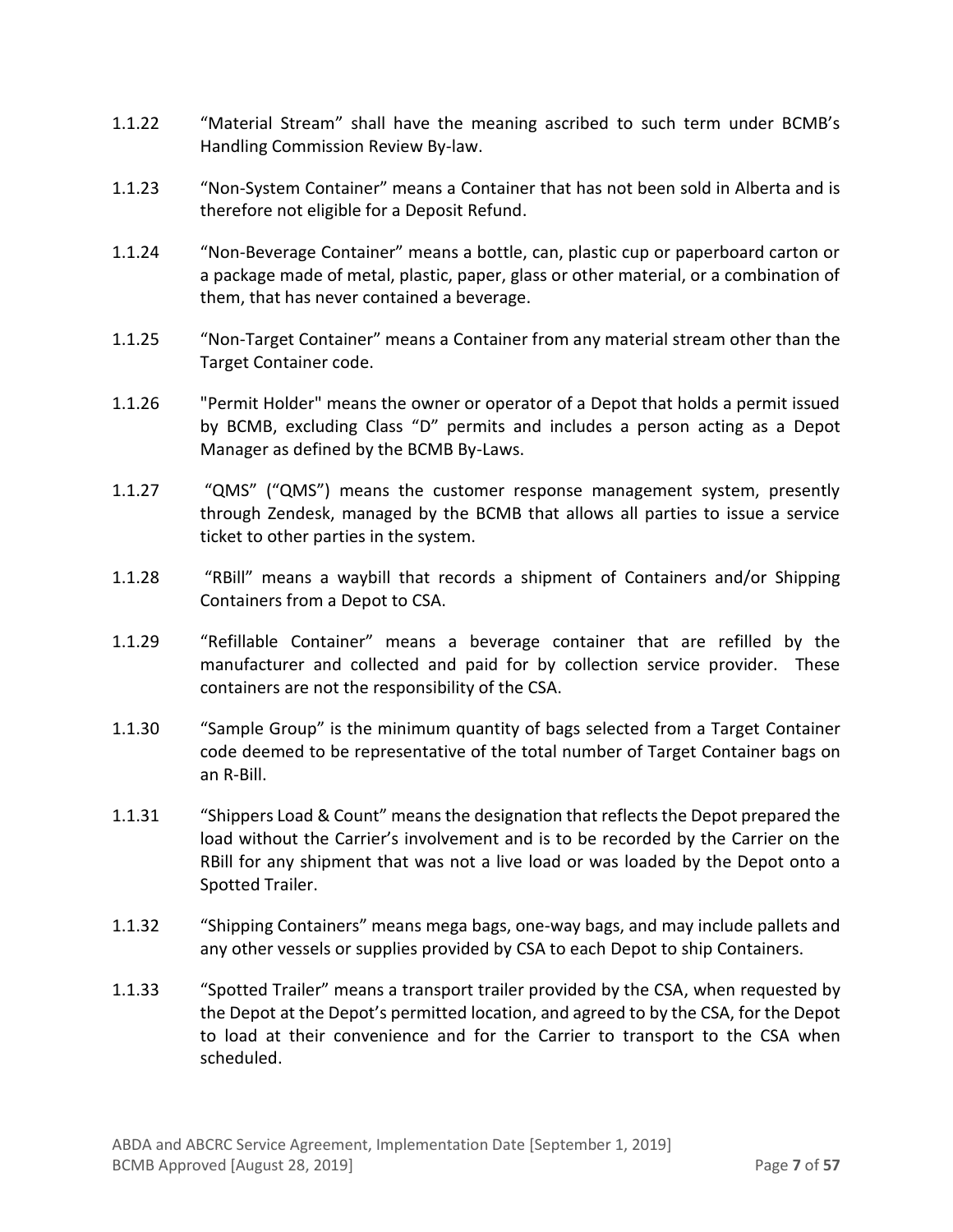- 1.1.34 "Target Container" code means the Container code material stream indicated on the bag tag or as applied due to missing tags, mis-tags or majority rule.
- 1.1.35 "Tare Weight" means the total weight of all Shipping Containers including mega-bag, pallets, and boxes when used including the weight of any debris found in the Shipping Containers.
- 1.1.36 "Total Count" means the sum of the Whole Count of the Expected Container code and the Deemed Count.
- 1.1.37 "Whole Container" means containers that are undamaged, or with a chip no larger than the size of a dime.
- 1.1.38 "Whole Count" will be the number of whole glass Containers, that match the expected Containers, counted by CSA.

#### <span id="page-7-0"></span>**1.2 References**

In this Agreement except where expressly otherwise provided or where the context otherwise requires:

- 1.2.1 words in the singular include the plural and vice versa and words importing any one of the masculine, feminine or neuter genders include the other genders;
- 1.2.2 a reference to a statute or regulation or a provision thereof means the statute or regulation, or provision as amended or superseded from time to time;
- 1.2.3 unless otherwise provided a reference to dollars or amounts of money means lawful money of Canada; and
- 1.2.4 a reference to an article, section, subsection number or schedule shall, unless otherwise stated, be a reference to an article, section, subsection or schedule of this Agreement.

#### <span id="page-7-1"></span>**1.3 Headings and Table of Contents**

This Agreement is provided with a table of contents and headings and is divided into sections and subsections for convenience of reference only and such shall not affect its construction or interpretation.

#### <span id="page-7-2"></span>**1.4 Governing Law**

This Agreement shall be interpreted and governed by the laws in force in the Province of Alberta from time to time and any proceedings in respect of it shall be brought and carried on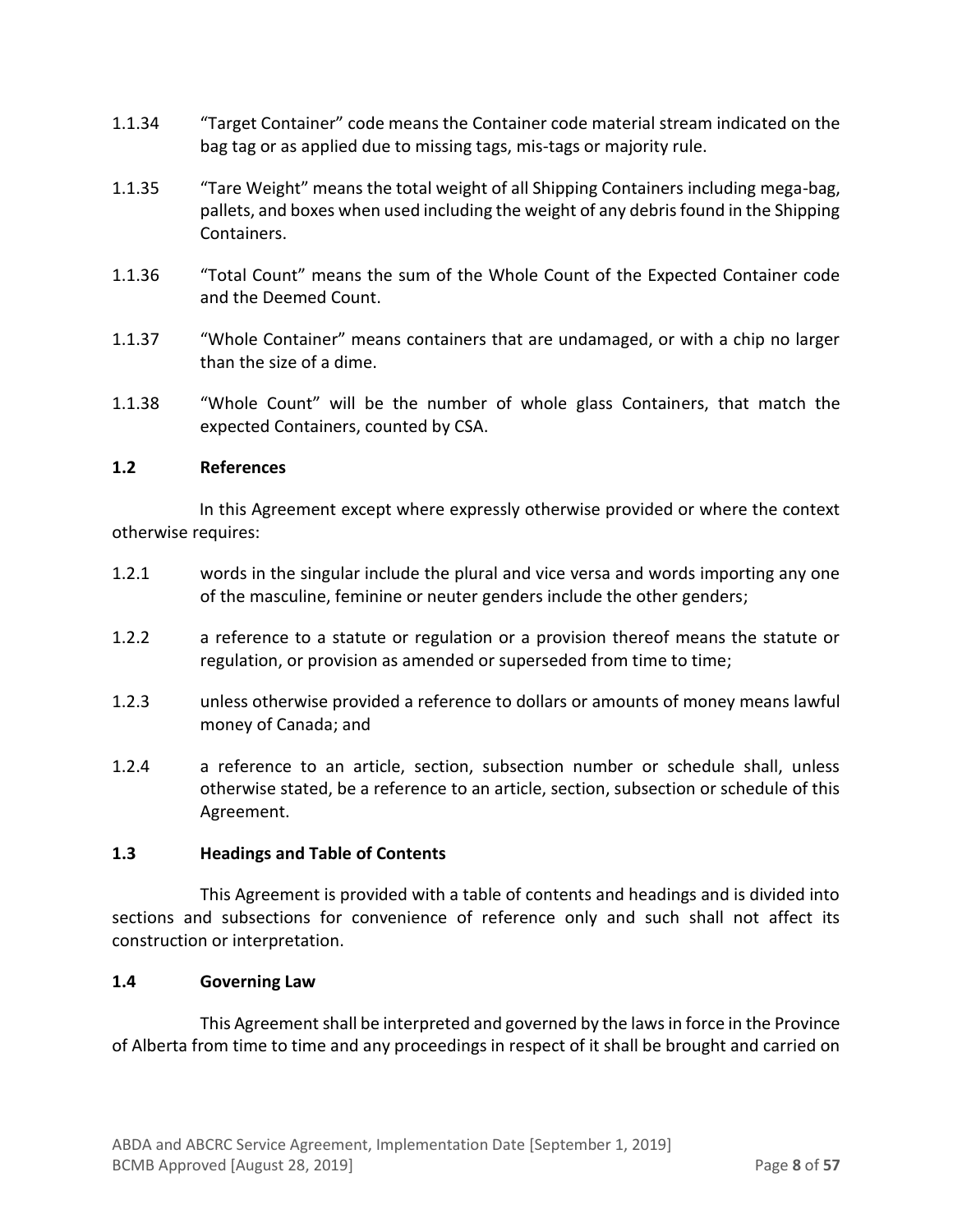before the courts of the Province of Alberta and all parties attorn irrevocably to the exclusive jurisdiction of such courts.

# <span id="page-8-0"></span>**1.5 Meaning of Expressions**

"Herein", "hereof" or "hereunder" and similar expressions when used in a section shall be construed as referring to the whole Agreement and not that section only.

# <span id="page-8-1"></span>**1.6 Intent**

Recognizing that there is mutual benefit in having industry standards of operation and practice, in searching for continuous improvements in the efficiency and effectiveness of the Common Collection System, and in striving for continuous improvements in the level of service offered to Albertans through the beverage container recycling system of Alberta as a whole, it is the intent of this Agreement to:

- 1.6.1 capture the individual roles and responsibilities of Permit Holders and CSA with respect to the Common Collection System; and
- 1.6.2 set out the agreed standards of operation and practice.

# <span id="page-8-2"></span>**1.7 Schedules**

The following schedules are attached to and form part of this Agreement:

| Schedule "A" | Approved Container Counts, Sorts and Shipping Containers |
|--------------|----------------------------------------------------------|
| Schedule "B" | <b>Palletizing Requirements</b>                          |
| Schedule "C" | <b>Shipping Containers</b>                               |
| Schedule "D" | Scheduling of Pick-ups                                   |
| Schedule "E" | <b>Bill of Lading Information</b>                        |
| Schedule "F" | Load Reconciliation and Adjustments                      |
| Schedule "G" | Payments                                                 |
| Schedule "H" | Non-Glass Container Quality Control ("QC")               |
| Schedule "I" | Glass Container Quality Control ("GQC")                  |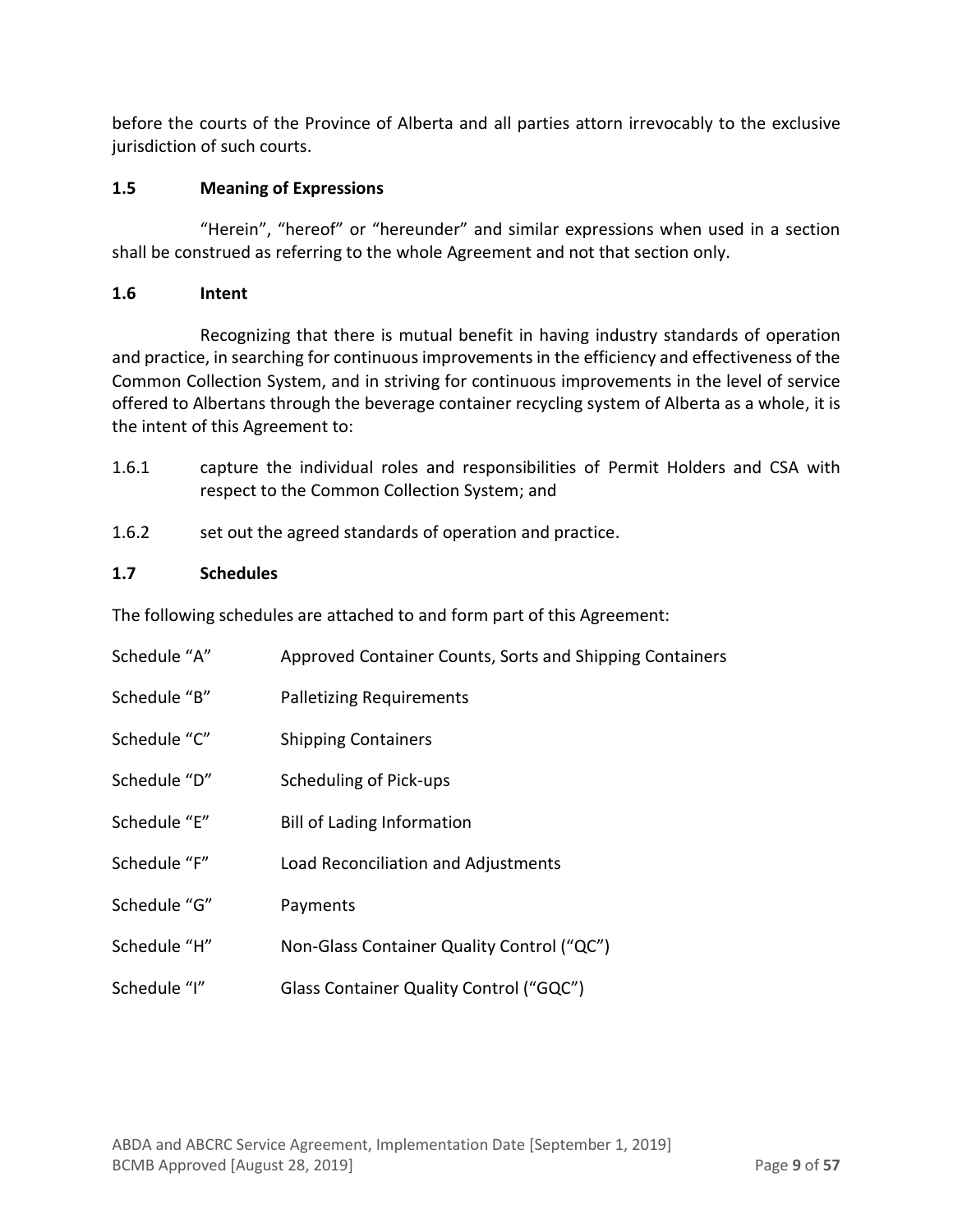# **ARTICLE 2 NATURE OF RELATIONSHIP**

# <span id="page-9-1"></span><span id="page-9-0"></span>**2.1 Work Cooperatively & Comply with BCMB Bylaws & Policies**

CSA, ABDA and Permit Holders will work collaboratively together to promote, encourage and foster continual improvements in the Common Collection System.

CSA, ABDA and Permit holders agree that this agreement is intended to comply in all material aspects with all relevant bylaws and policies of the BCMB.

#### <span id="page-9-2"></span>**2.2 Employees**

A Permit Holder shall first notify CSA of its intention to hire a person who is also an employee of CSA. CSA shall notify a Depot of its intention to hire a person who is also an employee of that Depot.

# <span id="page-9-3"></span>**2.3 Industry Reporting**

CSA and the Depots are required to provide BCMB and industry stakeholders with reliable and verifiable data to measure the success of the Common Collection System.

#### <span id="page-9-4"></span>**2.4 No Partnership**

Nothing in this Agreement or in the relationship of CSA, ABDA or Permit Holder shall be construed as in any sense creating a partnership among the parties or as giving to any party any of the rights or subjecting any party to any of the creditors of another party.

#### <span id="page-9-5"></span>**2.5 Mutual Confidentiality**

Certain information within the Common Collection System is critical to the competitive positions of CSA and Permit Holders and must be kept confidential. Therefore:

- 2.5.1 all information disclosed to or otherwise received by ABDA, Permit Holders, CSA or any one of them in connection with the operation of the Common Collection System, including, without limitation, all financial information, quality control audit results, information concerning Container volumes of individual Depots, shall be kept confidential;
- 2.5.2 With respect to any information, referred to in section 17(1) of the Regulation acquired by the BCMB that may be with respect to information related to a trade secret, process or technique that ABDA, Permit Holders, CSA or anyone of them otherwise keeps confidential, CSA and ABDA acknowledge that the BCMB will keep such information in a manner that does not undermine the confidentiality of the information;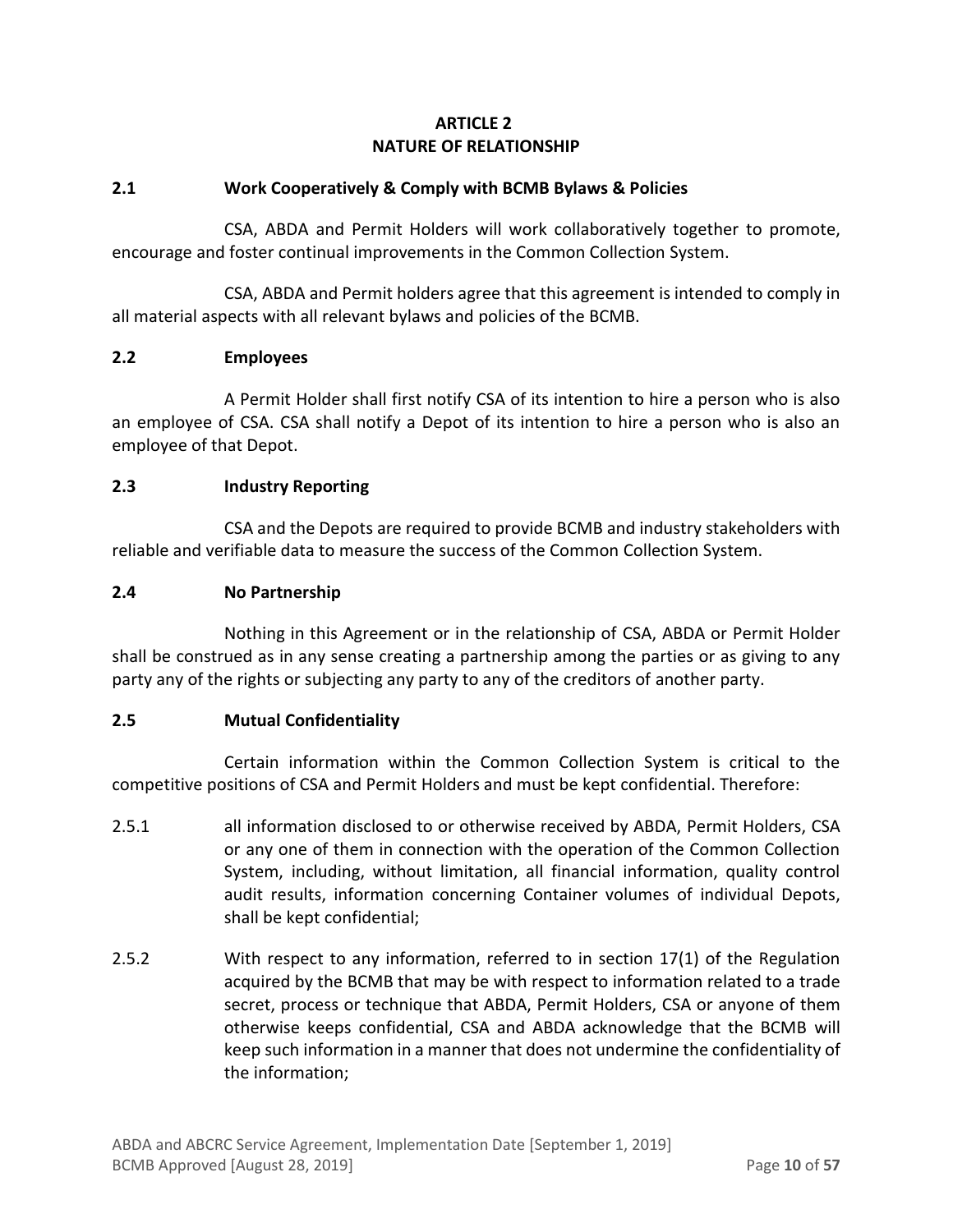- 2.5.3 each of ABDA, Permit Holders and CSA covenant and agree to not disclose information received by it from BCMB, ABDA, Permit Holders, or CSA provided it shall not be considered a breach of this confidentiality obligation if:
- 2.5.3.1 the information is or becomes public information, without violation of this Agreement by the party that received the information, provided however, that confidential information shall not be deemed to be public information merely because it is embraced by general disclosures to the public or general knowledge in the possession of BCMB, ABDA, Permit Holders, CSA;
- 2.5.3.2 CSA discloses confidential information to BCMB or ABDA with respect to a Permit Holder, or any of them, under the strict condition that CSA directs BCMB or ABDA, as applicable, that the information isfor internal purposes only and not for further disclosure;
- 2.5.3.3 CSA discloses confidential information to Carriers regarding number of pick-ups, Shipping Containers or information of similar nature, provided that such disclosure excludes Container volumes of individual Depots, for purposes of establishing Carrier services;
- 2.5.3.4 the party that received confidential information has obtained the prior consent of BCMB, ABDA, Permit Holder, or CSA as applicable, to disclose such confidential information, provided that such party comply with all terms or conditions imposed on any permitted disclosure; or
- 2.5.3.5 any disclosure of confidential information that is required by law, if disclosure is strictly limited to the information that must be disclosed;
- 2.5.4 notwithstanding the foregoing, ABDA and CSA may aggregate otherwise confidential information and make public such aggregated information. In addition, ABDA and CSA acknowledge that BCMB may aggregate confidential information and makes public such aggregated information from time to time;
- 2.5.5 where CSA acquires information related to a trade secret, process or technique that one or more of ABDA and/or any Permit Holder keeps and identifies as confidential and have been made known to CSA, CSA shall take all reasonable steps to ensure that the information is not used or released in a form or manner that is likely to undermine the confidentiality of the information or the integrity of the Common Collection System; and
- 2.5.6 where one or more of ABDA and/or any Permit Holder acquire information related to a trade secret, process or technique that CSA keeps and identifies as confidential and has made known to ABDA or such applicable Permit Holder(s), ABDA and or such applicable Permit Holder(s), as applicable, shall take all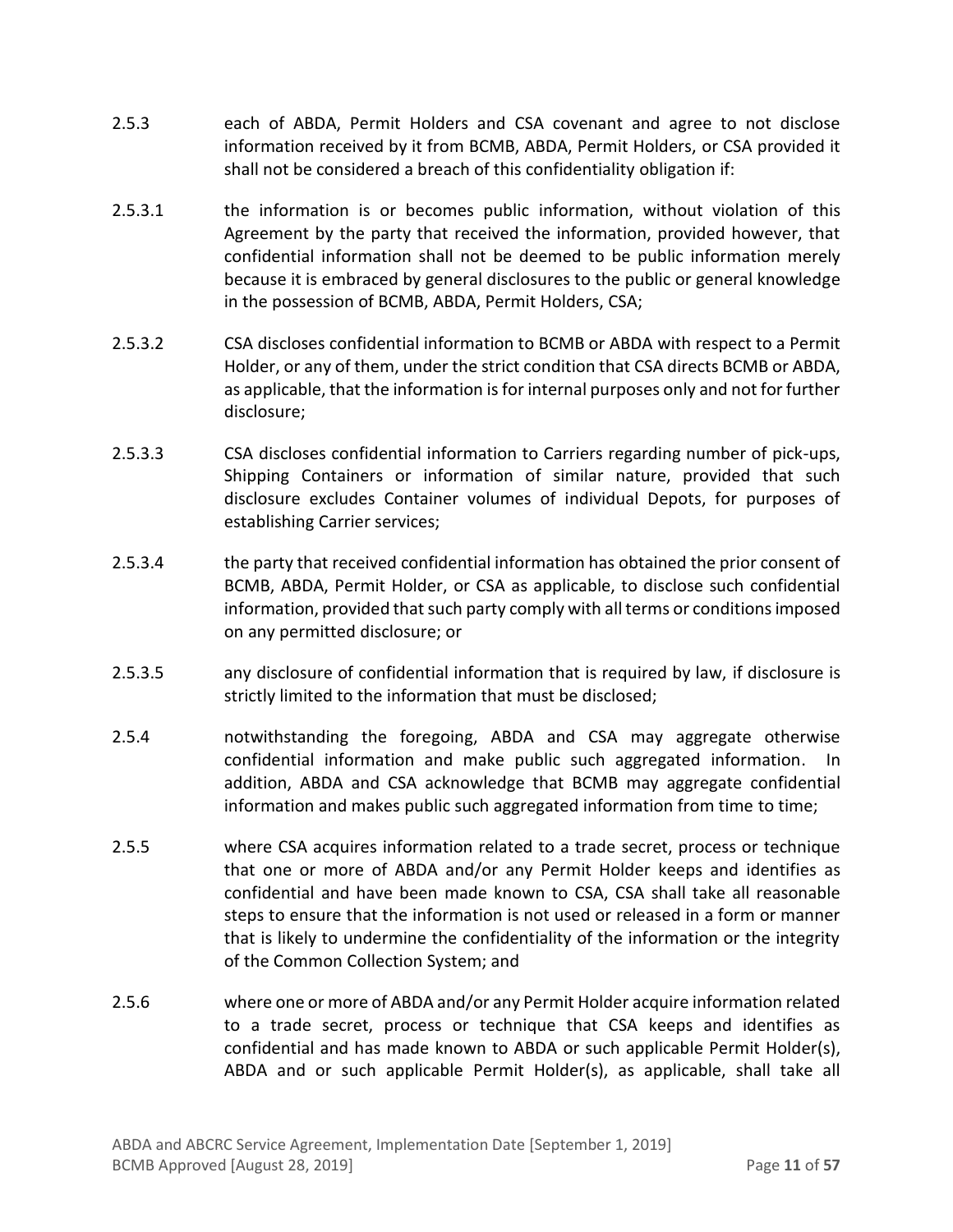reasonable steps to ensure that the information is not used or released in a form or manner that is likely to undermine the confidentiality of the information or the integrity of the Common Collection System.

#### **ARTICLE 3 ROLE OF PERMIT HOLDERS**

#### <span id="page-11-1"></span><span id="page-11-0"></span>**3.1 Containers**

Permit Holders shall:

- 3.1.1 sort Containers according to Schedule "A";
- 3.1.2 record the Depot name, sort and number of Containers on all required parts of the bag tag affixed to each Shipping Container;
- 3.1.3 ensure Shipping Containers are stacked safely for transportation in accordance with Schedule "B";
- 3.1.4 make shipments to CSA in accordance with this Agreement;
- 3.1.5 verify and sign the CBill received from CSA and report variances to CSA in accordance with Schedule "C" through the QMS; and
- 3.1.6 comply with the conditions applicable to Permit Holders in respect of Shipping Containers set out in Schedule "C".

In addition to shipping Containers, a Permit Holder may, with the prior consent of CSA, ship recyclable materials that are not Containers, on terms to be agreed upon by CSA and that Permit Holder. Notwithstanding the foregoing, a Permit Holder may not claim payment of a Deposit Refund or a handling commission with respect to a Non-Beverage Container in a manner that contravenes the Regulation or the By-laws.

#### <span id="page-11-2"></span>**3.2 Scheduling, Loading and Receiving**

Permit Holders shall:

- 3.2.1 notify CSA of their pick-up requirements in accordance with Schedule "D";
- 3.2.2 ensure that access to the loading door, storage yard and other applicable access areas of the Depot are safe and kept free of all obstructions and notify CSA or the Carrier, prior to their next scheduled appointment, of any weather-related obstructions;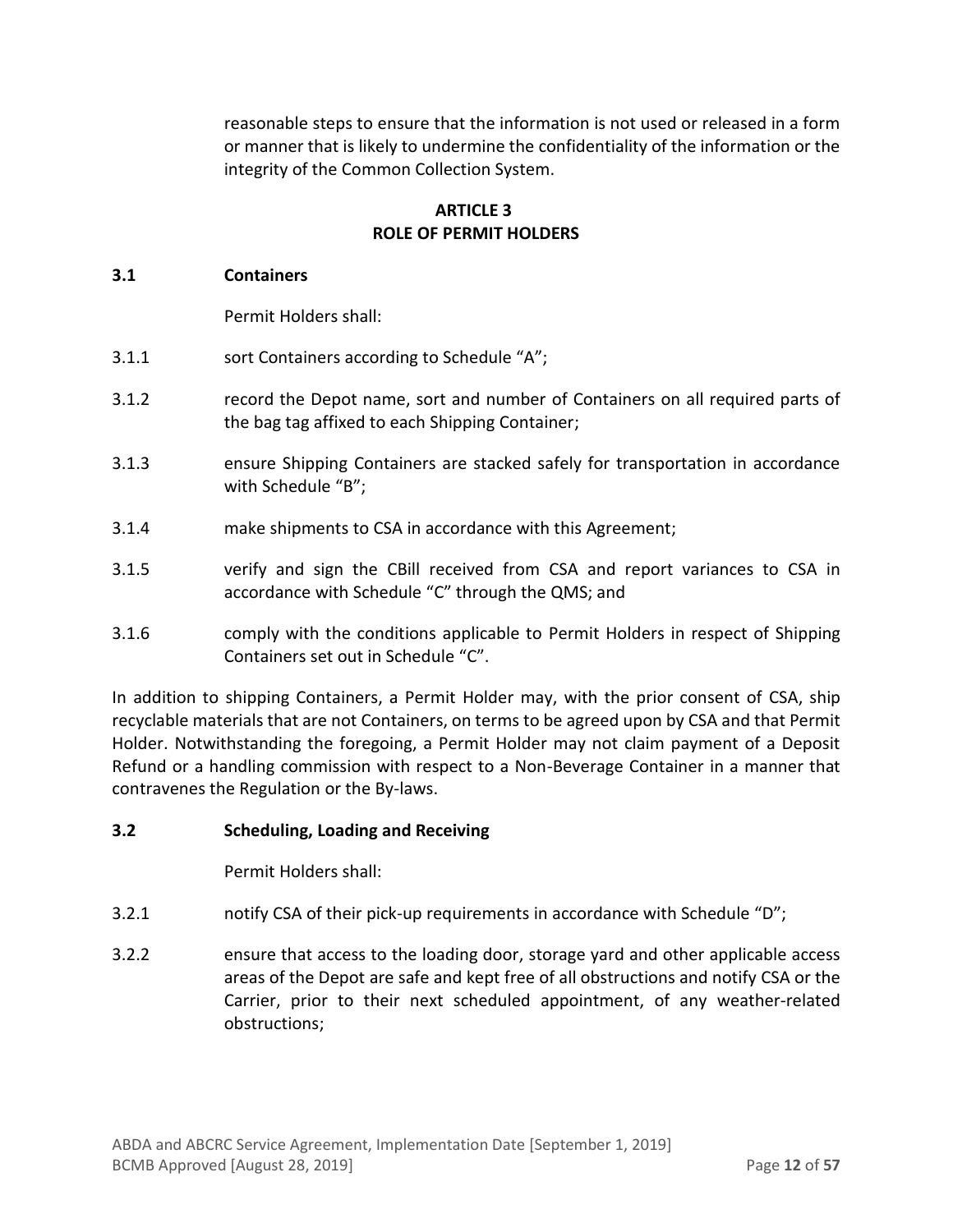- 3.2.3 ensure that all employees who may be directed by the Permit Holder to help guide trucks/trailers safely into the loading area upon the Carrier's request are properly trained to execute that function safely not only to avoid unnecessary loss or damage to the trucks/trailers, but also to support the health and safety of both Permit holder and carrier employees;
- 3.2.4 be equipped to take receipt of Shipping Containers in a safe manner, including, without limitation, the use of personal protection equipment and compliance with applicable occupational health and safety requirements;
- 3.2.5 facilitate the timely and continuous loading of Shipping Containers on the back of the Carrier's truck/trailer;
- 3.2.6 secure trailers that are to be left on the Depot's premises with both a padlock (unless the trailer is backed up to the Depot's loading dock) and pin-lock provided by the CSA;
- 3.2.7 be liable for the contents of such trailers left on the Depot's premises until the trailer has been removed by CSA from the Depot's premises, it being noted that the custody of Containers transfers from the Permit Holder to CSA upon removal by CSA of the Containers from the Depot's premises;
- 3.2.8 complete an RBill in accordance with Schedule "E" and submit by fax or electronically to CSA; and
- 3.2.9 accept CSA's offload tally as the correct record of the shipment if the RBill is missing mandatory detail as outlined in Schedule "E".

# **ARTICLE 4 ROLE OF CSA**

#### <span id="page-12-1"></span><span id="page-12-0"></span>**4.1 Shipping Containers**

CSA shall provide Shipping Containers as prescribed in Schedule "C" to each Depot to handle each Depot's volume of Containers. The CSA shall also maintain those Shipping Containers.

#### <span id="page-12-2"></span>**4.2 Scheduling and Loading**

CSA shall:

- 4.2.1 arrange Carriers to provide for pick-up of Shipping Containers from Depots and will advise the Permit Holders of the Carrier that will service each Depot;
- 4.2.2 direct Carriers to: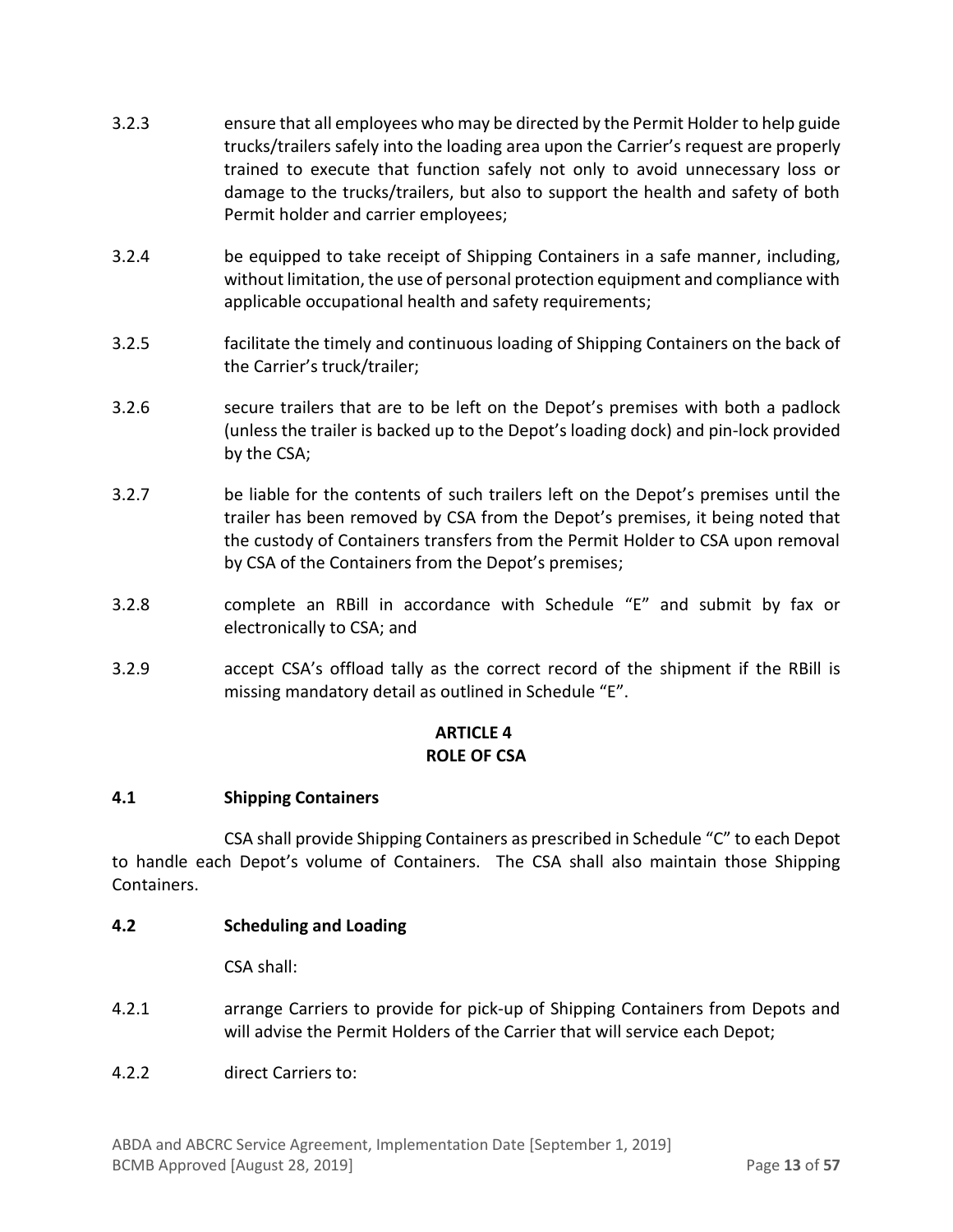- 4.2.2.1 adhere to the pick-up schedule and, if there are any impending delays, advise the applicable Permit Holder;
- 4.2.2.2 be equipped to take receipt of Shipping Containers in a safe manner;
- 4.2.2.3 in the case of a trailer that is loaded while the Carrier waits, sign RBills acknowledging receipt of the Shipping Containers and verify that the quantity of Shipping Containers matches the RBill;
- 4.2.2.4 in the case of a Spotted Trailer, sign RBills acknowledging receipt of the load based upon Shipper's Load and Count;
- 4.2.2.5 provide the necessary pin-locks and padlocks (unless the trailer is backed-up to the Depot's loading dock) for spotted trailers; and
- 4.2.2.6 provide keys to the Permit Holder for the padlocks (if appropriate) and the pin-locks.

#### <span id="page-13-0"></span>**4.3 Receiving and Reconciliation**

CSA shall:

- 4.3.1 receive Shipping Containers delivered by Carriers; and
- 4.3.2 reconcile Containers and Shipping Containers received in accordance with Schedule "F".

#### <span id="page-13-1"></span>**4.4 Payments**

CSA shall in accordance with the Regulation and the payment process set out in Schedule "G":

- 4.4.1 reimburse each Permit Holder for the approved refund of each Container received from the applicable Depot; and
- 4.4.2 pay each Permit Holder a handling commission in an amount that is payable in accordance with section 13(b) of the Regulation for the Containers received and properly sorted from the Depot and in respect of which Deposit Refunds were paid by that Permit Holder.

<span id="page-13-2"></span>Such payments shall be reduced by:

4.4.3 fees that are set by and payable to ABDA, by its members, upon CSA having received written notice from the Permit Holder;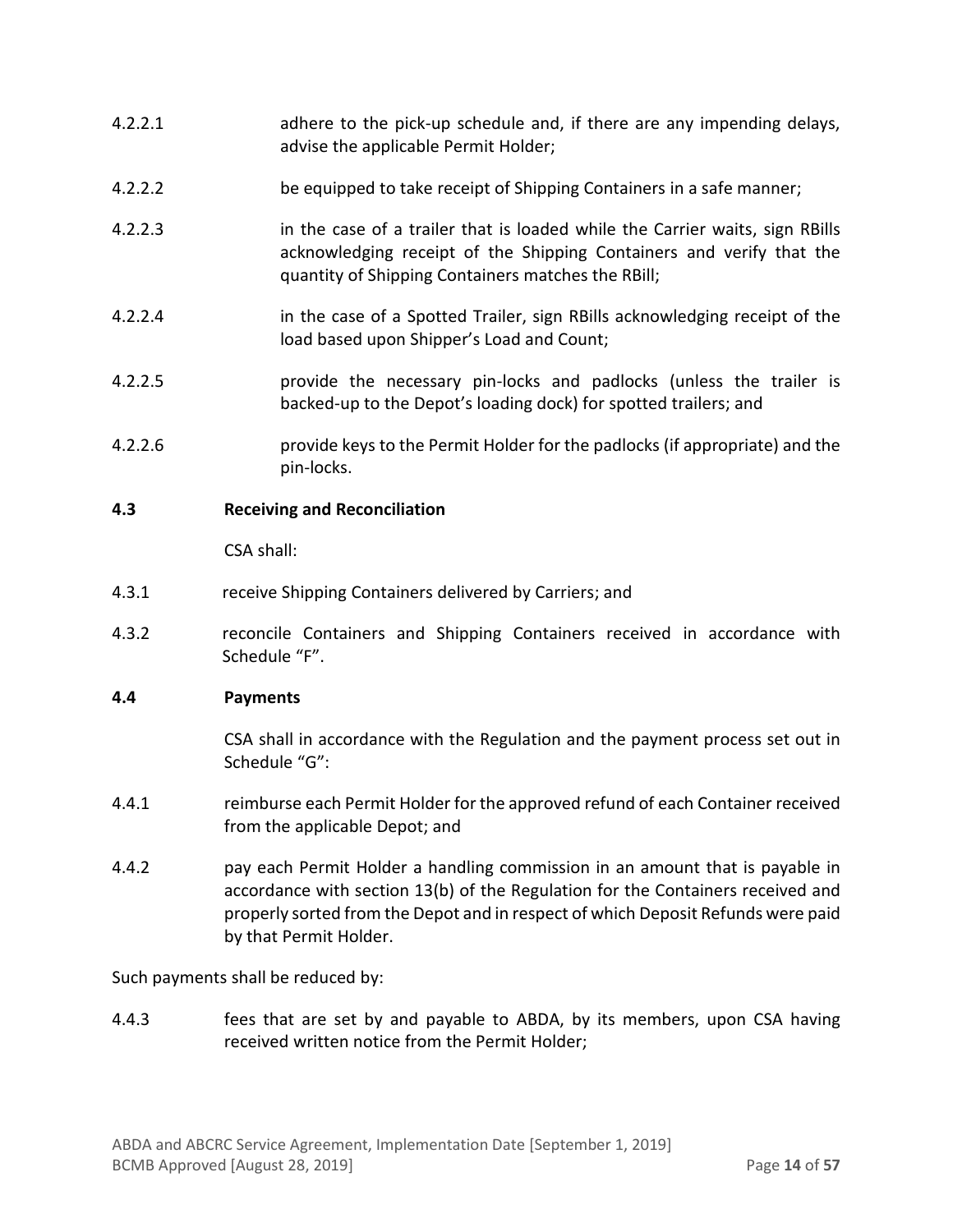- 4.4.4 any fees, in total or on a per-container basis, that may from time to time be imposed by BCMB in accordance with BCMB's Fee By-law from one or all Permit Holders; and
- 4.4.5 any amount remitted or to be remitted to BCMB, at its request, by CSA on behalf of a Permit Holder for any outstanding fees imposed by BCMB that remains unpaid.

Notwithstanding anything to the contrary contained in this Agreement, ABDA shall be liable for and shall indemnify and hold harmless CSA from any claims, losses or damages that CSA may suffer because of any dispute between ABDA and a Permit Holder that is an ABDA member regarding the status of such Permit Holder's ABDA membership and/or ABDA's authority to receive administration fees.

# <span id="page-14-0"></span>**4.5 Third Party Agent**

CSA may contract a third party to perform any of its duties or obligations under this Agreement (including without limitation, receiving, offloading or otherwise processing shipments from Depots and to act as a Carrier) provided that CSA remains accountable and responsible for such duties and obligations. Notwithstanding the generality of the foregoing, CSA shall not utilize a third party to complete audits or make applicable payments contemplated under this Agreement.

#### **ARTICLE 5 DISPUTE RESOLUTION**

# <span id="page-14-2"></span><span id="page-14-1"></span>**5.1 Dispute Resolution Principles**

- 5.1.1 CSA, ABDA and the Permit Holders shall use reasonable best efforts to settle any disputes that arise out of this Agreement.
- 5.1.2 CSA, ABDA and the Permit Holders shall record any dispute in QMS to establish a fixed record reviewable by all related parties.
- 5.1.3 For purposes of dispute resolution under this Article 5, incidences occurring greater than 45 Business Days prior to the first notification in the QMS shall not be subject to consideration.

# <span id="page-14-3"></span>**5.2 Procedure for Individual Depot Disputes**

Permit Holders issues and resolution of those issues shall be documented through the QMS. Prior to raising a dispute under this section 5.2, CSA must have established a deadline for an individual Permit Holder to respond to CSA's concern through the QMS and such Permit Holder must have defaulted on its obligation to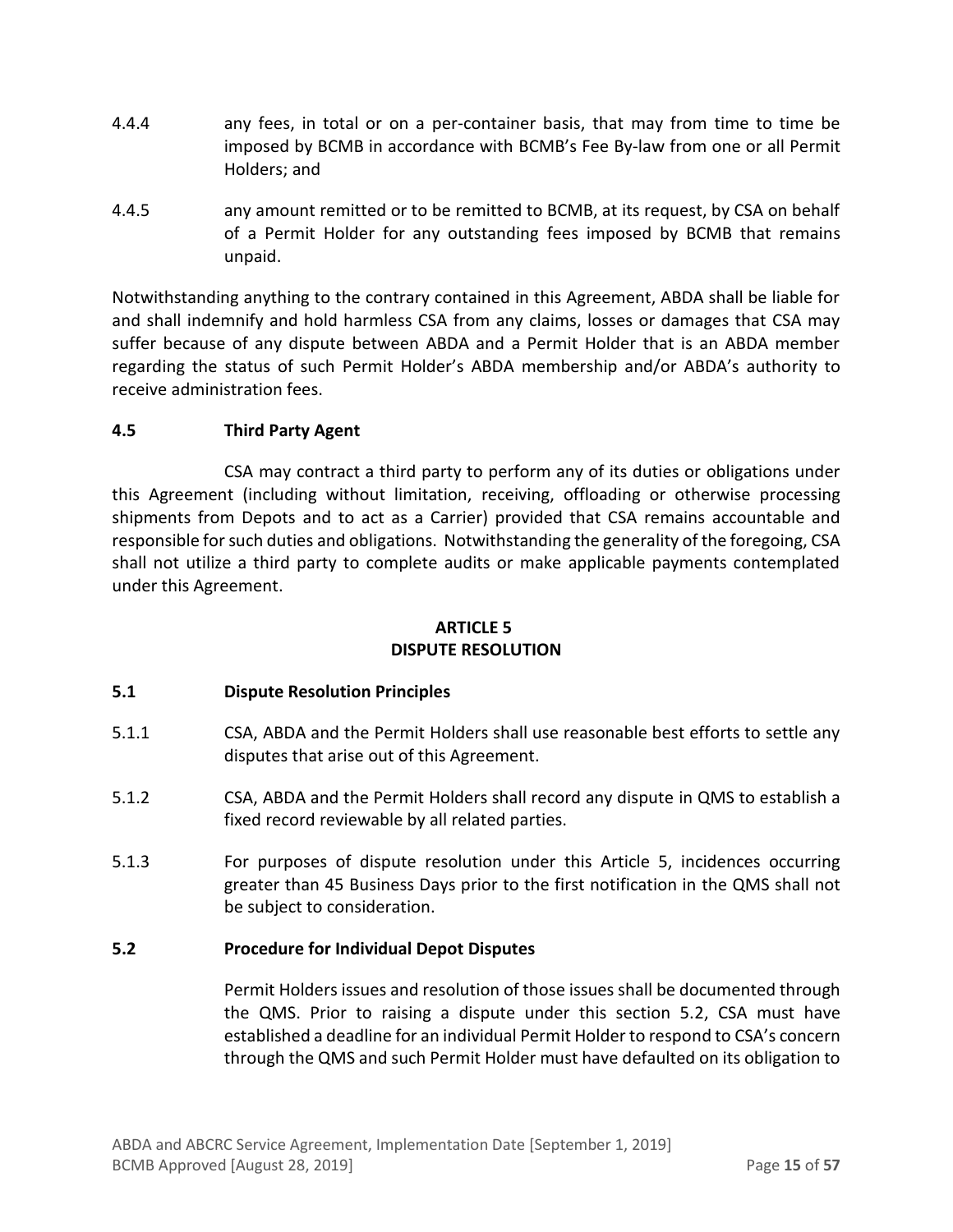respond by such deadline. ABDA, CSA and individual Permit Holders that are ABDA members, or the individual Permit Holder each consent to either ABDA or the individual Permit Holder to have status to participate in dispute resolutions under this Agreement.

For disputes involving an individual Permit Holder, parties shall seek resolution by following these three steps:

#### 5.2.1 Step One

The Permit Holder and the applicable CSA Operations Manager shall work to resolve all issues on a timely basis. If the timelines set out in this Agreement, or as otherwise agreed to by the parties to the dispute, are not met, the issue will be deemed a dispute. Any disputes at this level must be noted in the QMS as a "Level 1" dispute.

#### 5.2.2 Step Two

If the Permit Holder and the CSA Operations Manager are not able to agree upon a resolution within 4 Days of Depot Operations from the point of first notification or such other time period as agreed upon by them, then either party may elevate the dispute for resolution. The Permit Holder that is an ABDA member may request ABDA to represent the Permit Holder.

In the case of the Permit Holder, the Permit Holder will engage the CSA Vice President of Operations to discuss the dispute.

In the case of the CSA Operations Manager, the Vice President of Operations will engage the Permit Holder to discuss the dispute.

All disputes at this level will be noted in the QMS as a "Level 2" dispute.

#### 5.2.3 Step Three

If ABDA/Permit Holder (or, ABDA when nominated by a Permit Holder that is an ABDA member) and CSA's Vice President of Operations are not able to resolve the dispute within 7 Days of Depot Operations, or such other time period as agreed upon by them, and if the dispute has not been resolved within 30 days of the point of first notification the parties agree to engage the BCMB to render a decision on the dispute.

Regardless of the timelines in 5.2.1 to 5.2.3, for Permit Holders who operate for 24-hours or less in a week, the parties agree to expedite resolution of any issue within 21 calendar days. If the parties unanimously agree, such 21-calendar day period may be extended.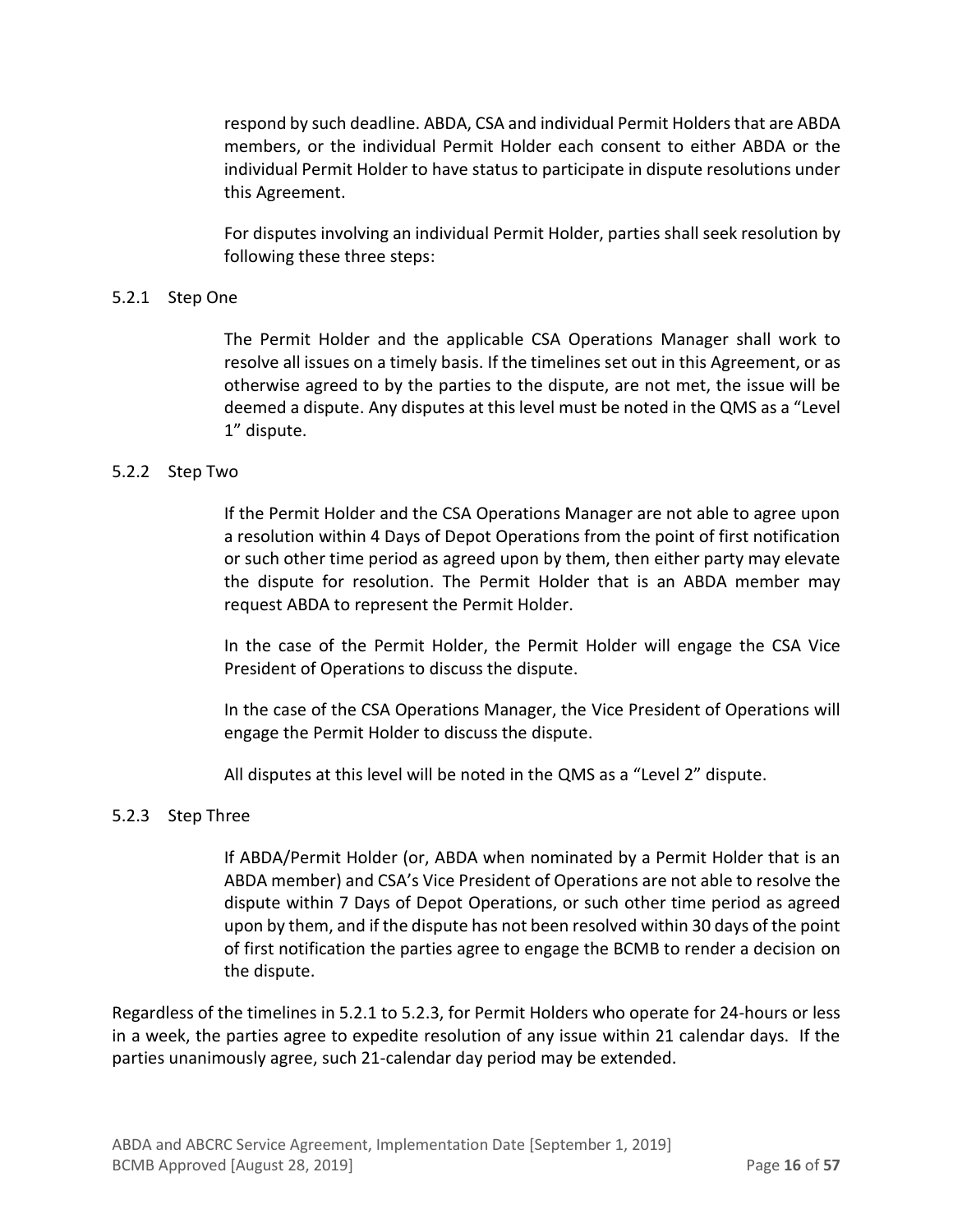#### <span id="page-16-0"></span>**5.3 Procedure for General Disputes**

For general disputes, CSA and ABDA acknowledge and agree that BCMB may participate in resolving disputes from time to time to track and/or raise industry-wide issues that are to be resolved for the betterment of the Common Collection System. CSA and ABDA shall use reasonable efforts to settle (i) any and all disputes, differences, controversies, questions or claims arising out of or in any way related the negotiation, amendment, validity, interpretation, performance, existence, breach, violation or termination of this Agreement regardless of the number of Permit Holders involved, or (ii) disputes under this Agreement that involve more than one Permit Holder, by taking the following steps:

#### 5.3.1 Step One

CSA representative and ABDA representative will work to resolve the issue on a timely basis.

#### 5.3.2 Step Two

If the representatives are not able to agree upon a resolution within 30 days of the point of first notification or such other time period as agreed upon by them, the representatives will engage the Industry Leadership Committee to resolve the issue on a timely basis.

#### 5.3.3 Step Three

If the Industry Leadership Committee is not able to facilitate a resolution within 30 days of the date on which the Industry Leadership Committee is engaged, the dispute will be determined by engaging the BCMB. The BCMB's decision may only be appealed by either party under the rights and remedies set out in section 5.3.4 below; otherwise, the BCMB's decision shall be binding on the parties.

#### 5.3.4 Binding Arbitration Option

If there is any dispute not involving a matter of authority, jurisdiction or legal enforcement that cannot be resolved under the procedures identified in sections 5.3.1 to 5.3.3 above to the satisfaction of the parties and CSA and ABDA unanimously consent to proceed with arbitration (such consent not to be unreasonably withheld), such dispute maybe submitted to and shall be settled by arbitration. The arbitration shall be conducted by a single arbitrator, mutually agreed upon by CSA and ABDA. If CSA and ABDA are unable to agree upon an arbitrator, the arbitration shall be conducted by a single arbitrator appointed by a Justice of the Court of Queen's Bench of Alberta upon the application of either CSA or ABDA. The decision of the arbitrator shall be final and binding upon the applicable parties and there shall be no appeal therefrom. The arbitration shall be conducted in either Edmonton or Calgary, Alberta,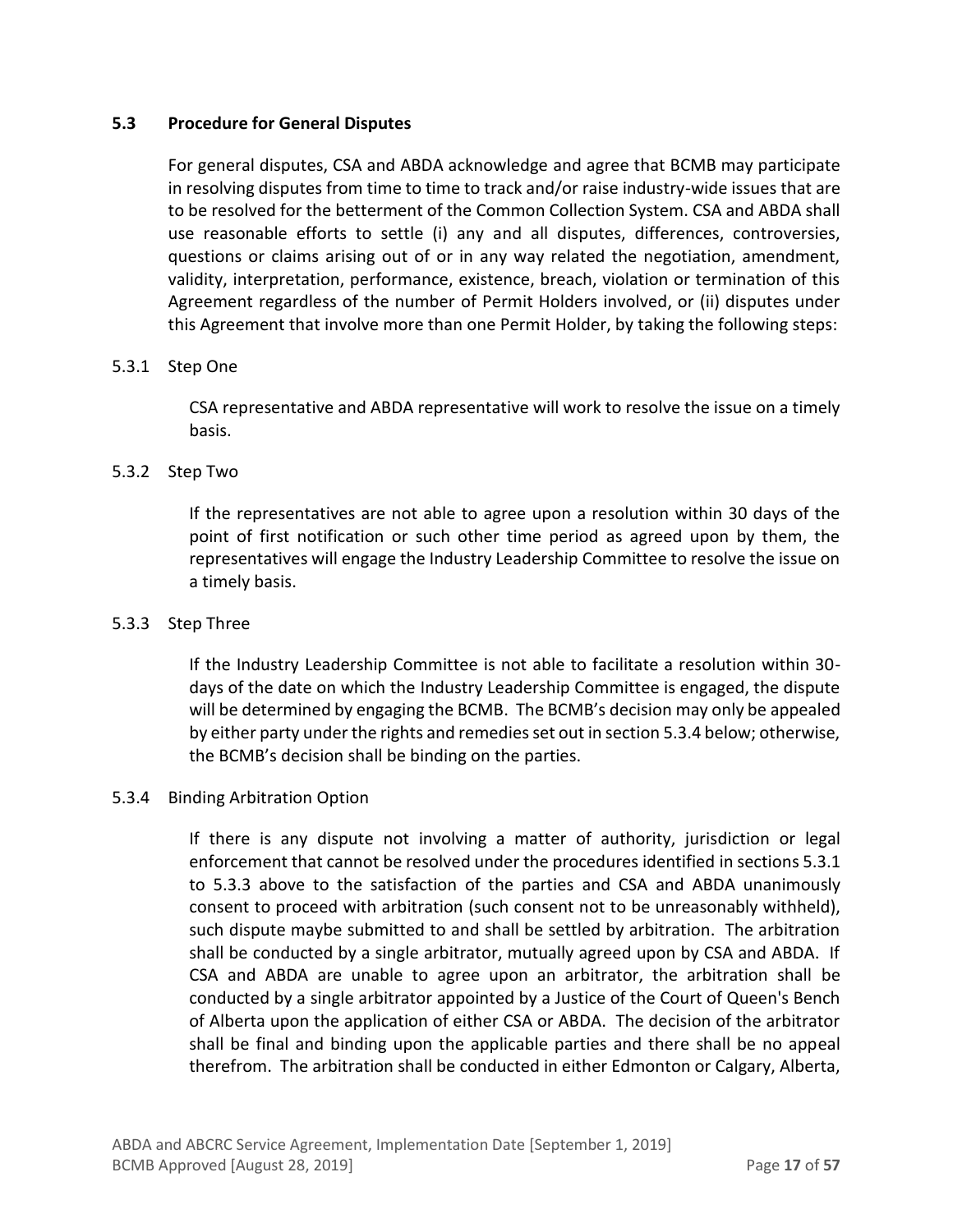in accordance with the provisions of the Arbitration Act (Alberta), as amended from time to time.

# <span id="page-17-0"></span>**5.4 Authority, Jurisdiction or Legal Enforcement**

Disputes that involve authority or jurisdiction that cannot otherwise be resolved under sections 5.2 or 5.3; and disputes over matters of legal enforcement beyond the authority of BCMB shall be determined by commencing the appropriate legal proceedings in the Court of Queen's Bench of Alberta in either Edmonton or Calgary, Alberta.

#### <span id="page-17-1"></span>**5.5 Timelines**

For purposes of dispute resolution under Article 5, incidences occurring greater than 45 days prior to the first notification in the QMS shall not be subject to consideration.

# **ARTICLE 6 TERM**

#### <span id="page-17-3"></span><span id="page-17-2"></span>**6.1 Term**

Except as otherwise provided in this Agreement, or as otherwise agreed by CSA and ABDA in writing, the term of this Agreement shall commence on the implementation date once approved by the BCMB and shall continue for a period of three years. It is the express intention of CSA and ABDA to renew this Agreement beyond this term if they can negotiate acceptable terms. Not later than six months before the end of the term, CSA and ABDA will commence discussions aimed at that renewal facilitated by the BCMB.

#### **ARTICLE 7 GENERAL**

#### <span id="page-17-5"></span><span id="page-17-4"></span>**7.1 Deductions**

ABDA represents to CSA that it has the authority to notify and cause CSA to deduct from payments otherwise due to a Permit Holder an amount as contemplated in section [4.4.3.](#page-13-2) CSA, upon following such directions from ABDA, shall not be liable to the Permit Holder for the amount of the deduction. Whether the fee is due and owing by the Permit Holder and the amount of the fee are matters between ABDA and the Permit Holder.

#### <span id="page-17-6"></span>**7.2 Notices**

Formal notices required or permitted by this Agreement shall be in writing and shall be sent by courier or other personal delivery or other electronic means and shall be directed to or addressed as follows: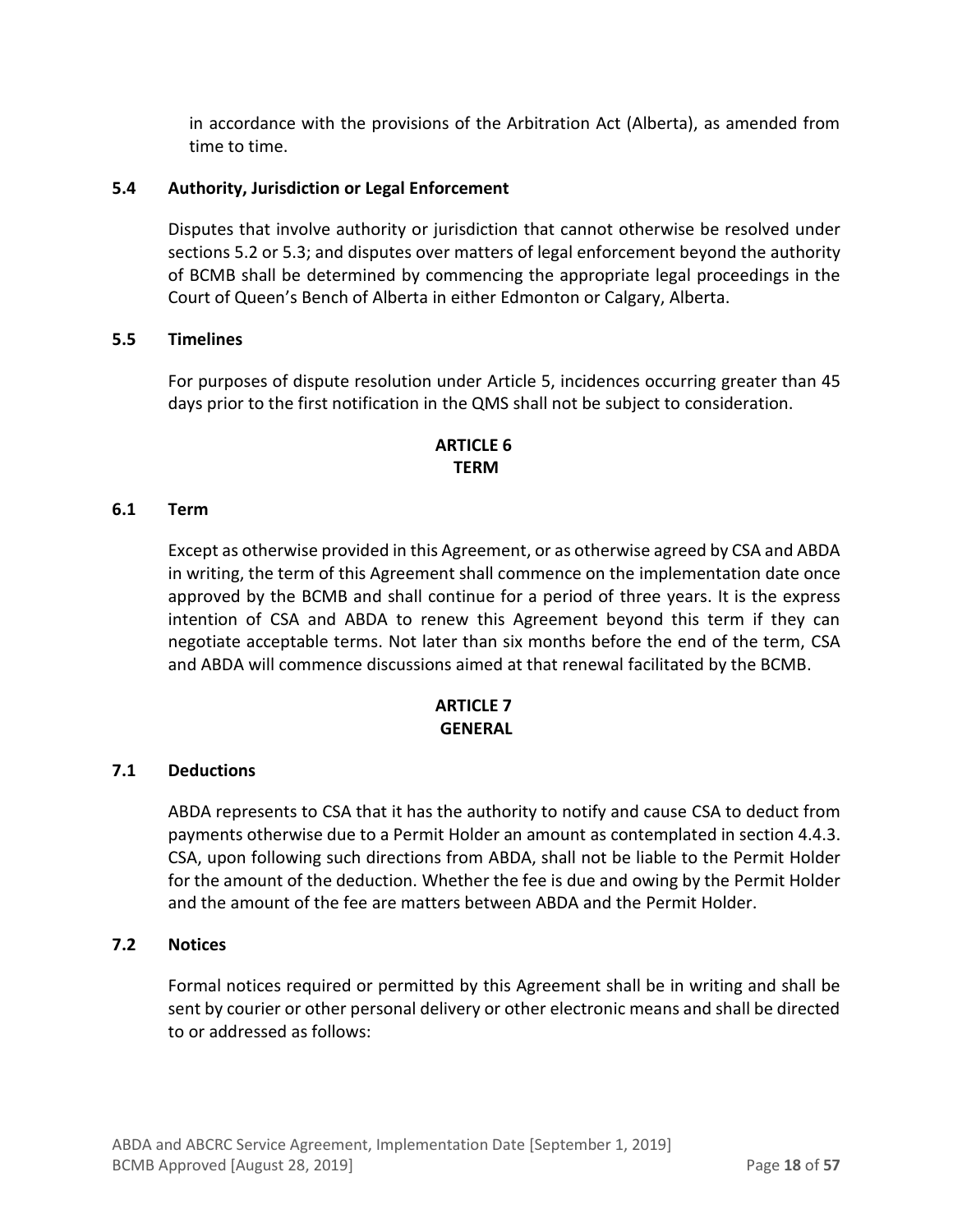If to CSA, to:

Alberta Beverage Container Recycling Corporation 901-57 Ave NE Calgary Alberta T2E 8X9 Attention: The President Fax Number: 430-264-0179 Email: president@abcrc.com

If to ABDA, to:

Alberta Bottle Depot Association Suite 202 17850 – 105 Avenue Edmonton, Alberta T5S 2H5 Attention: The President Fax Number: 780-454-0464 Email: president@albertadepot.com

# If to a Permit Holder that is not a member of the ABDA: To the applicable contact information as provided by the BCMB.

- 7.2.1 Notice so sent shall be well and sufficiently given and received:
- 7.2.1.1 if sent by delivery, when delivered; or
- 7.2.1.2 if sent electronically when confirmed as received;

provided that in each case, notice to the party and not copies sent to others shall be used to determine when notice is deemed given.

#### <span id="page-18-0"></span>**7.3 Further Acts**

Each of CSA and ABDA shall, at the request of the other, execute and deliver any further documents and do all acts and things that party may reasonably require in order to carry out the true intent and meaning of this Agreement.

#### <span id="page-18-1"></span>**7.4 Entire Agreement**

This Agreement constitutes the entire agreement between CSA, ABDA and the Permit Holders relating to the subject matter hereof and supersedes all prior and contemporaneous agreements, understanding, negotiations and discussions, whether written or oral, of the parties, and there are no warranties, representations or other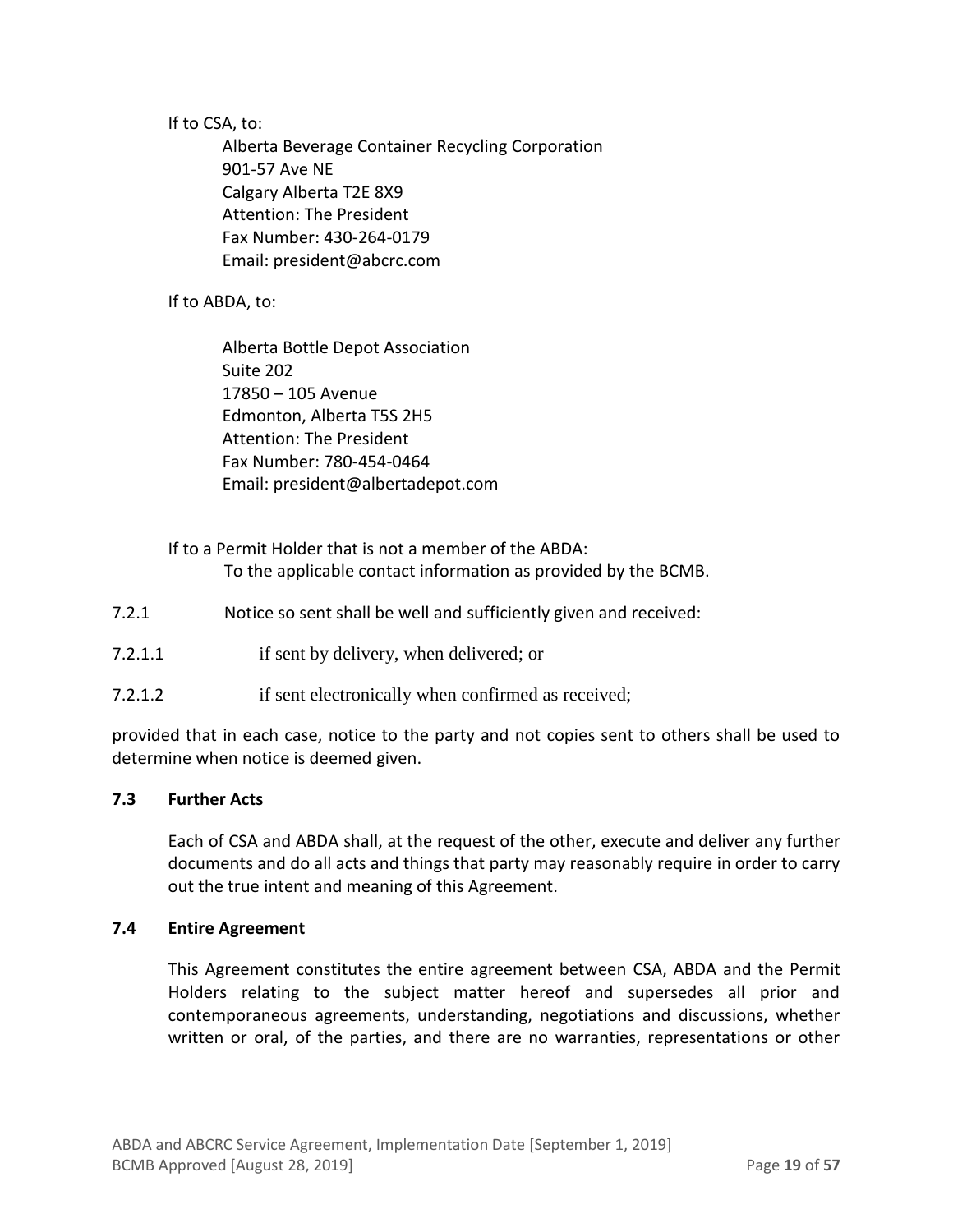agreements among the parties in connection with the subject matter hereof except as specifically set forth herein.

#### <span id="page-19-0"></span>**7.5 Amendments**

This Agreement may be altered or amended in any of its provisions when any such changes are reduced to writing and signed by CSA and ABDA, but not otherwise. Changes may be made as follows:

- 7.5.1 By notice, either party shall propose amendments to this Agreement.
- 7.5.2 Upon receipt of such notice, CSA and ABDA shall negotiate in good faith toward an agreement regarding the proposed amendment, including any adjustments to other terms and conditions that arise directly or indirectly from the proposed amendments.
- 7.5.3 Upon agreement being reached by the parties, such amendment to this Agreement shall be presented to the BCMB for approval, and once approved, bind the parties to such amendment for the remainder  $\sum_{i=1}^{n}$  of the existing term of this Agreement.
- 7.5.4 Any amendments to this Agreement formalized under this section 7.5 shall be incorporated into the renewal of this Agreement.

#### <span id="page-19-1"></span>**7.6 Remedies Not Exclusive**

No remedy herein conferred upon any party is intended to be exclusive of any other remedy available to that party, but each remedy shall be cumulative and shall be in addition to every other remedy given hereunder or now or hereafter existing by law or in equity or by statute.

#### <span id="page-19-2"></span>**7.7 Waiver**

The waiver by any party of strict observance or performance of any term of this Agreement or of any breach of it on the part of the any party shall not be held or deemed to be a waiver of any subsequent failure to observe or perform the same or any other term of this Agreement or of any breach thereof on the part of such party.

#### <span id="page-19-3"></span>**7.8 Severability**

The determination that any provision of this Agreement is invalid or unenforceable shall not invalidate this Agreement, all of said provisions being inserted conditionally on their being considered legally valid, and this Agreement shall be construed and performed in all respects as if any invalid or unenforceable provisions are omitted provided the primary purpose of this Agreement is not thereby impeded.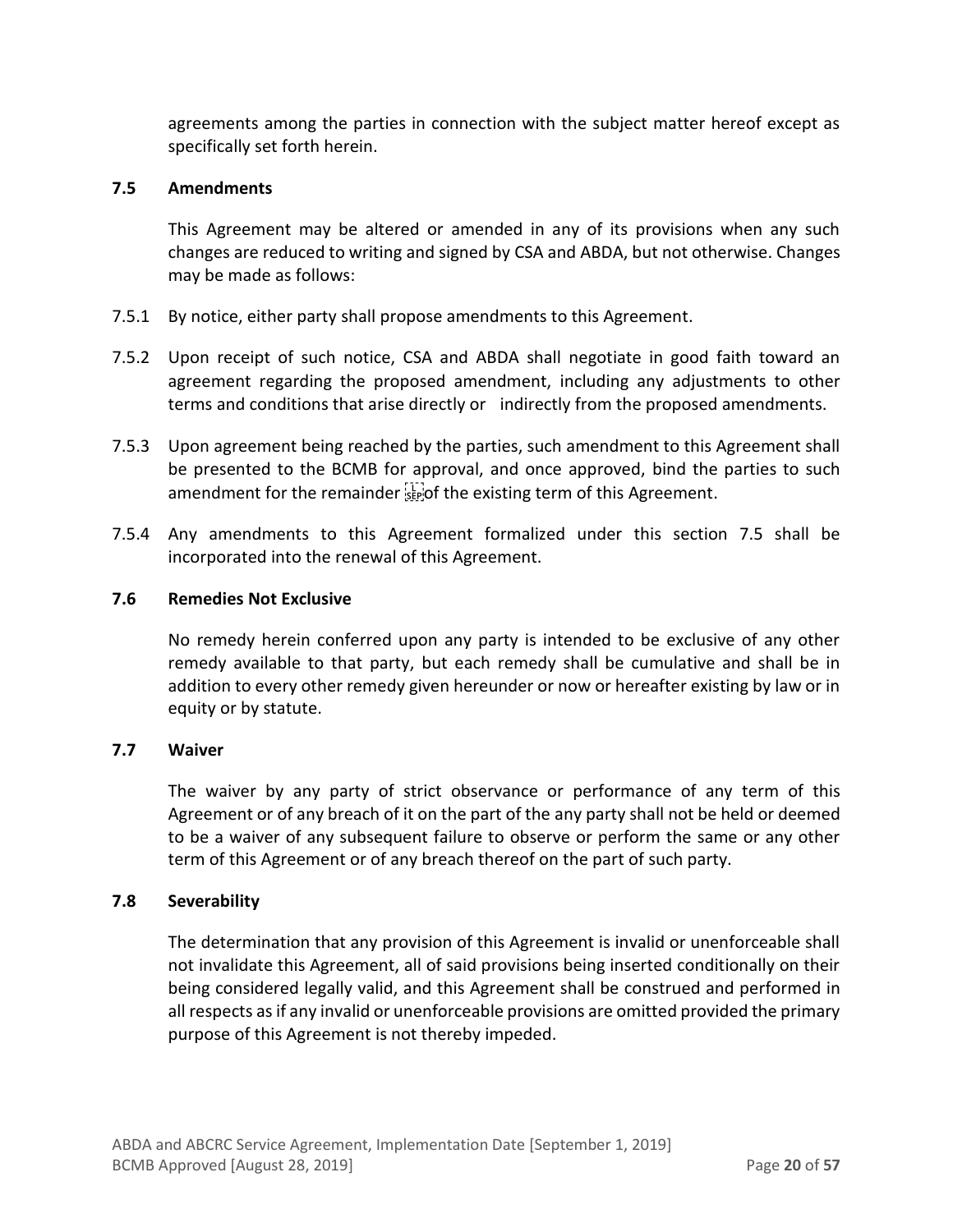#### <span id="page-20-0"></span>**7.9 Survival**

Any sections of this Agreement, which expressly provide for, or by their nature require, survival after the expiration or termination of this Agreement, shall survive.

#### <span id="page-20-1"></span>**7.10 Enurement**

This Agreement shall enure to the benefit of and be binding upon the parties and their respective successors and permitted assigns.

#### <span id="page-20-2"></span>**7.11 Assignment**

Except as expressly provided elsewhere in this Agreement, any rights or obligations of this Agreement are non-assignable by any party without the prior permission of all the other parties, such permission not to be unreasonably withheld.

#### <span id="page-20-3"></span>**7.12 Time**

Time shall be of the essence in this Agreement.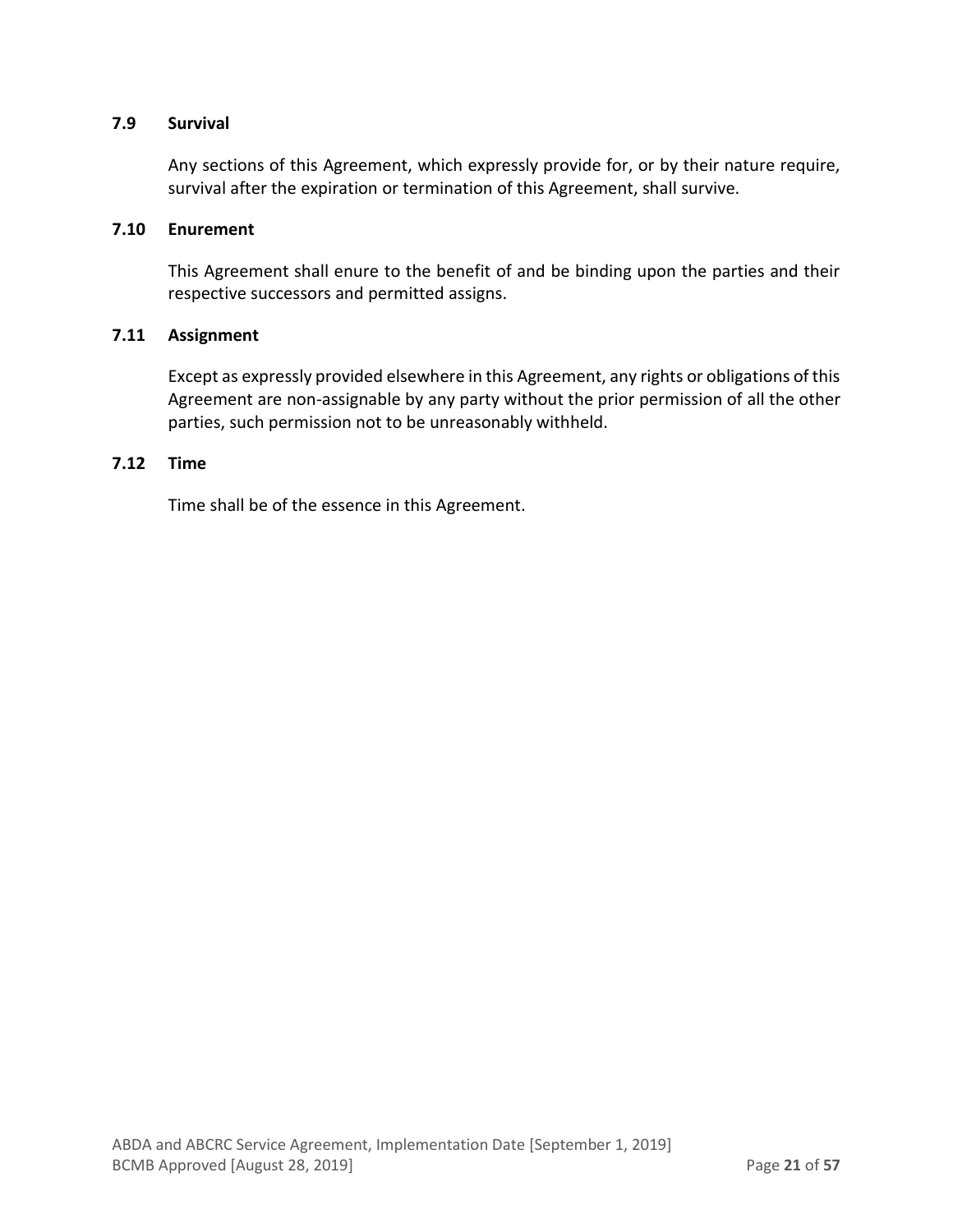# **ARTICLE 8 EXECUTION**

#### 8.1 **Execution**

 $\sim 10$ 

IN WITNESS WHEREOF CSA and ABDA have executed this Agreement as of the day and year first above written.

Alberta Beverage Container Recycling Corporation

 $\sqrt{4}$ Per:

# Alberta Bottle Depot Association

Per:  $\leq$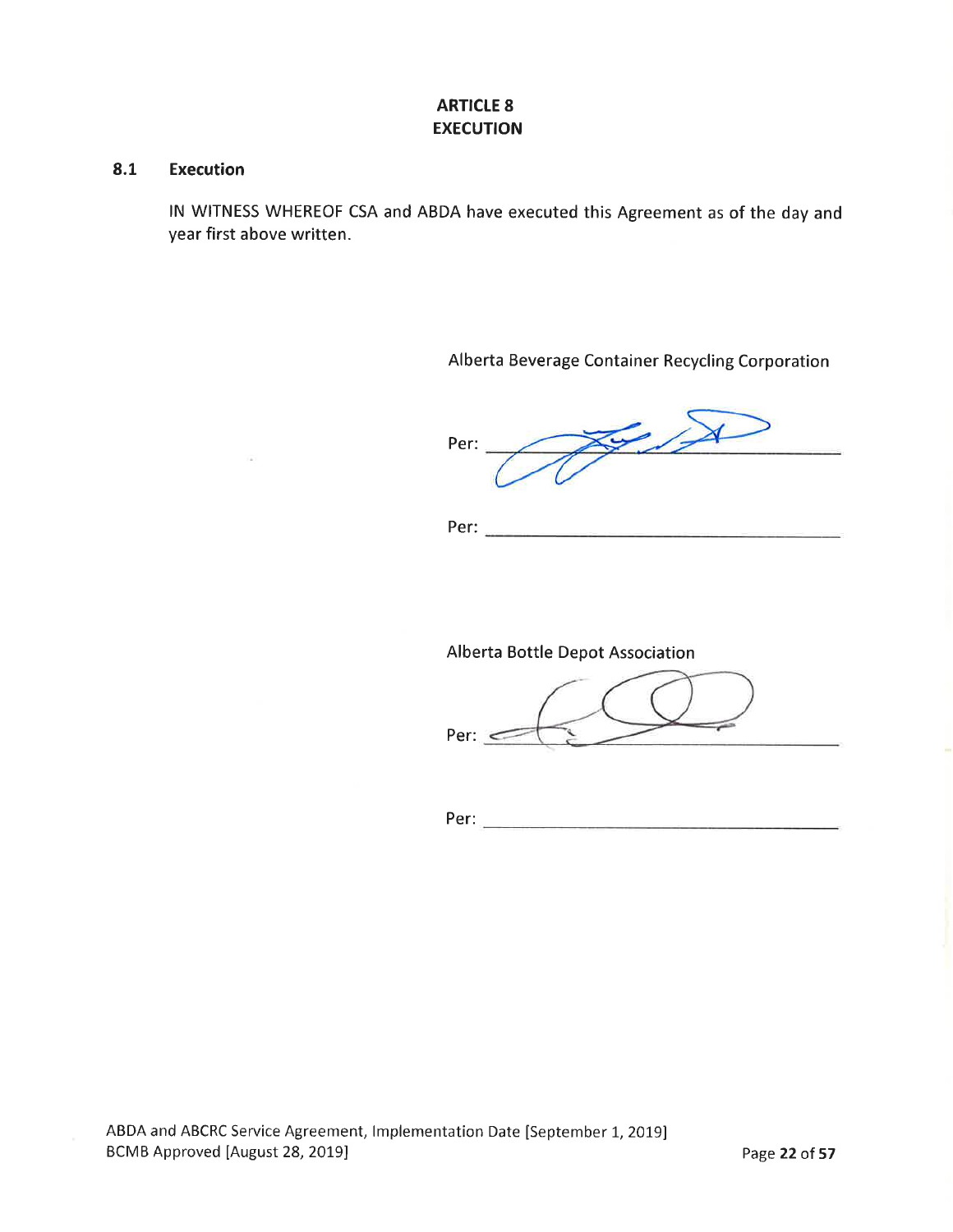#### **SCHEDULE "A"**

| Container<br>Code | <b>Beverage Container</b>                         | Colour Sort       | Shipping<br>Container <sup>1</sup> | Standard<br>Units $2$ | <b>Bag Tag</b>                |
|-------------------|---------------------------------------------------|-------------------|------------------------------------|-----------------------|-------------------------------|
| 1006              | Aluminum 0 - 1 Litre                              |                   | Mega bag                           | 2,160                 | Blue                          |
| 4003              | PET Over 1 Litre<br>♧                             | Clear & blue-tint | Mega bag                           | 360                   |                               |
| 4006              | ঞু<br>PET 0 - 1 Litre                             | Clear & blue-tint | Mega bag                           | 1,200                 | Purple                        |
| 4303              | $\sum_{n=1}^{\infty}$<br><b>HDPE Over 1 Litre</b> | Natural           | Mega bag                           | 240                   | Yellow                        |
| 4603              | Plastics (Other) Over 1 Litre                     | See list below    | Mega bag                           | 300                   | Orange                        |
| 4606              | Plastics (Other) $0 - 1$ Litre                    | See list below    | Mega bag                           | 1,800                 |                               |
| 3003              | Glass Over 1 Litre                                |                   | Glass bag                          | 420                   | Green                         |
| 3006              | Glass $0 - 1$ Litre                               |                   | Glass bag                          | 960                   |                               |
|                   |                                                   |                   | Mega bag                           | 420                   |                               |
| 5003              | Tetra Brik Over 1 Litre                           |                   | One-way bag                        | 60                    | Brown                         |
| 5006              | Tetra Brik 0 - 1 Litre                            |                   | Mega bag                           | 1,440                 |                               |
| 6003              | Gable Top Over 1 Litre                            |                   | Mega bag                           | 360                   |                               |
| 6006              | Gable Top $0 - 1$ Litre                           |                   | Mega bag                           | 900                   | Grey                          |
| 2003              | <b>Bi-Metal Over 1 Litre</b>                      |                   | Mega bag                           | 360                   |                               |
|                   |                                                   |                   | One-way bag                        | 36                    |                               |
|                   |                                                   |                   | Mega bag                           | 1,500                 |                               |
| 2006              | Bi-Metal $0 - 1$ Litre                            |                   | One-way bag                        | 180                   |                               |
| 7006              | Drink Pouches 0 - 1 Litre                         |                   | One-way bag                        | 1,200                 | Light Blue<br>(Miscellaneous) |
|                   | Bag-in-a-Box/                                     |                   | Mega bag                           | 120                   |                               |
| 8001              | Drink Pouch Over 1 Litre                          |                   | One-Way bag                        | 12                    |                               |
| 4023              | Plastic One-Way<br>Keg Over 1 Litre               |                   | Mega bag                           | 36                    |                               |
| 3501              | Ceramics 0 - 1 Litre                              |                   | One-way Bag                        | 12                    |                               |

#### **Approved Beverage Container Counts, Sorts and Shipping Containers**

1- For the Beverage Container Sorts which have multiple options of Shipping Containers identified the Permit Holder must use the Shipping Container first listed unless a sufficient quantity has not been received within 30 days of their last shipment of that Material Stream.

2- Bags may be filled by other than these counts provided the total is recorded on all required parts of the applicable tag and on the RBill.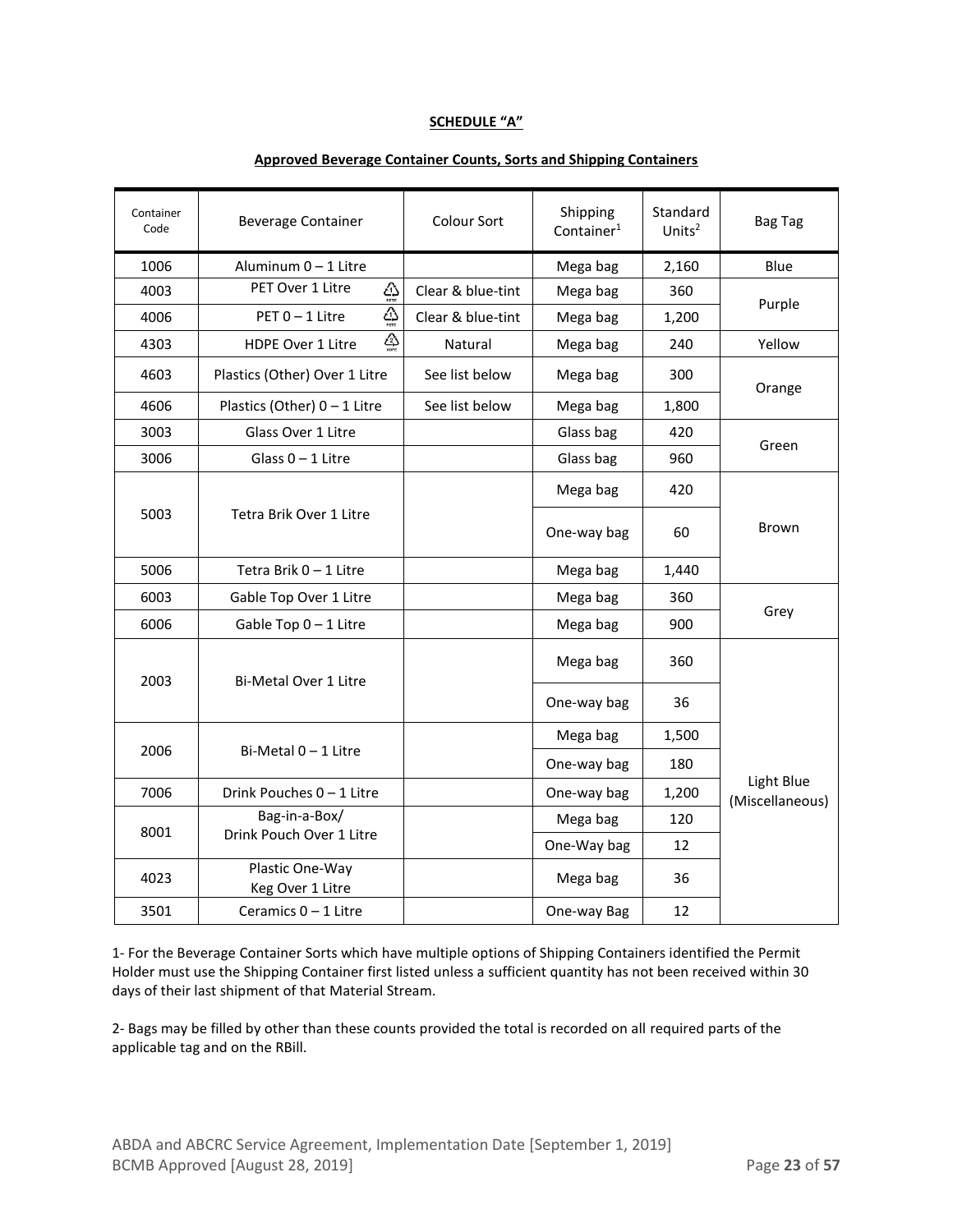The Depot Operator shall sort the following material types into the 0-1L Plastics (Other) sort (Container Code 4606):

| Sort: Plastics (Other) 0-1 Litre                              |        |                |            |  |  |  |
|---------------------------------------------------------------|--------|----------------|------------|--|--|--|
| <b>Product Code</b><br><b>Material</b><br><b>Size</b><br>Sort |        |                |            |  |  |  |
| <b>PET</b>                                                    | $0-1L$ | Colour         | #1         |  |  |  |
| <b>HDPE</b>                                                   | $0-1L$ | White & Colour | #2         |  |  |  |
| <b>HDPE</b>                                                   | $0-1L$ | Natural        | #2         |  |  |  |
| Polypropylene                                                 | $0-1L$ | All            | #5         |  |  |  |
| <b>Other Plastics</b>                                         | $0-1L$ | All            | #3, #6, #7 |  |  |  |

The Depot Operator shall sort the following material types into the Over 1L Plastics (Other) sort (Container Code 4603):

| Sort: Plastics (Other) Over Litre                             |         |                |            |  |  |
|---------------------------------------------------------------|---------|----------------|------------|--|--|
| <b>Product Code</b><br><b>Material</b><br><b>Size</b><br>Sort |         |                |            |  |  |
| <b>PET</b>                                                    | Over 1L | Colour         | #1         |  |  |
| <b>HDPE</b>                                                   | Over 1L | White & Colour | #2         |  |  |
| Polypropylene                                                 | Over 1L | All            | #5         |  |  |
| <b>Other Plastics</b>                                         | Over 1L | All            | #3, #6, #7 |  |  |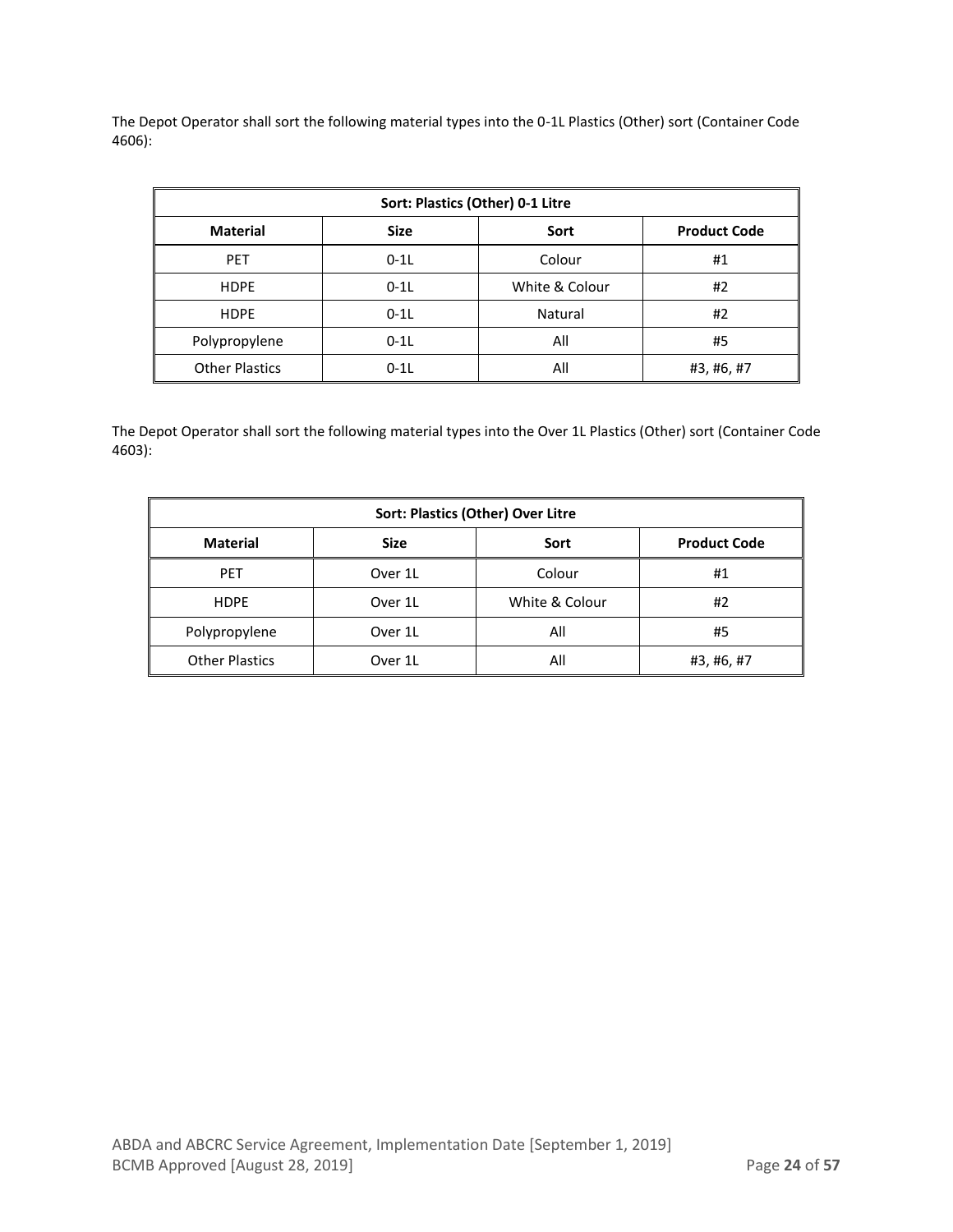### **SCHEDULE "B"**

#### **PALLETIZING REQUIREMENTS**

#### 1.0 General provisions:

The Permit Holder shall:

- 1.1 stack mega bags so that the opening of the bag is on top;
- 1.2 stack two non-glass bags to a pallet, or one non-glass bag on top of a glass bag;
- 1.3 whenever possible, stack two non-glass mega bags of the same Container Code on a pallet;
- 1.4 place one-way bags on top of a full pallet position to be shipped as the top mega bag on a pallet of two mega bags;
- 1.5 attach a completed bag tag to each bag as per Schedule "A" that identifies the Depot on the main body of the tag and the quantities in all four boxes;
- 1.6 ensure safety while stacking pallets at the Depot, loading trucks, transit to and handling at the CSA`s facilities; and
- 1.7 not load glass bags into the last 4 pallet positions of the trailer.

Mega bags will be placed on pallets for the purpose of:

- 1.8 protecting the integrity of the Shipping Container;
- 1.9 facilitating accurate counts; and
- 1.10 optimizing shipment space and handling efficiencies.
- 2.0 Mega bags

The Permit Holder shall:

- 2.1 secure each mega bag by placing the pin put through the grommets on all flaps using the hitch pin to retain them.
- 2.2 Attach a bag tag to one of the upper corner loops.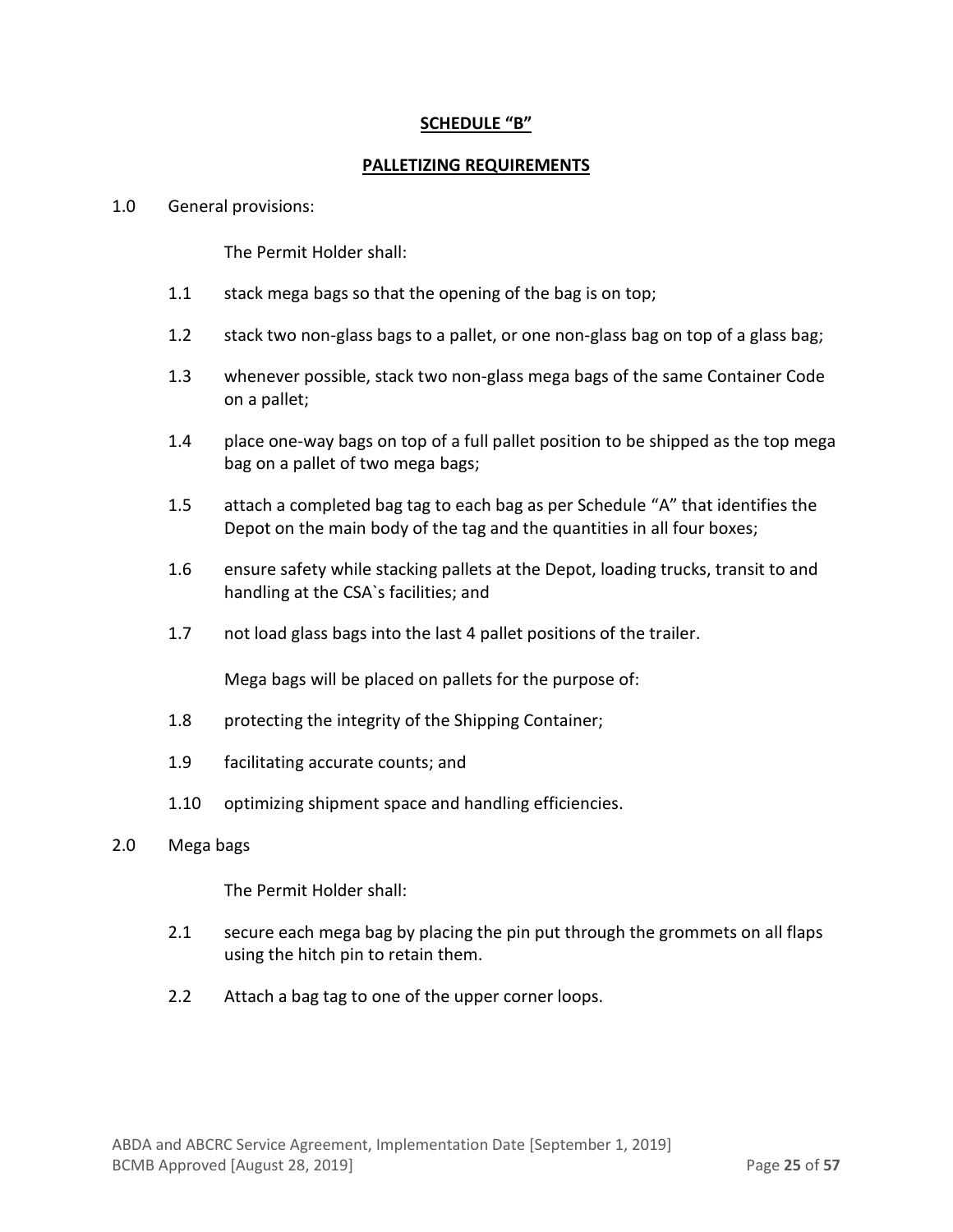#### 3.0 One-Way bags

The Permit Holder shall:

- 3.1 secure each One-Way bag by using the excess bag material at the top of the oneway bag to tie off the opening.
- 3.2 Attach a bag tag by removing the backing of the tag and affixing the adhesive portion near the top knot of the one-way bag.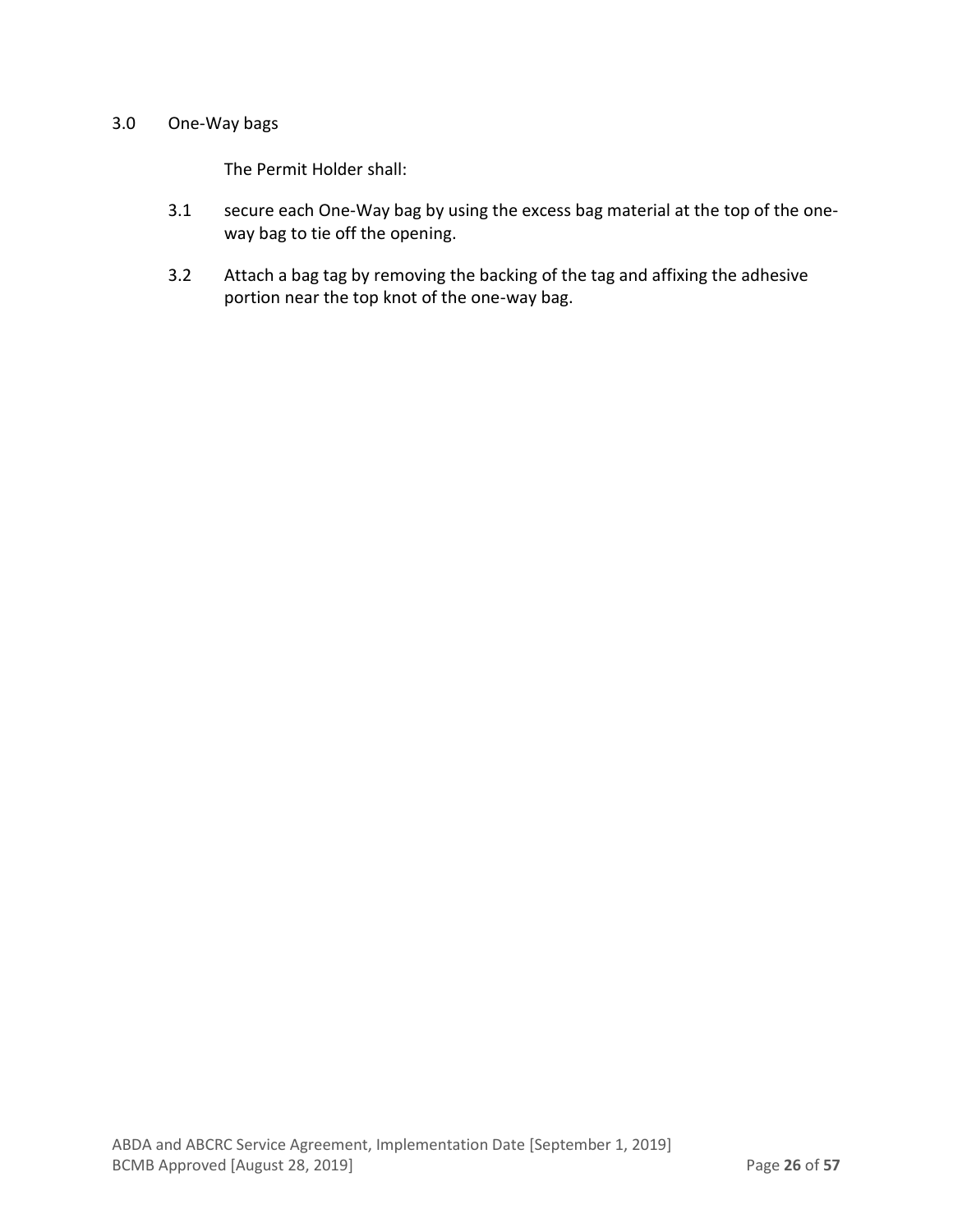# **SCHEDULE "C"**

#### **SHIPPING CONTAINERS**

#### 1.0 Management

Shipping Containers used in the Common Collection System shall be managed in a manner that seeks to maximize the safety and efficiency at the individual Depots; the integrity of the load in transit from the Depots and safety and efficiency at CSA`s facilities.

All parties agree to protect the integrity of the Shipping Containers.

CSA will provide an inventory of required Shipping Containers, as mutually agreed upon with each Permit Holder, at no cost to the Permit Holder for use in sorting, storing and shipping Containers. Permit Holders agree to manage their inventory of Shipping Containers.

2.0 CSA Obligations

CSA shall:

| 2.1 | work with each Permit Holder to establish an inventory target based on a<br>reasonable business model;                                                                                                            |
|-----|-------------------------------------------------------------------------------------------------------------------------------------------------------------------------------------------------------------------|
| 2.2 | record all Shipping Containers received from Depots and reconcile to the RBill;                                                                                                                                   |
| 2.3 | record all Shipping Containers shipped to Depots and reconcile to the CBill;                                                                                                                                      |
| 2.4 | request that the Permit Holder submit their Shipping Container inventory within<br>the last 7 Business Days both March and September of every year, or as<br>requested by CSA;                                    |
| 2.5 | ensure the quality of the Shipping Containers provided to the Depots by repairing<br>or removing damaged Shipping Containers from circulation;                                                                    |
| 2.6 | remove all Containers, bag tags and foreign materials prior to shipment to the<br>Depot;                                                                                                                          |
| 2.7 | at the Depots request, temporarily adjust their inventory target to reasonably<br>manage changes in Container volumes (i.e. bottle drives, local festivals, etc.);                                                |
| 2.8 | adjust Shipping Container inventory records to reflect any reported discrepancies<br>from the Permit Holder or by CSA within one Business Day of notification via the<br>original ticket issued by the Depot; and |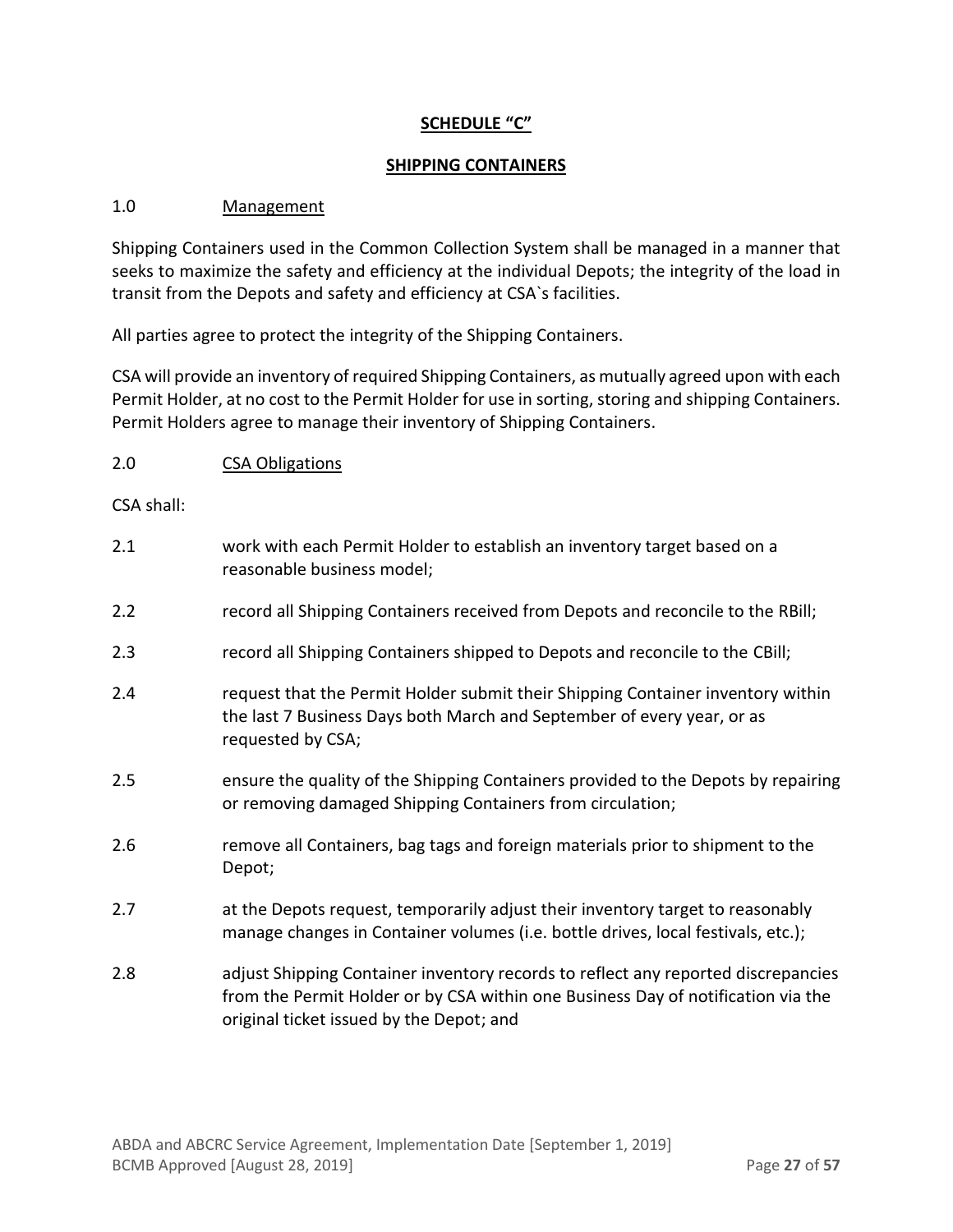2.9 respond to any requests for Shipping Containers and/or consumables from a Permit Holder within one Business Day including a timeline.

Damaged Shipping Containers identified by CSA shall be culled for repair or disposal.

3.0 Permit Holder Obligations

Each Permit Holder shall:

- 3.1 work with CSA to establish an inventory target based on a reasonable business model;
- 3.2 store all on-site and off-site Shipping Containers in a secure facility that protects the Shipping Containers from the weather and/or damage;
- 3.3 record all Shipping Containers shipped to CSA on the RBill;
- 3.4 sign the CBill when delivered by the Carrier indicating receipt of the Shipping Containers, initialing beside each Bundle Seal that it has been received, and the number of pallets received;
- 3.5 verify all Shipping Containers received from CSA and reconcile to the CBill, reporting all discrepancies with any supporting information to CSA through the QMS, by the end of the next Day of Depot Operations or the CBill shall be deemed as correct;
- 3.6 not damage the Shipping Containers provided by CSA, including, without limitation, damage such as the cutting of baffles, and return damaged and unusable Shipping Containers to CSA and record them on the RBill;
- 3.7 request temporary adjustments to their inventory to reasonably manage changes in Container volumes (i.e. bottle drives, local festivals, etc.);
- 3.8 respond to CSA's request to verify the Permit Holder's Shipping Container inventory;
- 3.9 respond to CSA's request to send their Shipping Container inventory on the last day of business in both March and September of every year, or as needed;
- 3.10 be held financially responsible to CSA for the deemed value of the Shipping Container shortages occurring due to Permit Holder neglect, misuse, loss or consumption; and
- 3.11 order consumable supplies (tags, one-way bags, etc.) online through the ABCRC Permit Holder Login page.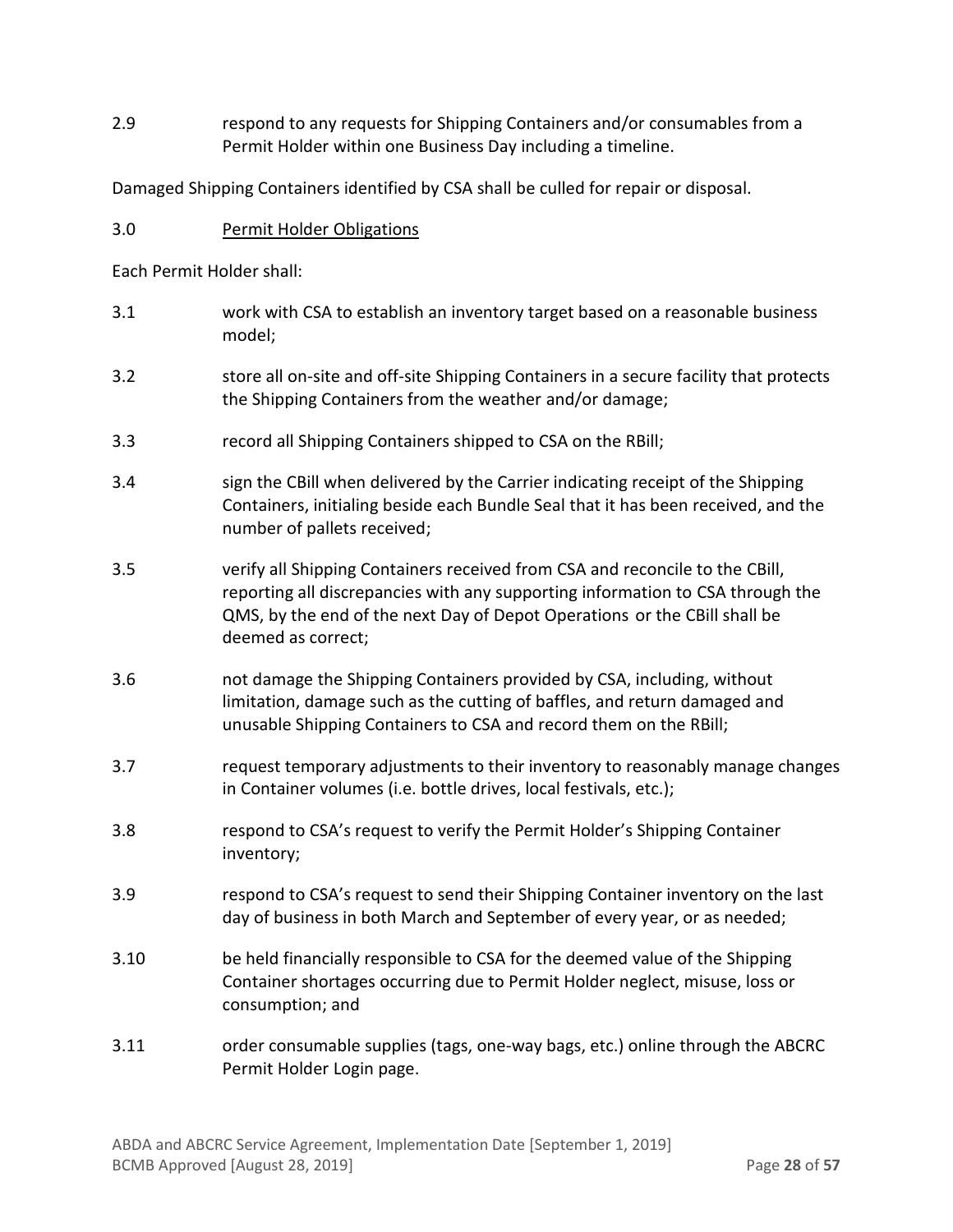Damaged Shipping Containers identified by the Depot shall be tagged as such and returned to CSA to be culled for repair or disposal.

Deemed value of Shipping Containers:

| Mega bag       | \$17.00 |
|----------------|---------|
| Glass Mega bag | \$16.75 |
| Pallets        | \$26.00 |

# **4.0 Damaged Shipping Containers**

- 4.1 A Shipping Container shall be deemed "damaged" if it has:
- 4.1.1 holes or tears that cannot contain any applicable Material Stream;
- 4.1.2 pins or posts missing from the top;
- 4.1.3 closure flaps missing; or
- 4.1.4 broken boards such that the pallet cannot be handled by a pallet jack or forklift.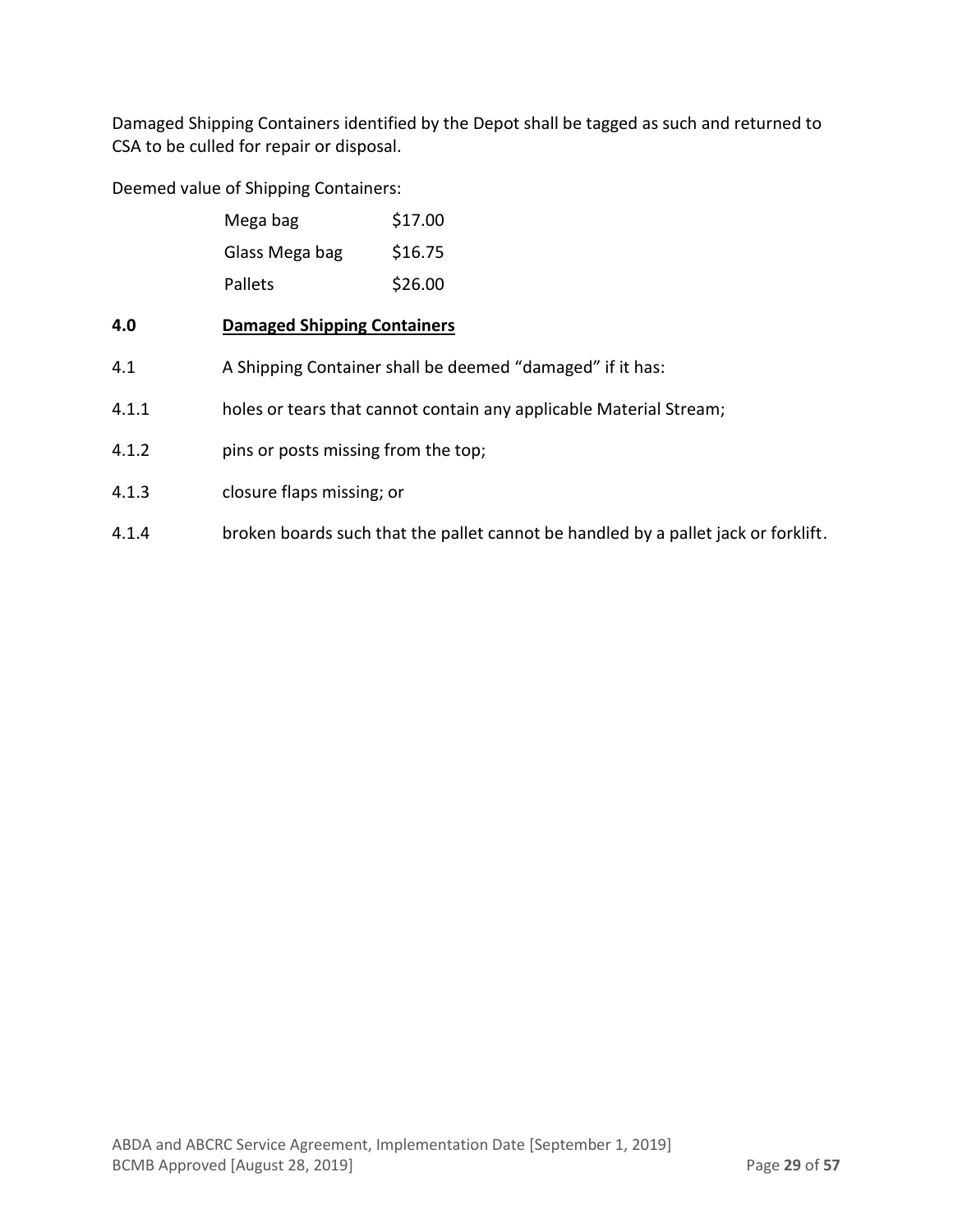# Alberta Beverage Container **Recycling Corporation**

**COMBINATION SHORT FORM** OF STRAIGHT BILL OF LADING - RAIL EXPRESS MERCHANDISE RECEIPT ADOPTED BY RAIL FREIGHT AND EXPRESS CARRIERS SUBJECT

TO THE JURISDICTION OF THE BOARD OF TRANSPORT COMMISSIONERS FOR CANADA

#### **ISSUED AT SHIPPERS REQUEST**

| Depot:               | Permit Holder Name    |
|----------------------|-----------------------|
|                      | Carrier: Carrier Name |
| <b>Shipped:</b> Date |                       |
| <b>Trailer No.:</b>  |                       |

| Qty                                   | <b>Shipping Container</b> | <b>Unit Cost</b> | Total      |
|---------------------------------------|---------------------------|------------------|------------|
| 40                                    | Mega Bag                  | \$16.00          | \$640.00   |
|                                       | Glass Bag                 | \$16.50          | \$0.00     |
| 26                                    | Pallet                    | \$16.70          | \$434.32   |
| <b>Replacement Cost of this Order</b> |                           |                  | \$1,074.32 |

#### **ProBill:**

#### **Consumables Shipped with this Order**

**Other Comments** 

| <b>Bag Serial Nos.</b>      |                    |                                             |                    |                        |
|-----------------------------|--------------------|---------------------------------------------|--------------------|------------------------|
| Mega Bag                    |                    |                                             |                    |                        |
| Bundle Serial No.: 00017146 |                    |                                             |                    |                        |
| 2018-02-100-002963          | 2017-04-100-004561 | 2017-11-100-048829                          | 2017-11-100-049025 | 2017-08-100-<br>026032 |
| 2017-04-100-000589          | 2018-02-100-004595 | 2017-05-100-010824                          | 2017-04-100-002783 | 2018-08-100-<br>014626 |
| Bundle Serial No.: 00017272 |                    |                                             |                    |                        |
| 2017-05-100-011802          | 2017-11-100-049597 | 2017-04-100-002001                          | 2018-07-100-012584 | 2017-04-100-<br>000237 |
| 2018-07-100-012048          | 2018-07-100-014097 | 2017-05-100-013734                          | 2017-04-100-000252 | 2018-02-100-<br>001840 |
| Bundle Serial No.: 00017783 |                    |                                             |                    |                        |
| 2018-02-100-002486          | 2017-04-100-002922 | 2017-06-100-022555                          | 2018-07-100-010032 | 2017-05-100-<br>014198 |
| 2017-06-100-020269          | 2017-04-100-004668 | 2017-04-100-002565                          | 2017-06-100-024595 | 2017-05-100-<br>011980 |
| Bundle Serial No.: 00017805 |                    |                                             |                    |                        |
| 2017-06-100-020156          | 2017-05-100-014948 | 2017-05-100-014589                          | 2017-05-100-012279 | 2017-05-100-<br>013931 |
| 2017-04-100-000458          | 2018-02-100-004814 | 2018-02-100-000357                          | 2017-05-100-010749 | 2017-11-100-<br>047001 |
| Α<br><b>CARTON SHIPPER</b>  |                    | <b>CARRIER</b>                              | B                  | C-Bill Number          |
| <b>CHECKER</b>              |                    | <b>AUTHORIZED DEPOT</b><br><b>SIGNATURE</b> |                    |                        |

(This Document when issued as a Rail Bill of Lading is to be signed by the Shipper and Agent of the Carrier issuing sa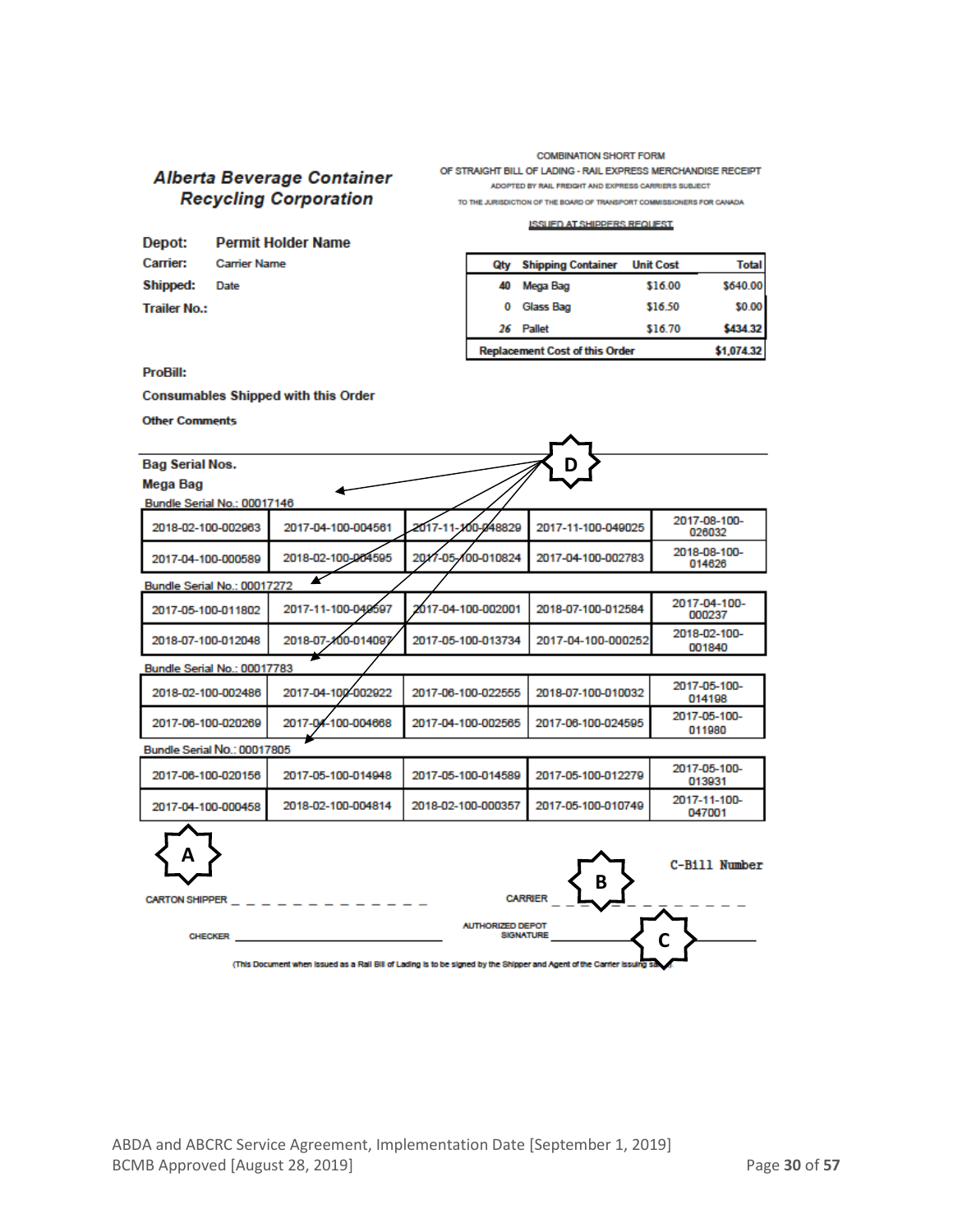**Carrier Completes**

|                                  | D | Required: Permit Holder's Initial beside each bundle seal.                                     |  |
|----------------------------------|---|------------------------------------------------------------------------------------------------|--|
|                                  | B | Required: Carrier Signature                                                                    |  |
| <b>Depot</b><br><b>Completes</b> |   |                                                                                                |  |
|                                  | C | Required: Depot Signature                                                                      |  |
| <b>CSA Completes</b>             |   |                                                                                                |  |
|                                  | Α | Required: Header information, Summary Information, Seal and bundle<br>bar codes, CSA signature |  |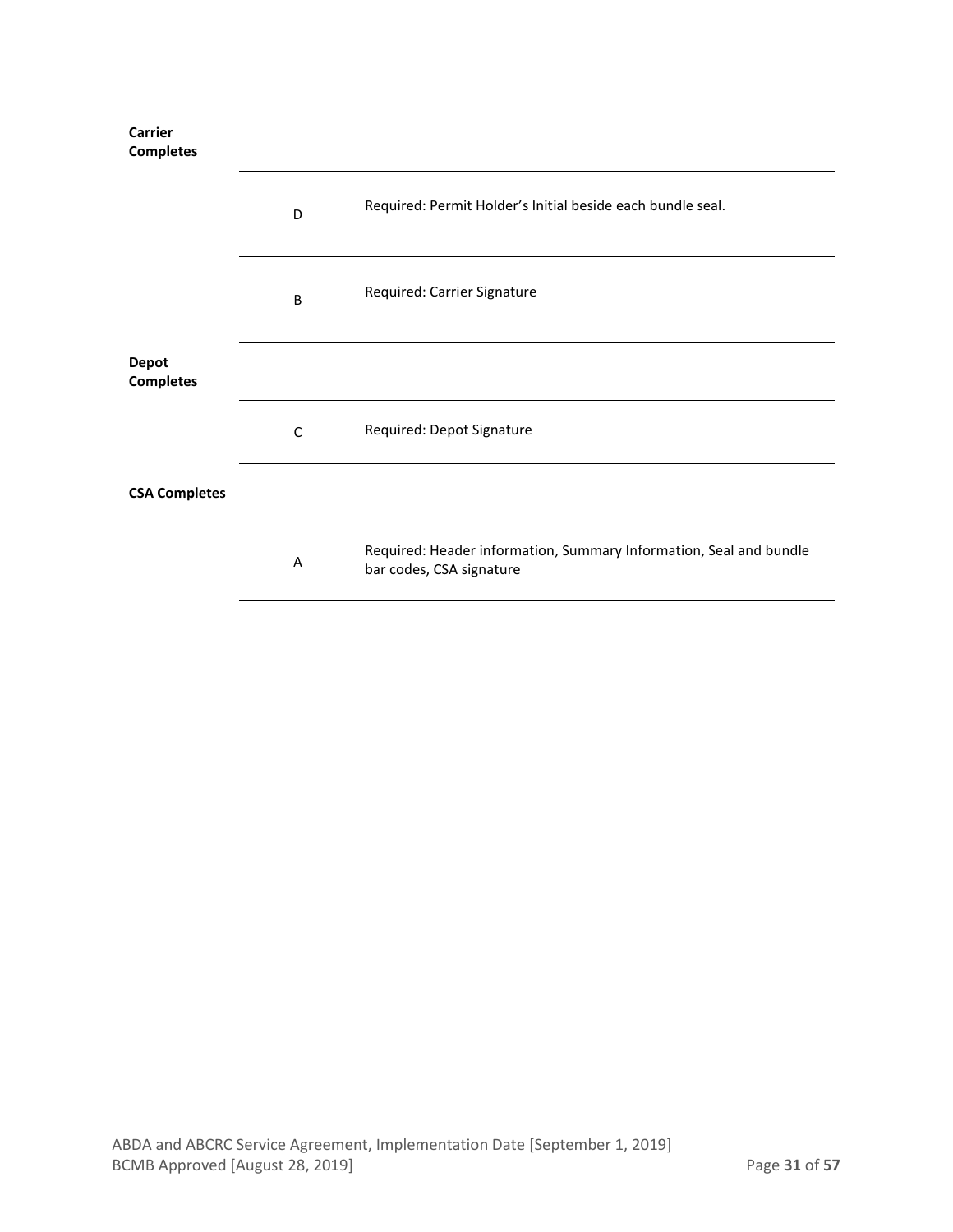### **SCHEDULE "D"**

#### **SCHEDULING OF PICK-UPS**

#### **1.0 Guiding Principles**

- 1.1 The intent of scheduling appointments is to ensure that full loads remain at Depots no more than a maximum of two Business Days.
- 1.2 Appointments may be arranged among the Carrier, the Depot, and CSA and will be scheduled on a fair and equitable basis.
- 1.3 A Permit Holder with an appointment will call a minimum of one Business Day in advance of the scheduled pick-up time if the appointment is not required.
- 1.4 The Carrier's arrival at the Depot is based on a plus or minus 1-hour window from the appointment. The number of attendances for pick-up more than 1 hour early or late of the scheduled pick-up time shall be reported by the Permit Holder to CSA via the QMS.
- 1.5 The minimum load size to be picked up from any one Depot will be pre-determined by CSA in consultation with each Permit Holder.
- 1.6 The Permit Holders will have regard to their minimum load sizes when requesting pick-up of Shipping Containers.

#### **2.0 CSA Direct Depots**

- 2.1 Depots within the city limits of either Calgary or Edmonton shall be serviced directly by the CSA for their transportation scheduling.
- 2.2 These Permit Holders will email CSA to advise of their pick-up requirements using the following email addresses with "Pick-Up" as the subject line. Requests are to be recorded in the order they were received.

| St. Albert CSA Direct Depots: | CSAdirectedmonton@abcrc.com |
|-------------------------------|-----------------------------|
|                               |                             |

Calgary CSA Direct Depots: CSAdirectcalgary@abcrc.com

2.2 CSA will fill the following day'sschedule on an equitable basis on requests received before 9:30 a.m. If the next Business Day's schedule is full then requests will be booked for the following Business Day. Requests received after 9:30 a.m. will be handled on a first come first serve basis subject to schedule availability.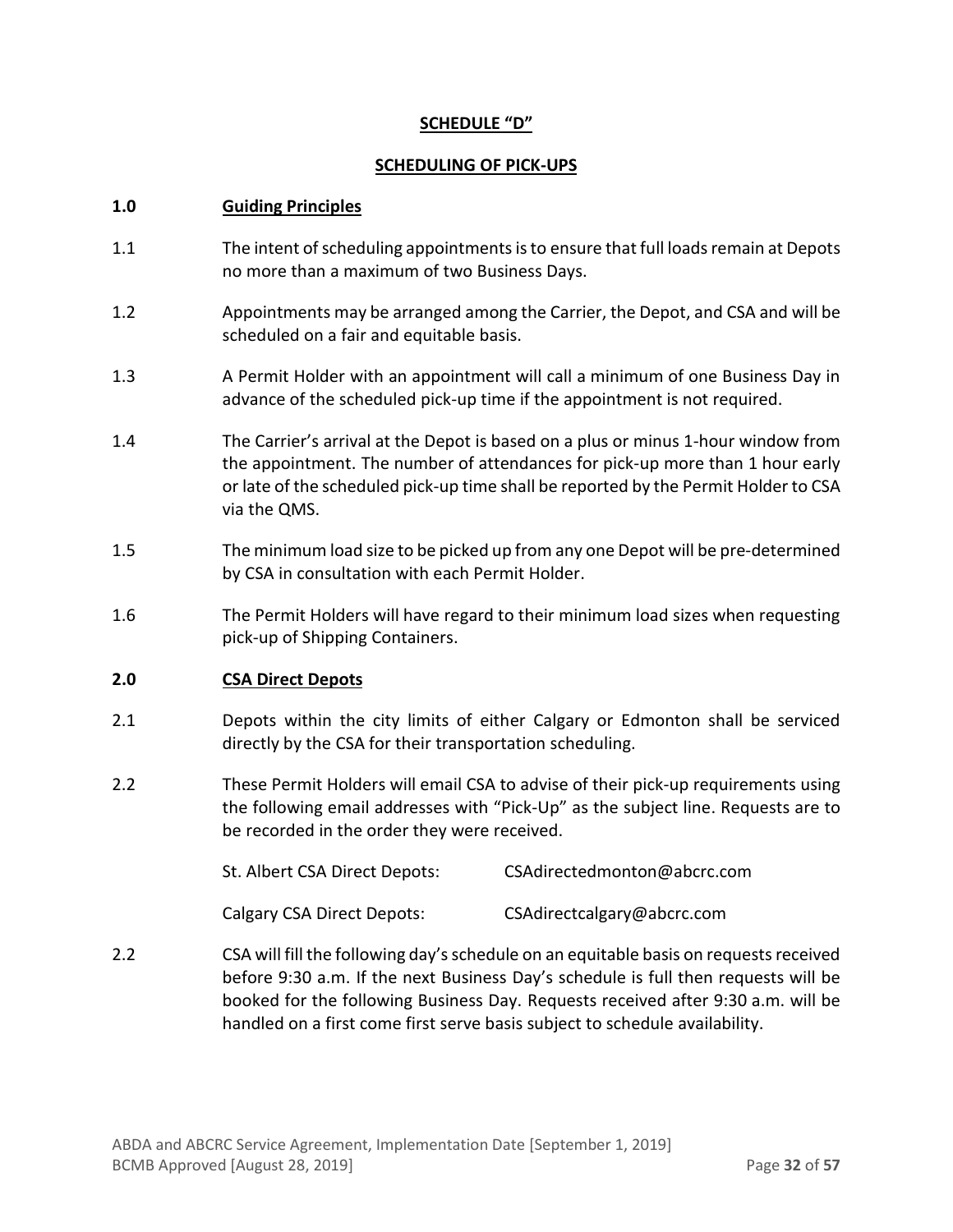- 2.3 Appointment times shall be confirmed via email with the Permit Holder prior to 12:00 p.m. for the next Business Day for all Depots who have requested loads. When the pick-up schedule has been filled for the next Business Day, all remaining requests are scheduled for the next available opening in the week.
- 2.4 Trailers may be left at a Depot's premises for loading through prior arrangements with CSA.

### **3.0 Carrier Direct Depots**

- 3.1 Depots outside of the city limits of Calgary or Edmonton shall be serviced directly by the Carrier for their transportation scheduling.
- 3.2 Each Depot will be assigned a Carrier by CSA.
- 3.3 Requests for pick-ups will be arranged directly with the assigned Carrier.
- 3.4 Upon receipt of the RBill, the Carrier shall arrange for load delivery.

#### **4.0 Transportation Deficiencies**

- 4.1 Depots shall notify CSA of any transportation deficiency through the QMS.
- 4.2 CSA shall work to resolve the reported deficiency within 4 hours of notification and inform the Depot through the QMS.
- 4.3 CSA shall record and report to BCMB the number of reported deficiencies resolved more than 4 hours after CSA receives notification of such deficiencies.
- 4.4 Spotted Trailers
- 4.4.1 CSA Responsibilities:
- 4.4.1.1 A Spotted Trailer may be spotted at a Depot through prior arrangement with CSA.
- 4.4.1.2 CSA when considering the approval of a Spotted Trailer will evaluate the fleet availability, the Depot's Container volume, accessibility, access and additional system cost of provided a Spotted Trailer.
- 4.4.1.3 Provide the padlock & pin-locks to the Depots.
- 4.4.1.4 Carrier will sign the RBill receiving the trailer and leave a copy in the depot document box.
- 4.4.1.5 Carrier will sign the RBill acknowledging that it was a Shippers Load & Count or Live Load.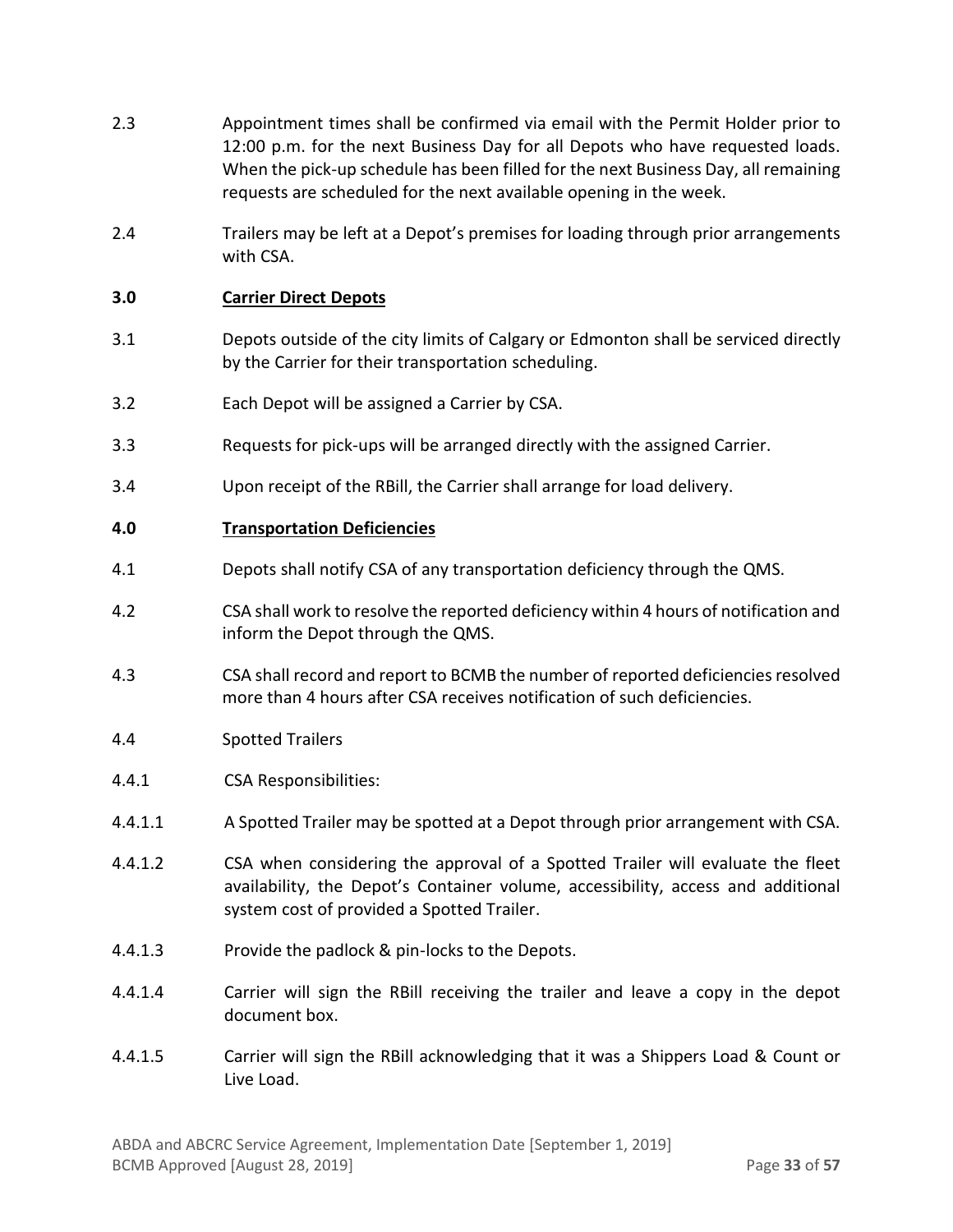- 4.4.2 Permit Holder Responsibilities:
- 4.4.2.1 secure spotted trailers with a padlock (unless the trailer is backed up to the Depot's loading dock) and pin lock provided by the CSA;
- 4.4.2.2 must ensure that they have enough secure space to drop and switch trailers safely to complete the spot.
- 4.4.2.3 for Permit Holders with only a single door available they must ensure that they can load other product (i.e.: refillables) out of the other Depot doors if requesting a spotted trailer.
- 4.4.2.4 ensure that the mega-bags and load is secured with the equipment supplied by the Carrier.
- 4.4.2.5 ensure keys for padlocks and pin-locks are kept safe and secure and returned when requested by the CSA or Carrier.
- 4.4.2.6 Load the spotted trailer and be responsible for any damages and costs associated with the trailer being spotted at their location.
- 4.4.2.7 perform a trailer inspection on its arrival (sides, roof, and floor) and note any damage via QMS to the CSA.
- 4.4.2.8 ensure that they provide a document box for Carrier paperwork outside of their depot that is accessible to the Carrier after hours to retrieve and drop any necessary paperwork.
- 4.4.2.9 Permit Holder will ensure that when shipping RBills the carrier is provided the RBill with the load signed by the depot indicating what the depot loaded.
- 4.4.2.10 Email back signed CBills from spot loads using the following email addresses with "CBill" as the subject line.

| Depots shipping to St. Albert: | CSAdirectedmonton@abcrc.com |
|--------------------------------|-----------------------------|
| Depots shipping to Calgary:    | CSAdirectcalgary@abcrc.com  |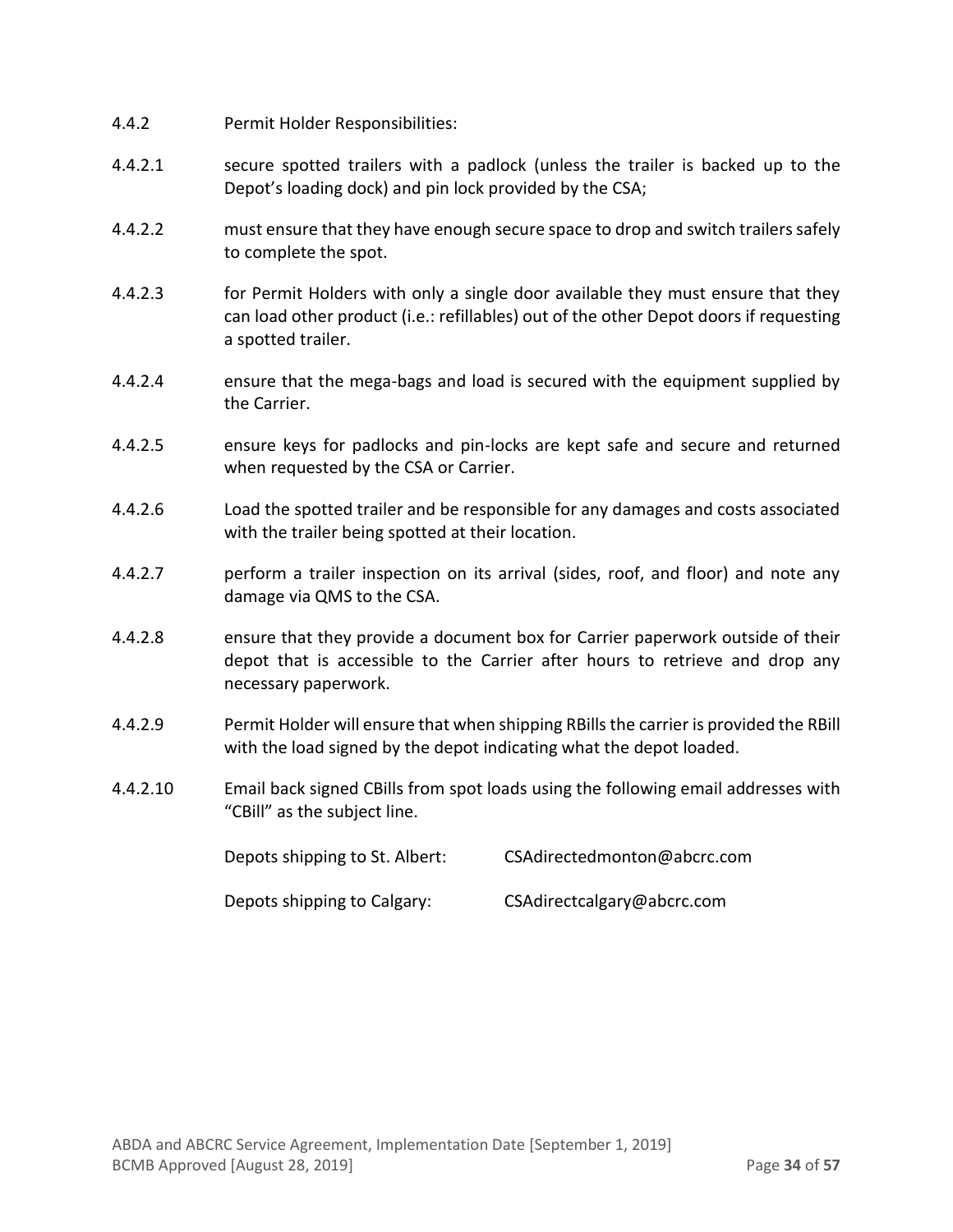# **SCHEDULE "E"**

#### **BILL OF LADING INFORMATION**

Upon completion of the RBill and shipment of the load, the Permit Holder will retain the white (original) copy of the RBill and forward all remaining copies with the Carrier to CSA. The RBill must be submitted by fax or electronically directly to CSA immediately after the load has been picked up by the Carrier.

The RBills shall be completed by the Permit Holder and signed by both the Permit Holder and the Carrier in accordance with the second page of this schedule.

#### Average Load Weight

As per the "Alberta Traffic Safety Act: Bill of Lading and Conditions of Carriage Regulation", the Permit Holder is required to provide a weight for the shipment on the RBill. Based on industry data, the below table may be used for approximate average weights for the purposes of filling out this field.

| # of Pallet<br><b>Positions</b> | Weight<br>(kg's) | Weight<br>(Ibs.) |
|---------------------------------|------------------|------------------|
| 13                              | 2,025            | 4,464            |
| 20                              | 3,115            | 6,867            |
| 22                              | 3,427            | 7,554            |
| 24                              | 3,738            | 8,241            |
| 26                              | 4,050            | 8,928            |

- 1.0 When generating an eRBill, the Depot will:
	- 1.1 Provide individual bag information for each mega bag including the Container Code, Shipping Container used, and quantity of Containers contained as well as the full number of pallets or empty Shipping Containers sent on the RBill
	- 1.2 Print a minimum of one copy of the eRBill and have both the Permit Holder and Carrier sign it, sending a physical printed copy with the Carrier; and
	- 1.3 Submit the eRBill immediately after the Carrier departs the Depot.
- 2.0 If there is an inability to transmit the eRBill:
	- 2.1 The Depot will contact CSA to inform them of the issue;
	- 2.2 the Depot will not attempt to resubmit the eRBill unless directed to by CSA; and
	- 2.3 the Depot will email or fax a copy of the eRBill printed copy to the provided email/fax numbers at CSA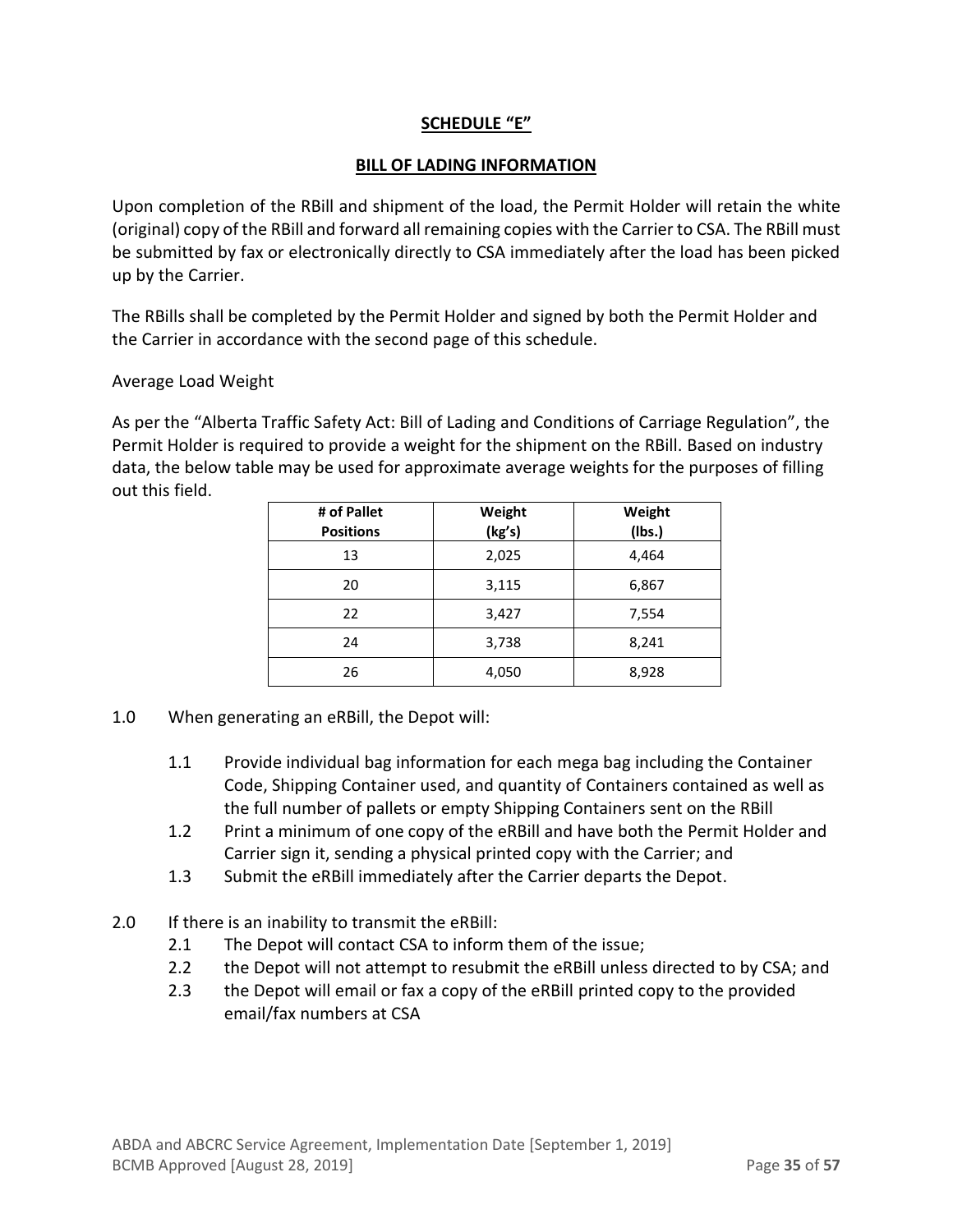|                                                                                                                                                                                                                                                                                                                   | Bill Charges To: Alberta Beverage Container Recycling Corporation, 901 57th Ave. NE, Calgary, AB, T2E 8X9                                                                                                   |               |                                                                                                                                                                                                                                   |                                    |                                                                                                                                                                                                                                      |                            | <b>STRAIGHT BILL OF LADING</b> |
|-------------------------------------------------------------------------------------------------------------------------------------------------------------------------------------------------------------------------------------------------------------------------------------------------------------------|-------------------------------------------------------------------------------------------------------------------------------------------------------------------------------------------------------------|---------------|-----------------------------------------------------------------------------------------------------------------------------------------------------------------------------------------------------------------------------------|------------------------------------|--------------------------------------------------------------------------------------------------------------------------------------------------------------------------------------------------------------------------------------|----------------------------|--------------------------------|
| Deliver to (Check Ship To Plant):                                                                                                                                                                                                                                                                                 | Depot:                                                                                                                                                                                                      |               |                                                                                                                                                                                                                                   |                                    | <u> The Common State State State State State State State State State State State State State State State State State State State State State State State State State State State State State State State State State State State</u> | <b>B/L#:</b>               | R 734001                       |
| ⊔<br>ABCRC Calgary: 901 57th Ave NE<br>Calgary, AB, T2E 8X9                                                                                                                                                                                                                                                       |                                                                                                                                                                                                             | DepotAddress: | A                                                                                                                                                                                                                                 |                                    |                                                                                                                                                                                                                                      |                            |                                |
| ABCRC St. Albert 14 Richardson Drive<br>St. Albert, AB, TBN 7W4                                                                                                                                                                                                                                                   | Depot City:                                                                                                                                                                                                 |               |                                                                                                                                                                                                                                   |                                    |                                                                                                                                                                                                                                      |                            |                                |
|                                                                                                                                                                                                                                                                                                                   |                                                                                                                                                                                                             |               |                                                                                                                                                                                                                                   |                                    |                                                                                                                                                                                                                                      |                            | $I = I$                        |
| <b>CARRIER:</b><br>В                                                                                                                                                                                                                                                                                              | <b>TRAILERNo:</b>                                                                                                                                                                                           |               |                                                                                                                                                                                                                                   | <b>PRO BILL No:</b>                | <b>Date</b>                                                                                                                                                                                                                          |                            |                                |
| Received at point of origin on this<br>It is agreed as to each carrier of all or<br>specialized on the first of a successful capital constitution of the community of the second constitution of the second constitution of the second constant constant announced of the second of the constant announced in the | the goods over all or any portion of the route to destination, and as to each party at any time interested in all or any of the goods, that every service to be performed hereunder shall be subject to all |               | r, the goods herein deactibed, in appenent good order considerations and considered contents of packages uninown) marked, comigne, and dealined as indicated below, which the<br>sea to carry and deliver to the consignee at the |                                    |                                                                                                                                                                                                                                      |                            |                                |
|                                                                                                                                                                                                                                                                                                                   |                                                                                                                                                                                                             |               | RECEIVED, Subject to the classification and tariffs in effect on date of issue of this Original Bill of Lading.                                                                                                                   |                                    |                                                                                                                                                                                                                                      |                            |                                |
|                                                                                                                                                                                                                                                                                                                   | <b>Containers</b>                                                                                                                                                                                           |               |                                                                                                                                                                                                                                   |                                    |                                                                                                                                                                                                                                      | <b>Quantity of:</b>        |                                |
| <b>Description</b>                                                                                                                                                                                                                                                                                                | Size                                                                                                                                                                                                        | Code          | <b>Units</b>                                                                                                                                                                                                                      | Mega Bag<br>Code 100               | Glass Bag<br>Code 200                                                                                                                                                                                                                | One Way<br><b>Code 300</b> | Pallet<br>Code 400             |
| <b>Aluminum</b>                                                                                                                                                                                                                                                                                                   | $0 - 1$ Litre                                                                                                                                                                                               | 1006          |                                                                                                                                                                                                                                   |                                    |                                                                                                                                                                                                                                      |                            |                                |
| PET                                                                                                                                                                                                                                                                                                               | $0 - 1$ Litre                                                                                                                                                                                               | 4006          |                                                                                                                                                                                                                                   |                                    |                                                                                                                                                                                                                                      |                            |                                |
| (Clear & Blue Tint)                                                                                                                                                                                                                                                                                               | Over 1 Litre                                                                                                                                                                                                | 4003          |                                                                                                                                                                                                                                   |                                    |                                                                                                                                                                                                                                      |                            |                                |
| <b>HOPE (Natural)</b>                                                                                                                                                                                                                                                                                             | <b>Over 1 Litre</b>                                                                                                                                                                                         | 4303          |                                                                                                                                                                                                                                   |                                    |                                                                                                                                                                                                                                      |                            |                                |
| Glass                                                                                                                                                                                                                                                                                                             | 0 - 1 Litre                                                                                                                                                                                                 | 3006          |                                                                                                                                                                                                                                   |                                    |                                                                                                                                                                                                                                      |                            |                                |
|                                                                                                                                                                                                                                                                                                                   | <b>Over 1 Litre</b>                                                                                                                                                                                         | 3003          |                                                                                                                                                                                                                                   |                                    |                                                                                                                                                                                                                                      |                            |                                |
| <b>Gable Top</b>                                                                                                                                                                                                                                                                                                  | 0 - 1 Litre                                                                                                                                                                                                 | 6006          |                                                                                                                                                                                                                                   |                                    |                                                                                                                                                                                                                                      |                            |                                |
|                                                                                                                                                                                                                                                                                                                   | Over 1 Litre                                                                                                                                                                                                | 6003          |                                                                                                                                                                                                                                   |                                    |                                                                                                                                                                                                                                      |                            |                                |
| <b>Tetra Brik</b>                                                                                                                                                                                                                                                                                                 | $0 - 1$ Litre                                                                                                                                                                                               | 5006          |                                                                                                                                                                                                                                   |                                    |                                                                                                                                                                                                                                      |                            |                                |
|                                                                                                                                                                                                                                                                                                                   | Over 1 Litre                                                                                                                                                                                                | 5003          |                                                                                                                                                                                                                                   | C                                  |                                                                                                                                                                                                                                      |                            |                                |
|                                                                                                                                                                                                                                                                                                                   | $0 - 1$ Litre                                                                                                                                                                                               | 4606          |                                                                                                                                                                                                                                   |                                    |                                                                                                                                                                                                                                      |                            |                                |
|                                                                                                                                                                                                                                                                                                                   | Over 1 Litre                                                                                                                                                                                                | 4603          |                                                                                                                                                                                                                                   |                                    |                                                                                                                                                                                                                                      |                            |                                |
| Plastics (Other)                                                                                                                                                                                                                                                                                                  | <b>Drink Pouches</b><br>0-1 Litre                                                                                                                                                                           | 7006          |                                                                                                                                                                                                                                   |                                    |                                                                                                                                                                                                                                      |                            |                                |
|                                                                                                                                                                                                                                                                                                                   | <b>Mastic One-Way</b><br>Keg Over 1 Litre                                                                                                                                                                   | 4023          |                                                                                                                                                                                                                                   |                                    |                                                                                                                                                                                                                                      |                            |                                |
|                                                                                                                                                                                                                                                                                                                   | $0 - 1$ Litre                                                                                                                                                                                               | 2006          |                                                                                                                                                                                                                                   |                                    |                                                                                                                                                                                                                                      |                            |                                |
| <b>Bi-Metal</b>                                                                                                                                                                                                                                                                                                   | Over 1 Litre                                                                                                                                                                                                | 2003          |                                                                                                                                                                                                                                   |                                    |                                                                                                                                                                                                                                      |                            |                                |
| Bag-in-a-Box/Drink Pouch                                                                                                                                                                                                                                                                                          | Over 1 Litre                                                                                                                                                                                                | 8001          |                                                                                                                                                                                                                                   |                                    |                                                                                                                                                                                                                                      |                            |                                |
| <b>Ceramics</b>                                                                                                                                                                                                                                                                                                   | 0 - 1 Litre                                                                                                                                                                                                 | 3501          |                                                                                                                                                                                                                                   |                                    |                                                                                                                                                                                                                                      |                            |                                |
| Aerosol                                                                                                                                                                                                                                                                                                           | 0 - 1 Litre                                                                                                                                                                                                 | 7008          |                                                                                                                                                                                                                                   |                                    |                                                                                                                                                                                                                                      |                            |                                |
|                                                                                                                                                                                                                                                                                                                   |                                                                                                                                                                                                             | Sub - Totals  |                                                                                                                                                                                                                                   |                                    |                                                                                                                                                                                                                                      |                            |                                |
| Returned Shipping Container (Empty unused/Damaged)                                                                                                                                                                                                                                                                |                                                                                                                                                                                                             |               |                                                                                                                                                                                                                                   |                                    |                                                                                                                                                                                                                                      |                            |                                |
| <b>Totals</b>                                                                                                                                                                                                                                                                                                     |                                                                                                                                                                                                             |               |                                                                                                                                                                                                                                   |                                    |                                                                                                                                                                                                                                      |                            |                                |
|                                                                                                                                                                                                                                                                                                                   |                                                                                                                                                                                                             |               |                                                                                                                                                                                                                                   |                                    |                                                                                                                                                                                                                                      |                            |                                |
|                                                                                                                                                                                                                                                                                                                   |                                                                                                                                                                                                             |               |                                                                                                                                                                                                                                   | <b>Total Shipment Weight(lbs):</b> |                                                                                                                                                                                                                                      |                            |                                |
| epot Operators Homepage at www.abcrc.com Note : product shipped in bulk subject to verfication.<br>Please order consur<br><b>DEPOT/ SHIPPER SIGNATURE:</b><br><b>CSA SIGNATURE:</b><br>D                                                                                                                          |                                                                                                                                                                                                             |               |                                                                                                                                                                                                                                   |                                    |                                                                                                                                                                                                                                      |                            |                                |
| E<br><b>CARRIER SIGNATURE:</b>                                                                                                                                                                                                                                                                                    |                                                                                                                                                                                                             |               |                                                                                                                                                                                                                                   | <b>PICK UP</b><br>DATE:            | MIDDI yvy                                                                                                                                                                                                                            | F<br>TIME:                 | AM/"tvl                        |
| <b>CARRIER/ SHIPPING NOTES:</b>                                                                                                                                                                                                                                                                                   |                                                                                                                                                                                                             |               |                                                                                                                                                                                                                                   |                                    |                                                                                                                                                                                                                                      |                            |                                |
| <b>ABCRC OFFICE USE ONLY:</b><br>Date approved by:<br>G<br><b>Special Notes:</b><br>Date approved on: MM / DD / YYYY                                                                                                                                                                                              |                                                                                                                                                                                                             |               |                                                                                                                                                                                                                                   |                                    |                                                                                                                                                                                                                                      |                            |                                |
| YELLOW: ABCRC COPY<br>WHITE: DEPOT COPY<br><b>GREEN: CARRIER COPY</b>                                                                                                                                                                                                                                             |                                                                                                                                                                                                             |               |                                                                                                                                                                                                                                   |                                    |                                                                                                                                                                                                                                      |                            |                                |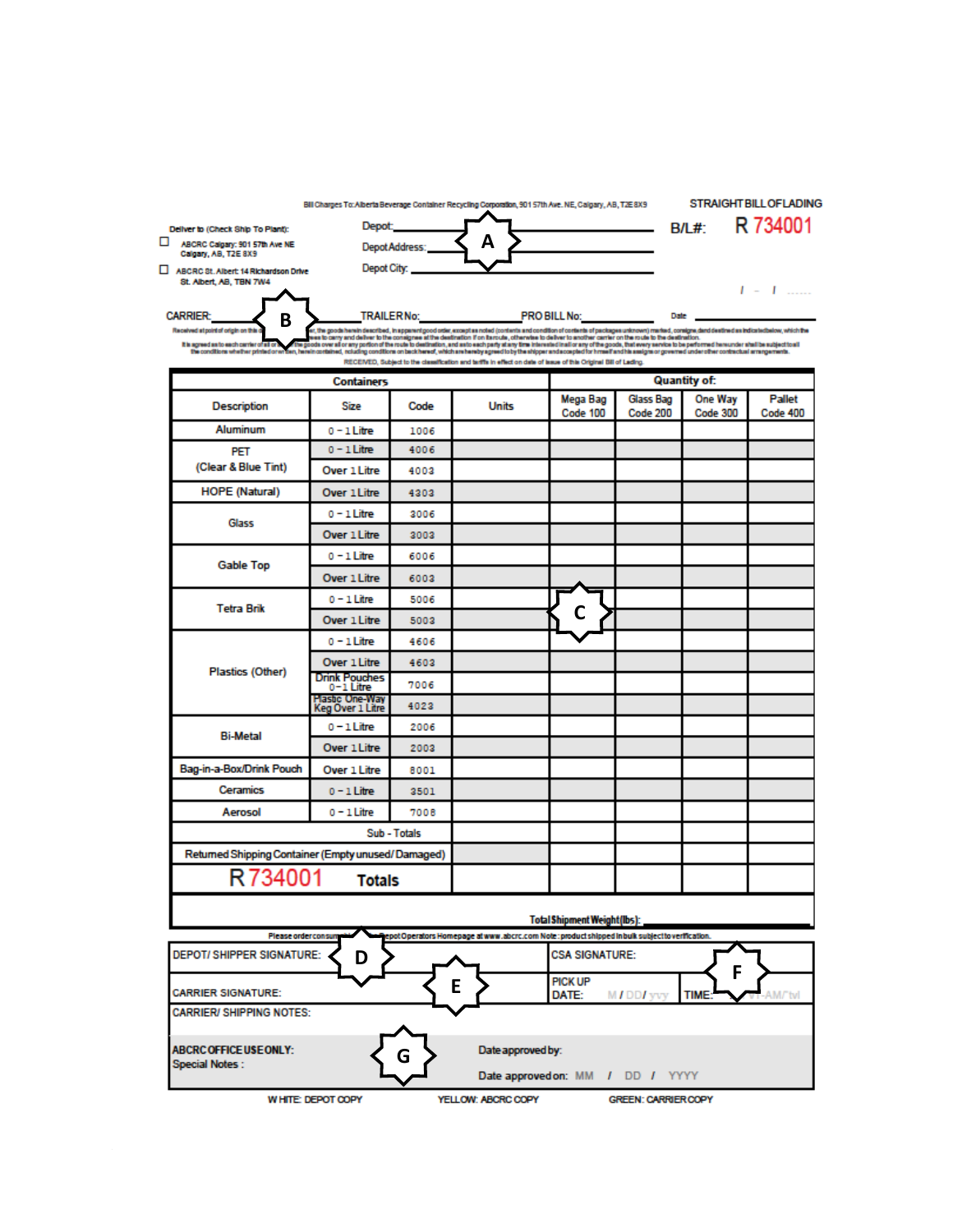# **RBill Legend**

| <b>Carrier</b><br><b>Completes</b> |             |                                                                                                                                              |
|------------------------------------|-------------|----------------------------------------------------------------------------------------------------------------------------------------------|
|                                    |             | <b>RBill Header information:</b>                                                                                                             |
|                                    | Α           | Required: Carrier name, Trailer number, Load Weight                                                                                          |
|                                    |             | Optional: Pro Bill number                                                                                                                    |
|                                    |             | Carrier signature area:                                                                                                                      |
|                                    | E           | Required: Driver signature, Date of pick-up, Time of pickup                                                                                  |
| <b>Depot</b><br><b>Completes</b>   |             |                                                                                                                                              |
|                                    |             | Depot header information                                                                                                                     |
|                                    | B           | Required: Depot name, Shipment Date, Deliver to Plant Destination                                                                            |
|                                    |             | Shipment detail area:                                                                                                                        |
|                                    | $\mathsf C$ | Required: Number of units, number of mega bags, number of glass bags,<br>number of one-way bags, and number of ABCRC pallets all itemized by |
|                                    |             | Container Code with subtotals and totals. Weight to be either                                                                                |
|                                    |             | approximate or based on average per Container Code weight.                                                                                   |
|                                    |             | Shipper signature area:                                                                                                                      |
|                                    | D           | Required: Depot signature                                                                                                                    |
| <b>CSA Completes</b>               |             |                                                                                                                                              |
|                                    |             | CSA signature area:                                                                                                                          |
|                                    | F           | Required: CSA signature                                                                                                                      |
|                                    |             | CSA office use area:                                                                                                                         |
|                                    | G           | Required: Payment reference number, Approved by, Date approved                                                                               |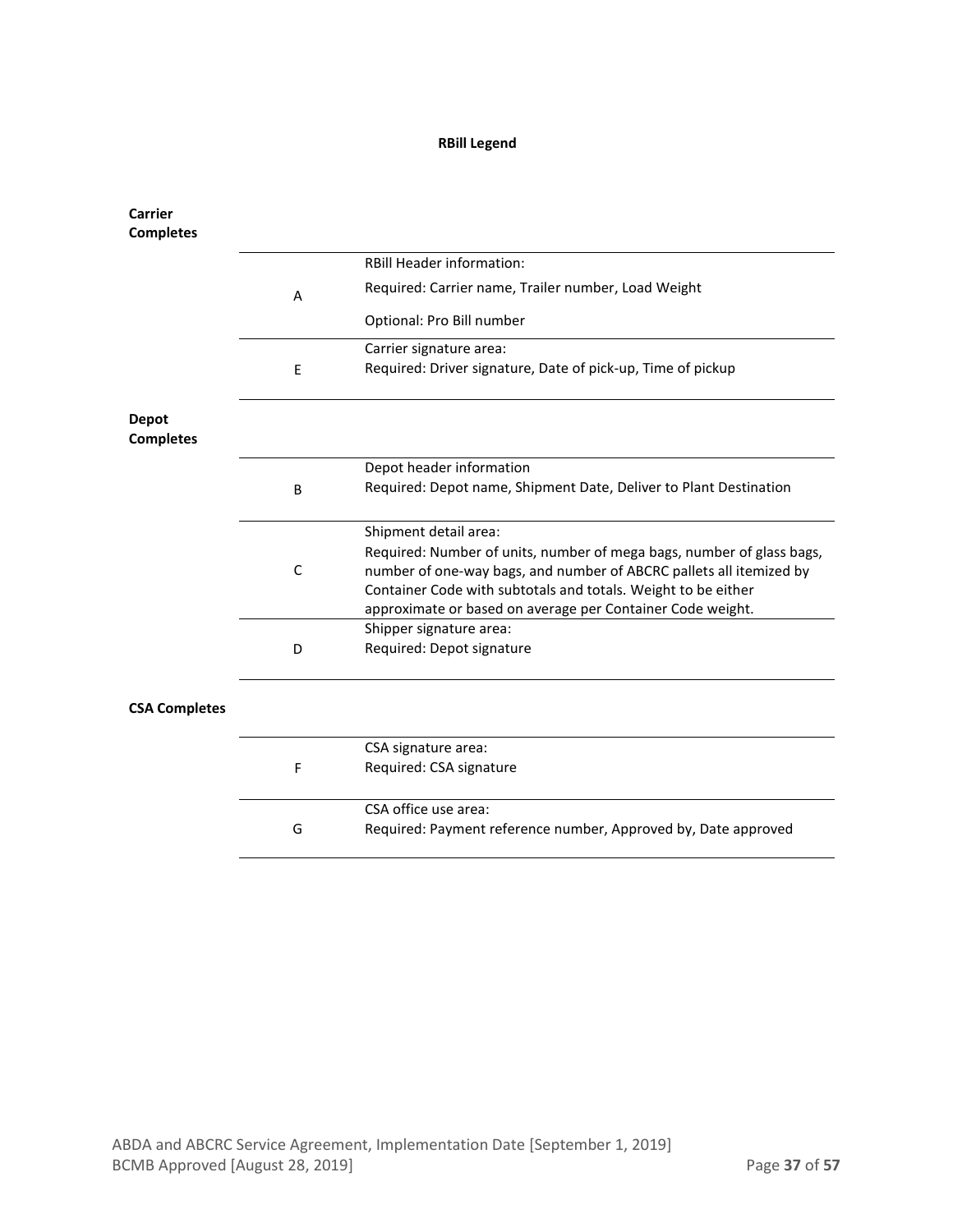#### **SCHEDULE "F"**

#### **LOAD RECONCILIATION AND ADJUSTMENTS**

- 1.0 Load Reconciliation
- 1.1. The CSA will ensure that their video camera that will record the offload is in working order, and if it isn't then the CSA will complete an independent secondary offload tally and capture the elements in paragraphs 1.2.1 and 1.2.2 below and the secondary offload tally will be used in place of the video element in paragraph 1.2, step 3 below.
- 1.2. For every shipment from a Permit Holder CSA will create an offload tally, either by video or by independent tally sheet, that will capture the following information:
- 1.2.1. the type (Container Code) of Containers in each Shipping Container and will evidence this to the camera or secondary tally by placing a Container from the bag into the bag handle for non-glass Containers; or, for glass Containers opening the top of the glass bag;
- 1.2.2. the quantity and type (Container Code) of Containers in each Shipping Container;
- 1.2.3. the quantity and type of Shipping Container received on the load including those Shipping Containers that are damaged or have been returned empty;
- 1.2.4. the unique serial number noted on the bag tag; and
- 1.2.5. the unique serial number noted on the Shipping Container.
- 1.3. Once CSA has completed the offload tally CSA will complete the following evaluation:
- 1.3.1. Step 1 Does the RBill match the offload tally?
- 1.3.1.1. If yes, pay the recorded amounts on the RBill.
- 1.3.1.2. If no, move to Step 2.
- 1.3.2. Step 2 Do the units reported on the tags equal the units on the offload tally?
- 1.3.2.1. If yes, move to Step 3.
- 1.3.2.2. If no, the CSA will adjust the offload tally to match as per finding and move onto Step 5.
- 1.3.3. Step 3 Does the video, or secondary tally, capture support the offload tally?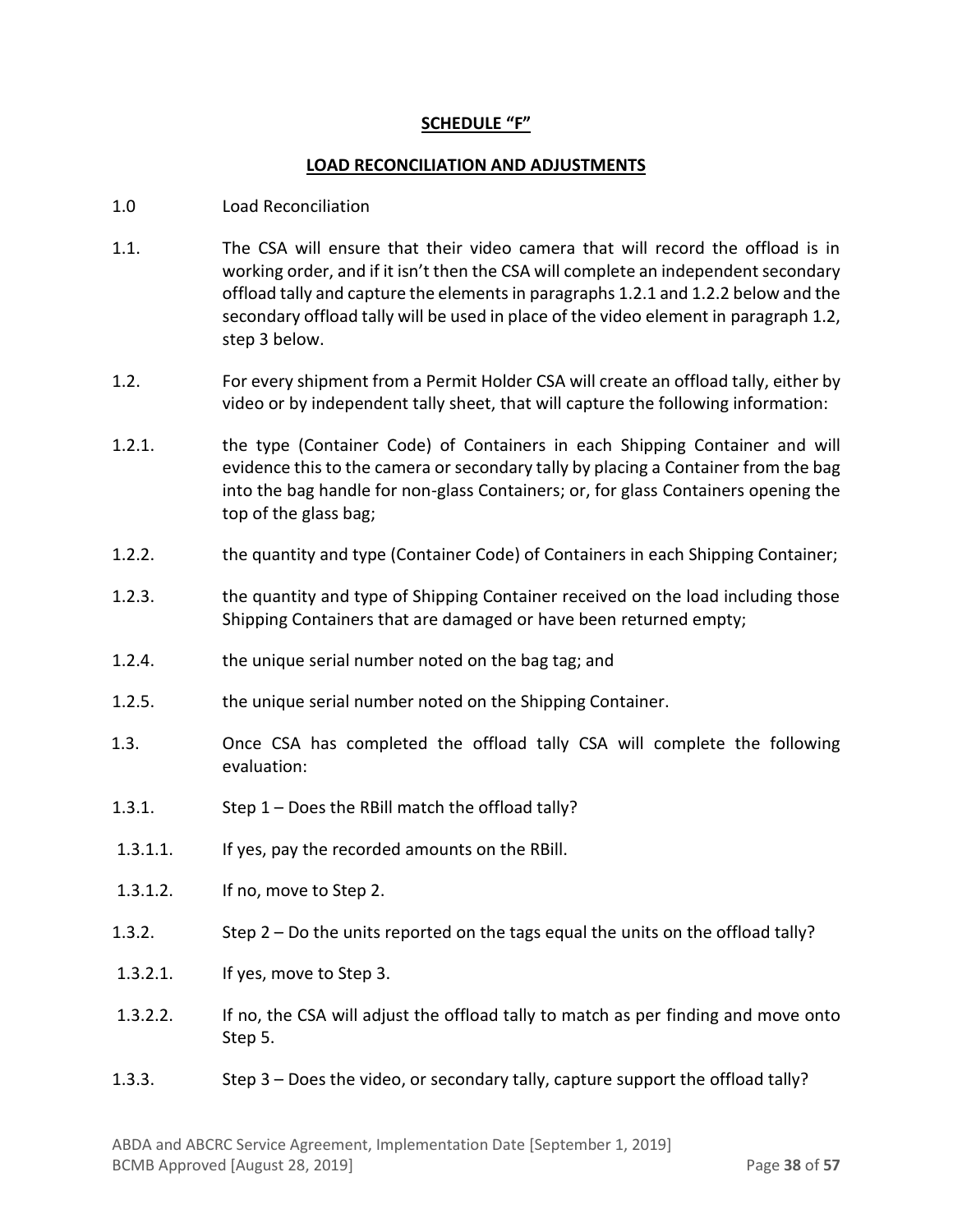- 1.3.3.1. If yes, pay the recorded amount on the offload tally, contacting the Depot as per section 2.0 Adjustments.
- 1.3.3.2. If no, CSA will adjust the offload tally to match the video findings and will move onto Step 4.
- 1.3.4. Step 4 Does the RBill match the offload tally?
- 1.3.4.1. If yes, pay the recorded amounts on the RBill.
- 1.3.4.2. If no, return to Step 2.
- 1.4. Any variance from the RBill will be communicated in a Miscount Report and will include the following:
- 1.4.1. Container Code Variance
- 1.4.2. Quantity Variance
- 1.4.3. Shipping Container Variance
- 1.4.4. Bag Tag Variance
- 1.4.5. Where the depot provides detailed information on a per Shipping Container basis, the Miscount Report will reflect a similar level of detail.
- 1.5. If the CSA cannot provide video evidence, or secondary tally, the Depot will be paid based upon the original RBill amounts.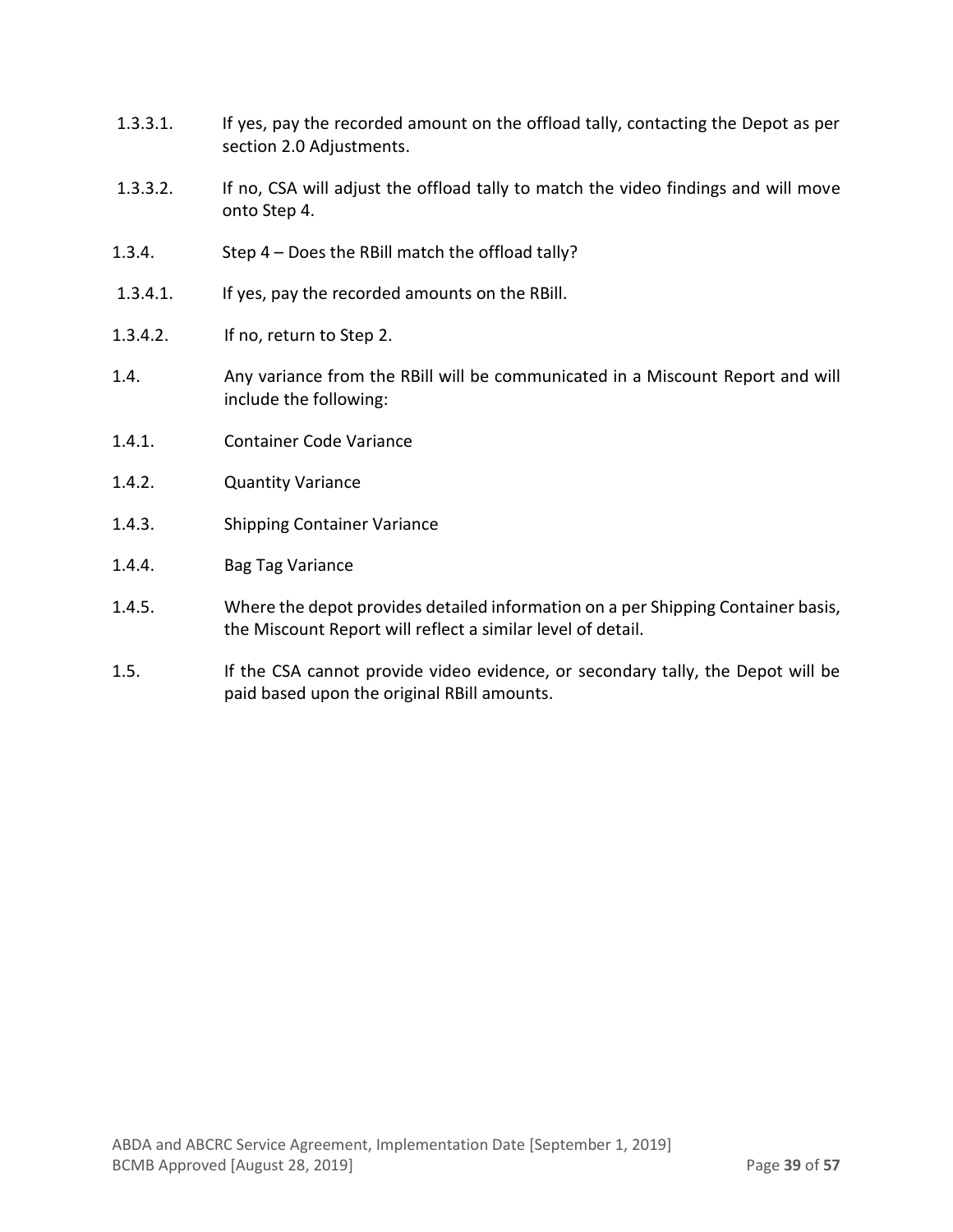

ABDA and ABCRC Service Agreement, Implementation Date [September 1, 2019] BCMB Approved [August 28, 2019] **Page 40 of 57**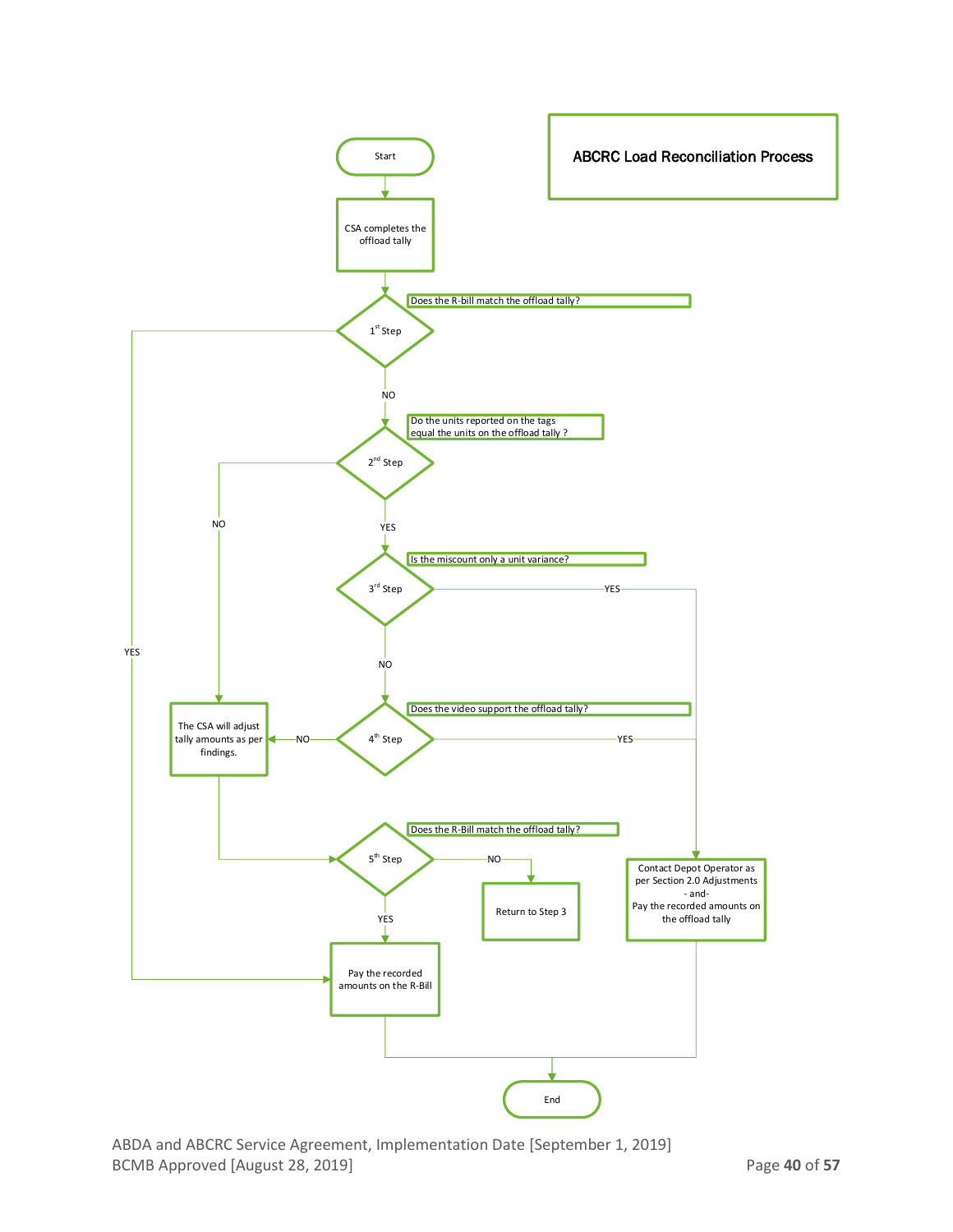### **2.0 Adjustments**

- 2.1. CSA shall communicate all miscount reports and Zone 2 audit summary reports through the QMS. Zone 1 audit summary reports will be emailed to the Depot. CSA will issue a miscount report to the Depot if there is any variance between the RBill and the offload tally.
- 2.2. The Permit Holder will have until the end of the next scheduled Day of Depot Operations to review the miscount report or Zone 2 audit summary report and note their acceptance or challenge of the report with CSA through the QMS. Agreements resolving discrepancies will be documented through the QMS.
- 2.2.1. Once the discrepancy is resolved, the payment will be adjusted to reflect such resolution.
- 2.2.2. If the Depot fails to contact CSA regarding miscount reports or audit summary reports by the end of the next scheduled Business Day, CSA will adjust the payment.
- 2.3. The Permit Holder will be contacted by CSA via the e-mail address and phone number provided to the BCMB.
- 2.4. CSA will provide email addresses as well as toll free phone and fax access for Permit Holders.
- 2.5. CSA will make best efforts to contact the Permit Holder during BCMB provided business hours.

#### 3.0 **Untagged Bags & Mis-Tagged Bags**

- 3.1. If during the offload process the CSA discovers a Shipping Container that either has no bag tag attached or has a bag tag/Container Code that does not match the Material Stream removed from the Shipping Container, the CSA shall:
	- 3.1.1. In the case of a missing tag, attach a missing tag bag tag commonly known as an "8899" bag tag, or
	- 3.1.2. In the case of a bag tag that does not match the sample Container removed from the Shipping Container, attach a mis-tag bag tag commonly known as an "8888" bag tag.
- 3.2. CSA shall open the top of each Shipping Container with an 8888 or 8899 bag tag and capture an electronic image of the material.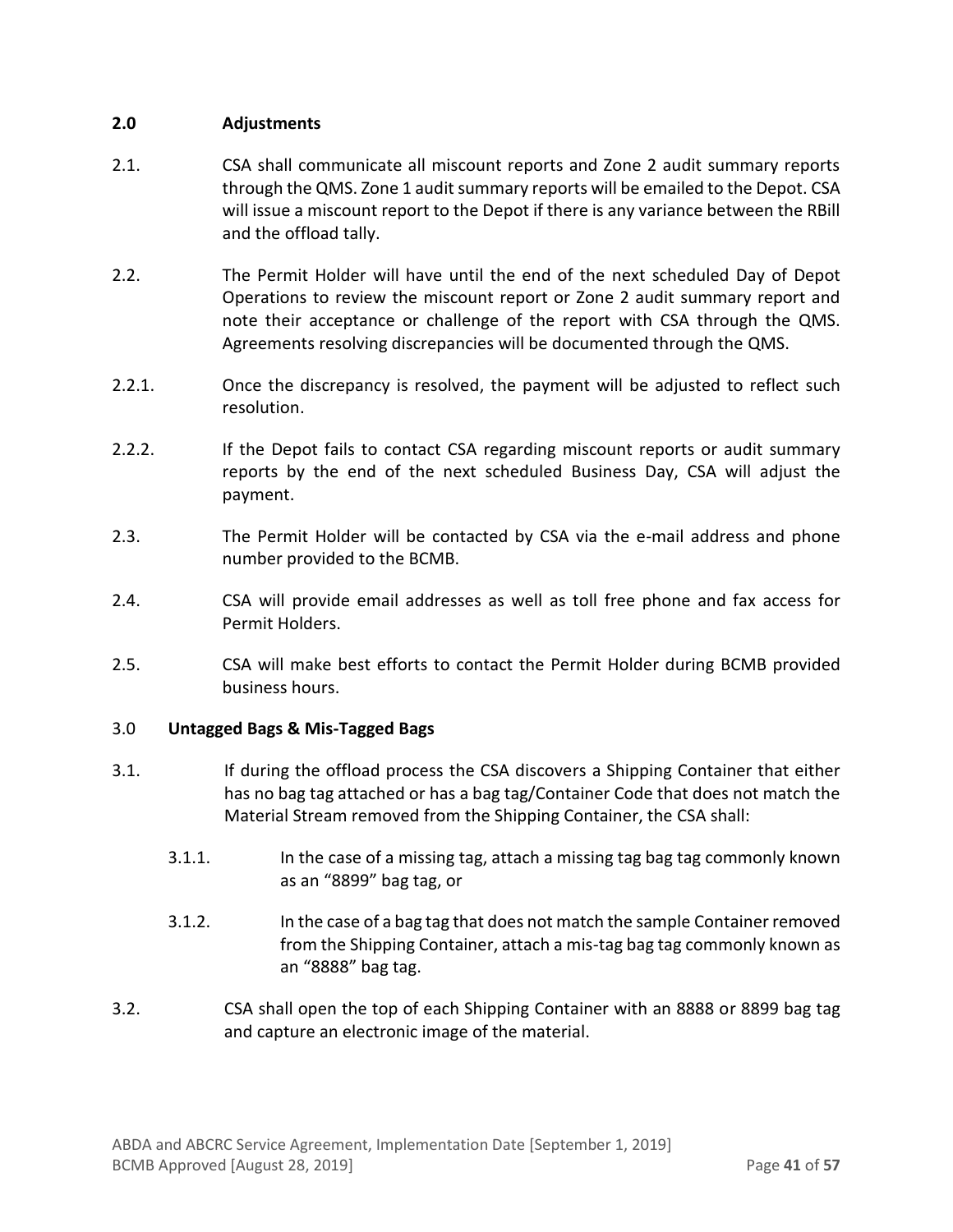- 3.3. During the reconciliation process, the CSA shall determine the expected count of the bag tag attached in step 1.1 by:
	- 3.3.1. referencing the information on the RBill and/or bag tags and information provided by the depot, by using a process of elimination to determine what the expected count of the Shipping Container should be.
	- 3.3.2. If this process is not successful, or more than one 8888 or 8899 bag tag in a single Container Code has been applied on a R-Bill, then the deemed expected count will become the Standard Count as outlined in Schedule A for the 8888 or 8899 Shipping Containers on the load where the determination in 1.3.1 is unsuccessful.
- 3.4. Shipping Containers with an "8888" or "8899" bag tag may be selected for audit at the discretion of the CSA, and if they are selected for audit, they shall only be audited as a target/target audit type.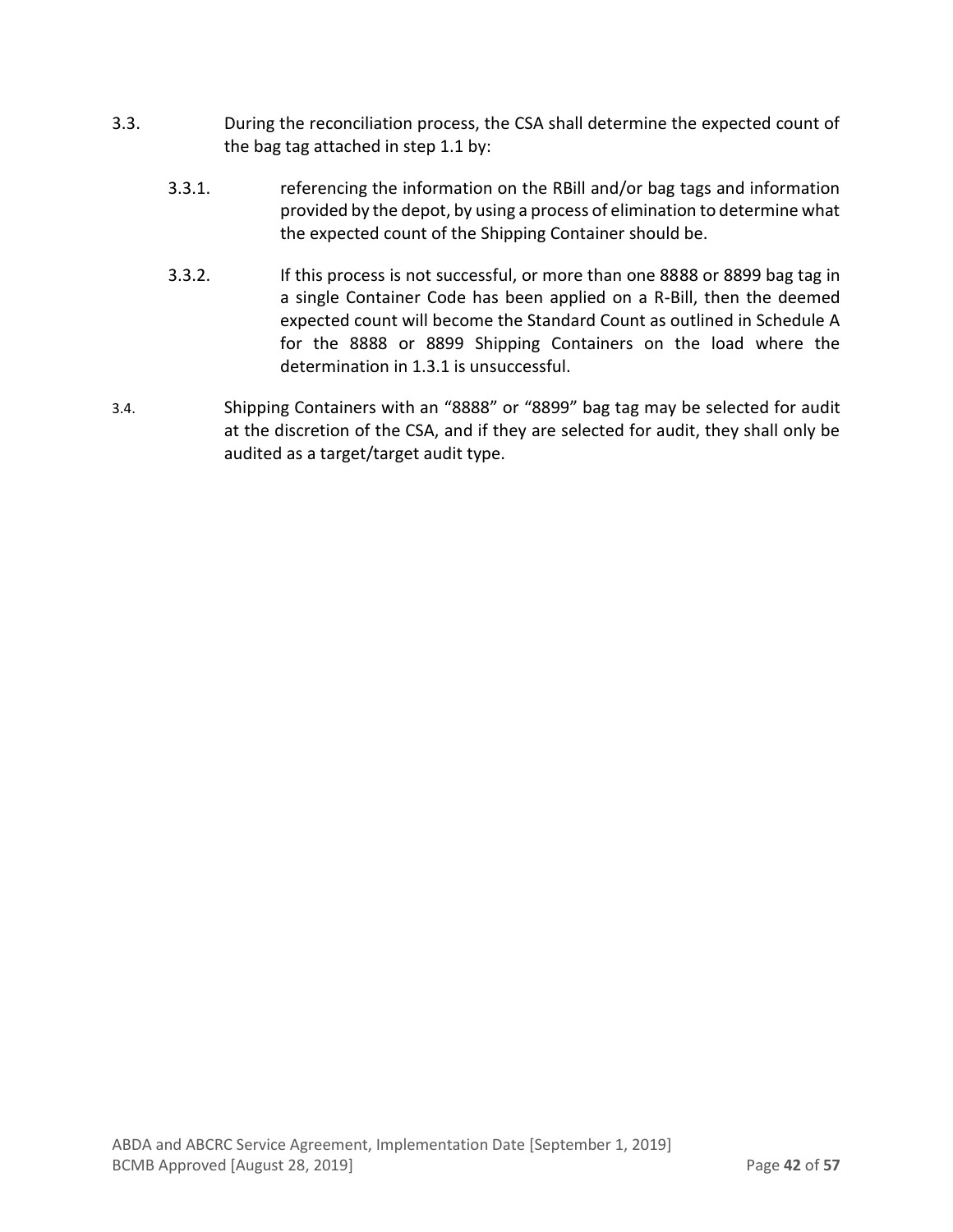### **SCHEDULE "G"**

### **PAYMENTS**

"Payments" includes deposits, handling commissions, applicable value-added fees, GST on commissions and fees all net of deductions.

CSA shall provide a statement of each load (RBill) received detailing the payment amounts specific to each Container type received on the load. The amounts for ABDA and BCMB fees will be shown as summary totals for the load.

CSA shall make payments based on the following schedules:

| <b>Load Reconciled by CSA</b><br>before 4 p.m. (MST) on: | Payment<br><b>Processed</b> | <b>EFT</b><br><b>Payment</b> |
|----------------------------------------------------------|-----------------------------|------------------------------|
| Friday<br>Monday<br>Tuesday                              | Wednesday                   | Friday                       |
| Wednesday<br>Thursday                                    | Friday                      | Tuesday                      |

Notwithstanding the above, no more than 9 Business Days shall pass from the date the Carrier picks up a shipment, and CSA has been notified of the shipment, from a Permit Holder to the date of authorization of payment by CSA to its bank. CSA shall notify a Permit Holder by email of any potential delay in payment by the 8<sup>th</sup> Business Day after receipt of the RBill.

Through the term of this Agreement, all Permit Holder statements will be made available via CSA's secure website.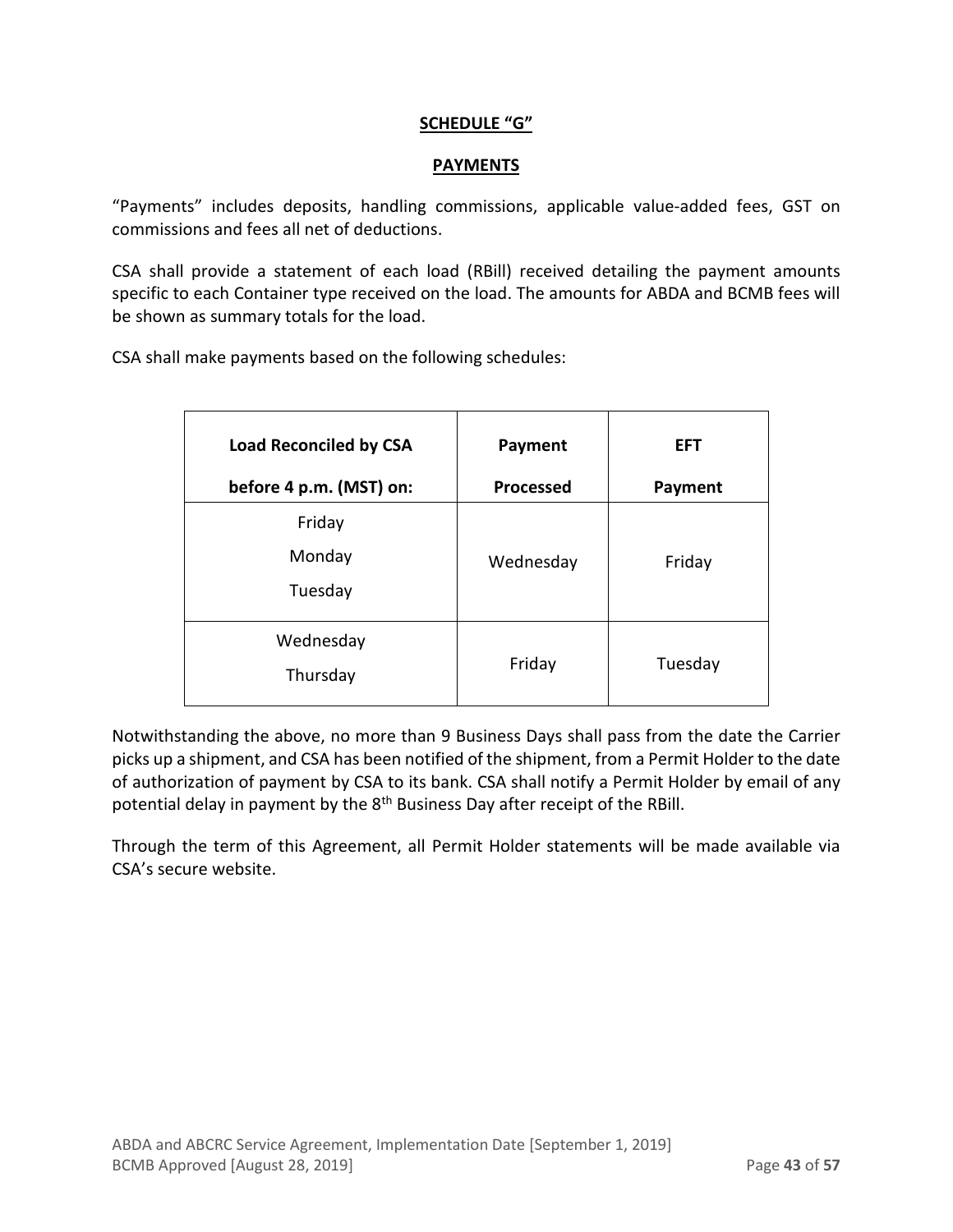# **SCHEDULE "H"**

# **NON-GLASS CONTAINER QUALITY CONTROL ("QC")**

CSA and the Permit Holders are required to provide BCMB, stakeholders and government with reliable and verifiable data to communicate the success of the Common Collection System. One of the ways of verifying the data is through a QC process.

# 1.0 **Measuring Quality**

CSA is required to perform two levels of QC audits and to report the findings to BCMB, ABDA, and the Permit Holder. The first level of QC is on the Common Collection System and is completed on a totally random basis, commonly referred to as Random/Random. The second level of QC focuses on the performance of individual Depots with the selection of samples from the targeted Depot being random, commonly referred to as Target/Random. It is understood that CSA may target a specific Shipping Container for QC but that the results of this audit will only apply to that Shipping Container and the results will not be extrapolated, referred to as a Target/Target.

Damaged Shipping Containers, as defined in Schedule C, shall be excluded from audit.

CSA is required to notify a Depot of Shipping Containers from an RBill that are in the QC process by the end of the following Business Day of off-loading the Shipping Containers. The CSA shall communicate audit results within 30 days from the date of notification. If the audit results have not been communicated to the Depot within 30 days of the date of notification, CSA will forfeit the right to make financial adjustments pertaining to the audit and the Shipping Containers will be deemed as not being audited.

# 1.1. **System Performance – Random/Random Sampling**

CSA will randomly select throughout every month at minimum a predetermined number of Shipping Containers during the off-load process. There will be no consideration given to the appearance of the mega bag or the Permit Holder from which it is shipped with the exception of damaged mega bags based on Schedule C.

The following table summarizes the minimum bi-monthly sample requirement for the measurement of the Common Collection System performance:

| <b>Material</b>                       | <b>Container Code</b> | # of Bags |
|---------------------------------------|-----------------------|-----------|
| Aluminum $0 - 1$ Litre                | 1006                  | 72        |
| PET 0 - 1 Litre (Clear & light blue)  | 4006                  | 60        |
| PET Over 1 Litre (Clear & light blue) | 4003                  | 60        |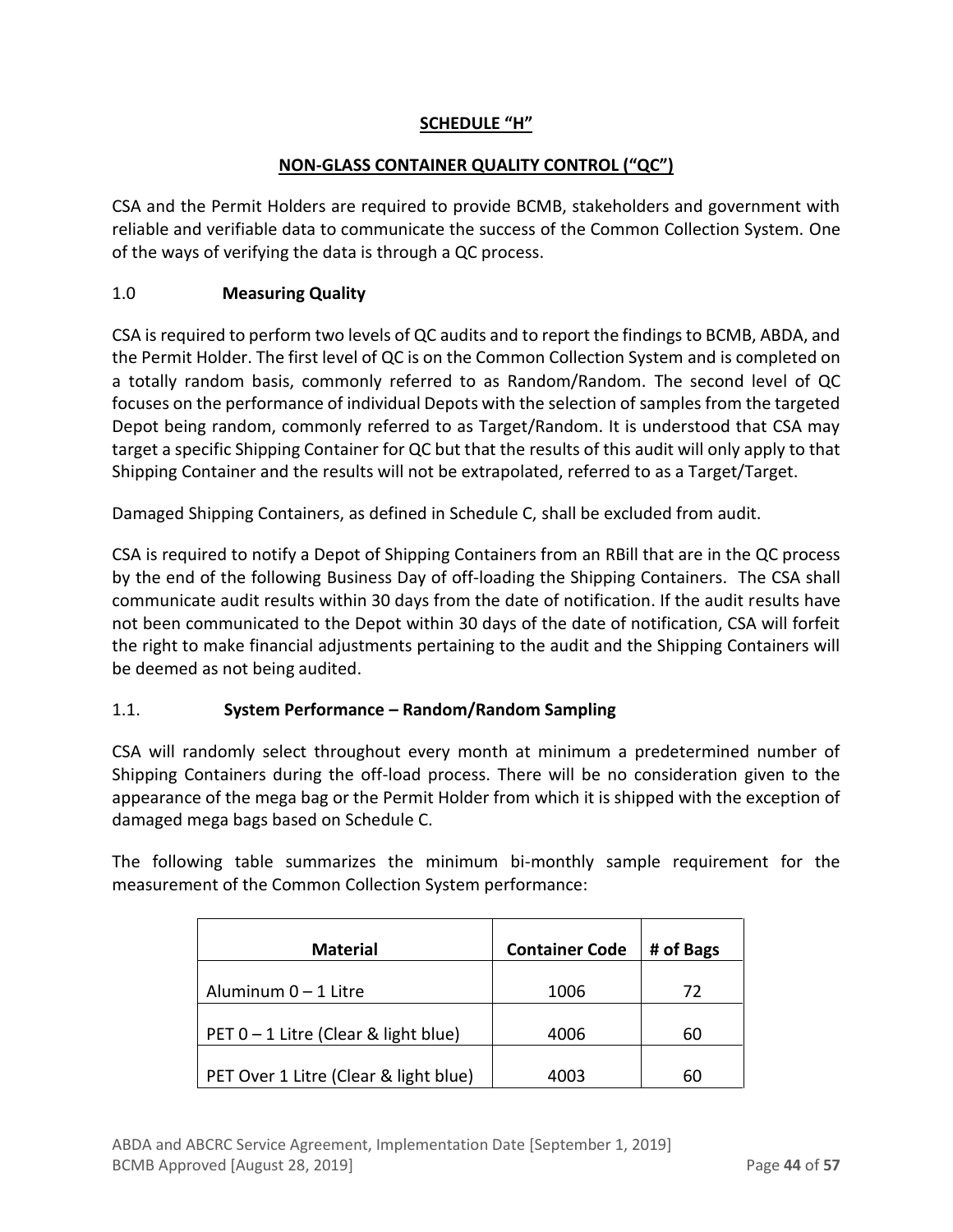| <b>Material</b>             | <b>Container Code</b> | # of Bags |
|-----------------------------|-----------------------|-----------|
| HDPE Over 1 Litre (Natural) | 4303                  | 48        |
|                             |                       |           |
| Tetra Brik $0 - 1$ Litre    | 5006                  | 60        |
| Gable Top Over 1 Litre      | 6003                  | 40        |
| Glass $0 - 1$ Litre         | 3006                  | 40        |

The contents of the Shipping Container(s) are then counted as per the approved procedure and the results are recorded. The results of the sample group are communicated to the Permit Holder that shipped the Shipping Container(s) and an adjustment to its payment may be made if warranted. The results from these random/random selections cannot be used to extrapolate against the load from the Depot.

The cumulative results from these samples are to be statistically analyzed and a presentation to be prepared by CSA detailing the bi-monthly performance and showing the results for the last twelve months sampling. This presentation is to be provided monthly by CSA to the BCMB and ABDA on the 15<sup>th</sup> of the following month.

# 1.2. **Depot Performance – Target/Random Sampling**

CSA may target a specific Container Code from a Permit Holder at its discretion or when directed to do so by BCMB.

The samples from the targeted load must be selected randomly to be representative of the load. There will be no consideration given to the appearance of the mega bag with the exception of damaged mega bags based on Schedule "C".

The target sample size shall be determined by the expected quantity of Shipping Containers of each targeted Container Code on the load.

| # of Shipping Containers recorded on the<br><b>RBill (by Container Code)</b> | <b>Target Sample Size</b> |
|------------------------------------------------------------------------------|---------------------------|
| $1 - 3$                                                                      | 1 bag                     |
| 4 - 10                                                                       | 2 bags                    |
| 11 - 20                                                                      | 3 bags                    |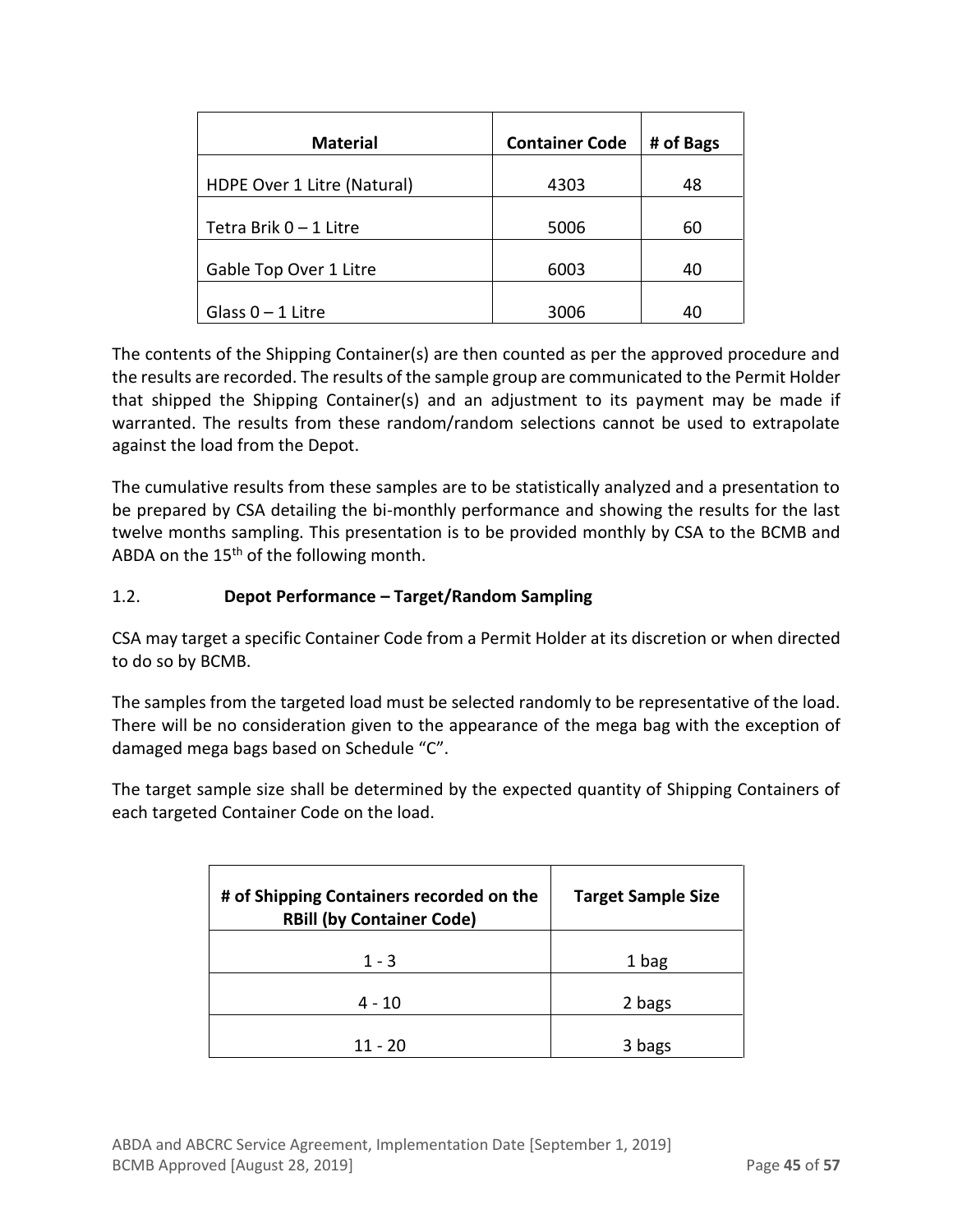| # of Shipping Containers recorded on the<br><b>RBill (by Container Code)</b> | <b>Target Sample Size</b> |
|------------------------------------------------------------------------------|---------------------------|
| $21 - 30$                                                                    | 4 bags                    |
| 31 or more                                                                   | 5 bags                    |

### 1.2.1 Exceptions

In the event of a reporting error from the Permit Holder either on the RBill or tag information; the samples randomly selected of the affected Container Codes will be considered statistically valid and meet the minimum required for the target sample size.

If more than 50% of the Target Sample Size consists of damaged Shipping Containers, the affected Container Code will not be audited.

If an entry error of the RBill or off-load by CSA occurs, the affected Container Code will not be audited.

In the case where BCMB directs CSA to audit a previously audited bag, the results of the subsequent audit will have no financial or Compliance implications for the Depot.

# 1.3. Permit Holder Performance – Target/Target Sampling

CSA may target a specific Shipping Container from a Permit Holder when it feels it is required. The results from these target/target selections cannot be used to extrapolate against the load from the Permit Holder.

#### 2.0 **Determining the Audit results**

- 2.1. Mis-tagged Bags ("Majority Rule")
- 2.1.1. If a Shipping Container has been tagged with an "8888" or "8899" tag and has been selected for audit at the discretion of the CSA then the type of Containers that represent a majority of the Containers in the Shipping Container shall be deemed to be the expected Container Code
- 2.2. Expected Count:
- 2.2.1. The expected count of any single Shipping Container shall be the quantity reported on the tag attached to the Shipping Container.
- 2.2.2. If no quantity is reported by the Depot on the Shipping Container tag, or if the Shipping Container has been tagged with an "8888" or "8899" tag, then the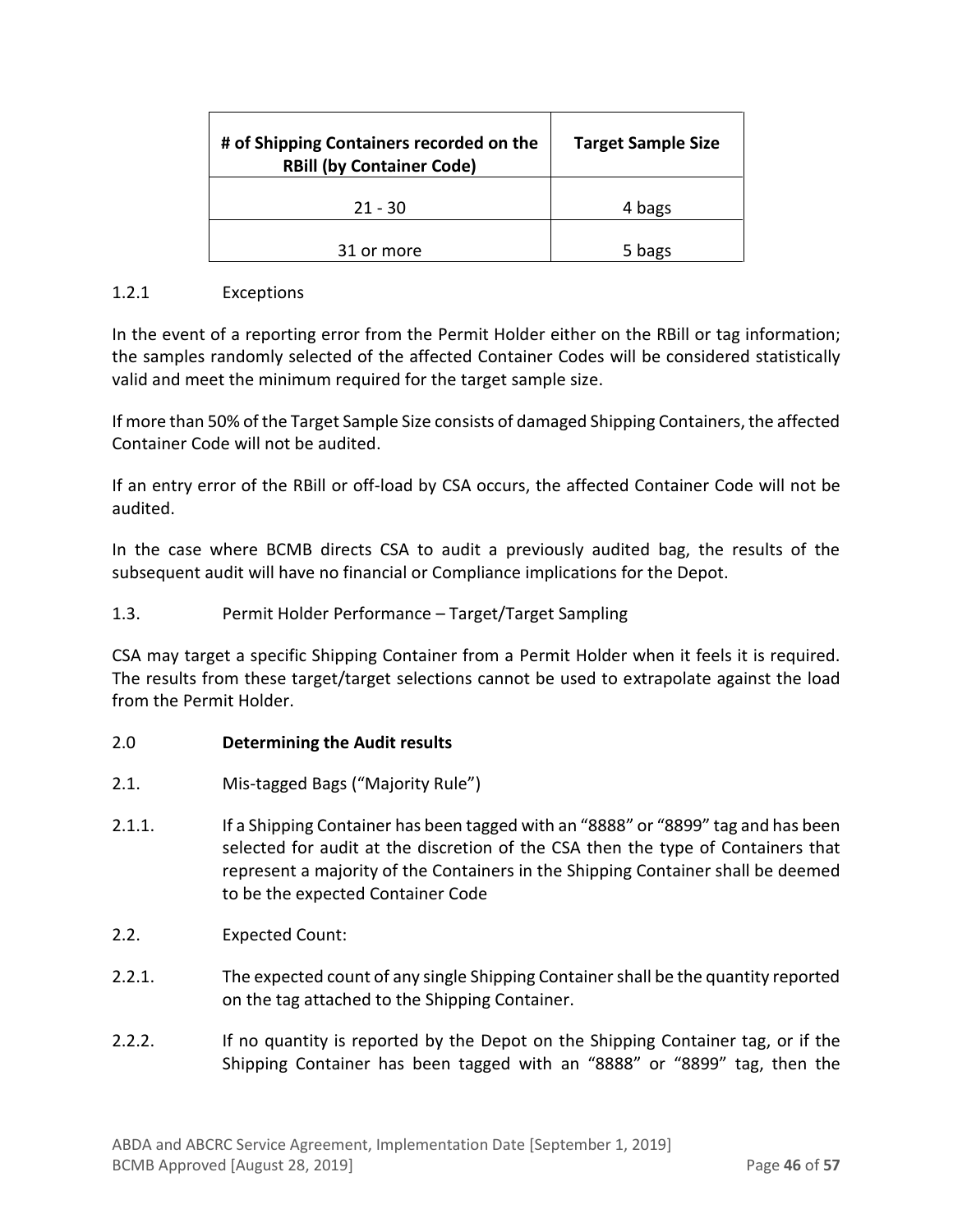expected count shall be determined by means of the process defined in Schedule "F" 3.0.

# 2.3. Foreign Material

Foreign material is defined as any vessel, or other object that does not comply with the definition of a Container, or is a refillable Container.

#### 2.4. Applying the Results

The results of the audit of Containers will be classified as either Zone 1 or 2 based upon the percentage variance from the expected count:

| Zone           | Range                                                                                                                       | Action Taken by CSA                                                                                                                                                                                                                                                                                                                  |
|----------------|-----------------------------------------------------------------------------------------------------------------------------|--------------------------------------------------------------------------------------------------------------------------------------------------------------------------------------------------------------------------------------------------------------------------------------------------------------------------------------|
| 1              | Within or equal to $+/- 2.5%$<br>Or<br>For non-glass Over 1 Litre Containers,<br>the greater of 4 Containers vs $+/- 2.5\%$ | Quantity: as reported<br>HC: paid on reported count<br>Deposit Refund: paid on reported count                                                                                                                                                                                                                                        |
| $\overline{2}$ | Greater than $+/- 2.5%$                                                                                                     | Quantity: adjusted to actual count (by<br>Container Code)<br>HC: paid on actual count of sorted<br>Containers (by expected Container Code)<br>Deposit Refund: paid on actual count of<br>Containers<br>Adjustment based upon finding to be<br>extrapolated against all Shipping<br>Containers of same Container Code on<br>the RBill |

In the case of a Zone 1 result CSA will not make any adjustments to the Permit Holder's payment and the audited Shipping Containers will be processed. The Permit Holder cannot challenge the results of a Zone 1 Audit.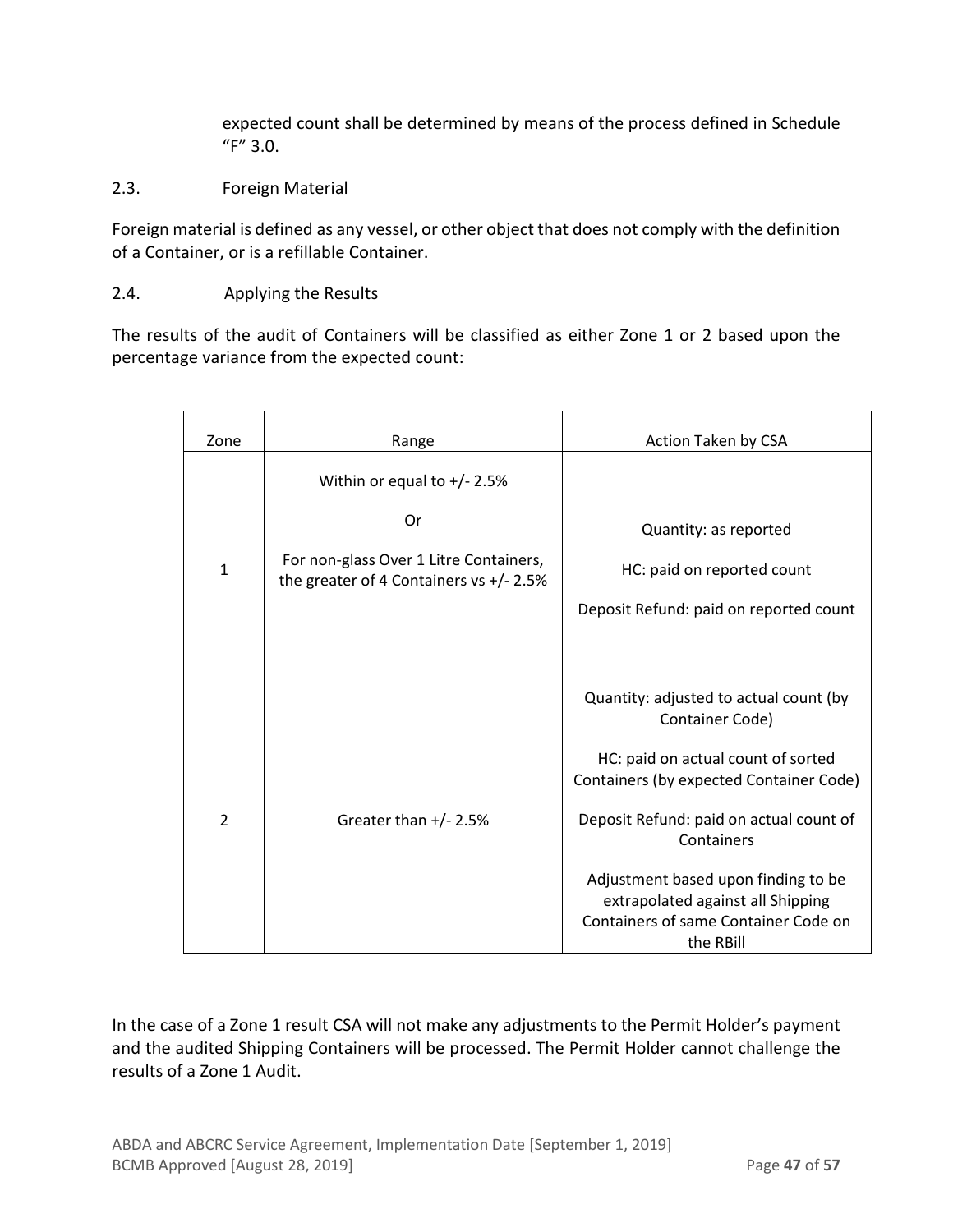In the case of a Zone 2 result CSA shall:

- Quarantine all material audited until the Permit Holder has accepted the audit results or the dispute resolution process is complete;
- Communicate results of the audit through the QMS to the Permit Holder within two Business Days of the audit being completed (i.e. the last Shipping Container being counted); and
- Commits to not recounting the Shipping Container(s) (except at the direction of BCMB) once the results of the audit have been communicated to the Permit Holder.

The Permit Holder shall communicate its intentions regarding the audit results through the QMS by replying to the ticket issued by CSA prior to the end of the next scheduled day of Depot operations stating that they accept or are challenging the audit. Failure by the Permit Holder to communicate its intention regarding the audit results prior to the end of the next scheduled day of Depot operations shall result in their deemed acceptance of the audit.

Where the Permit Holder challenges the result, they will notify CSA through the QMS and arrange a time for a recount that will occur within five Business Days of the challenge. The Permit Holder will advise the CSA at least 24-hours in advance of the scheduled challenge which person(s) will be attending on behalf of the Depot. CSA shall communicate results of the recounted audit through the QMS publishing to the original ticket within two Business days of the recount being completed.

In regard to audited bags that are challenged by the Depot, CSA will be held to the following tolerance:

- o In the case where the expected count in a bag is 400 units or less, the tolerance allowed will be 4 Containers
- $\circ$  In the case where the expected count is more than 400 units, the tolerance allowed will be 1% from the initial published Audit Summary Report

The results of the recount will be applied as follows

- $\circ$  If the recount for a specific bag is found outside of the tolerance, the specific bag will be removed from Quality Control. Any remaining bags in the Target/Random sample group will be deemed Target/Target.
- o If the recount is found to be within the tolerance, the recount will stand, and the actual count will be as per the recount quantity

# 3.0 **General Quality Control Procedures**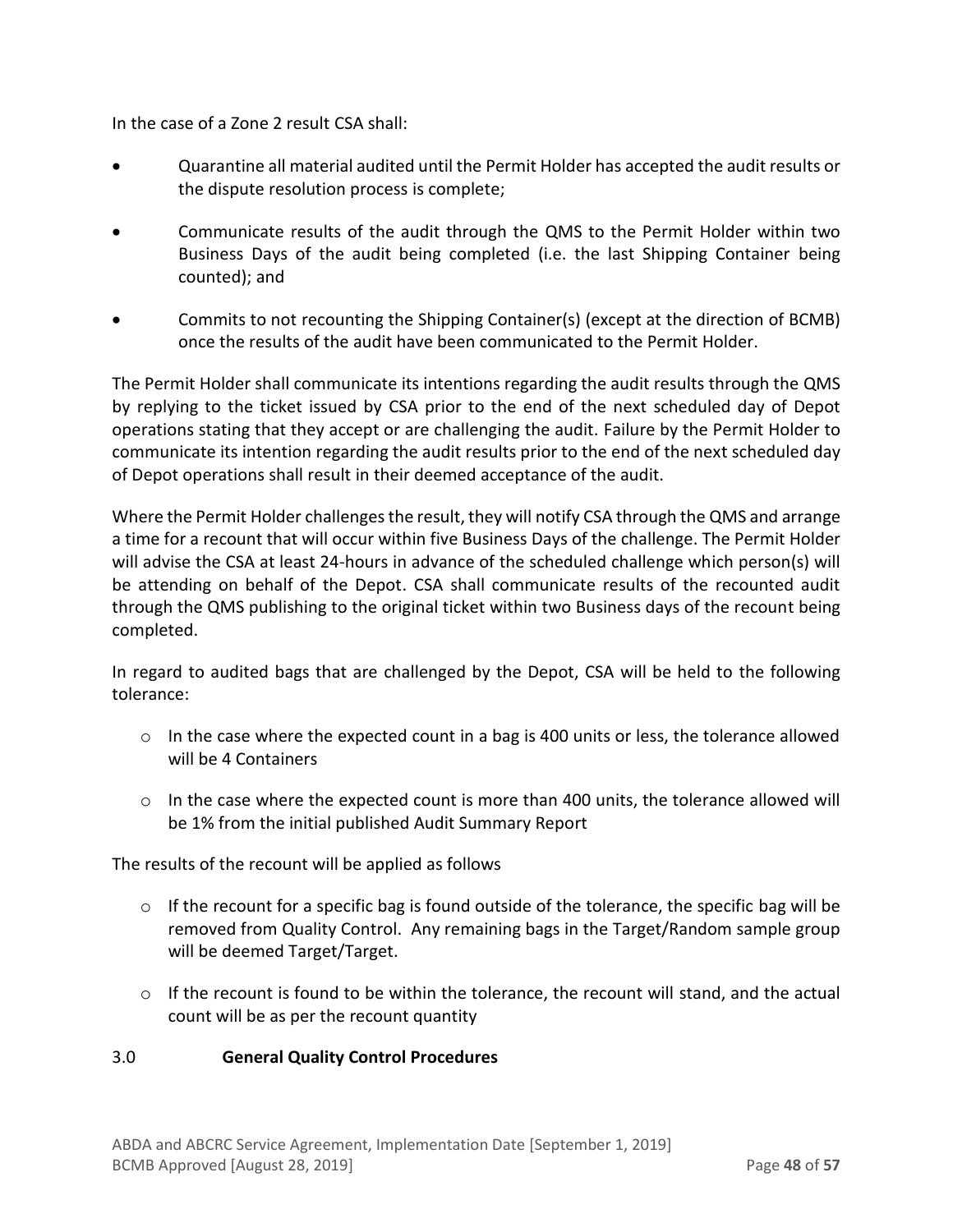The QC area will be kept clean and organized and the automated counters maintained according to a preventative maintenance schedule.

The start-up and preventative maintenance checklist, for the automated counters will be completed a minimum of every two operating hours.

A supervisor will be notified of any problems or concerns immediately, and the machine will be taken out of use until the problem has been resolved. All problems will be recorded on the preventative maintenance checklist.

# 3.1. **Bag Selection Procedures**

A random selection of Shipping Containers is generated by a computer spreadsheet or off-loading programs for sorts selected for QC.

Once a Shipping Container has been identified, the bottom portion of the tag is to be removed by the checker. The checker will enter the tag number into the off-loading program. The checker will flag the Shipping Container. The flag will be attached either to the handle of the Shipping Container, or the top-left corner of the Shipping Container. It must be clearly visible to the forklift driver.

NOTE: In all instances, the top portion of the tag must remain attached to the Shipping Container until it has been released from quarantine.

If a selected Shipping Container does not have a tag attached to it from the Depot it must be tagged by the checker using a substitute tag, before it is sent for audit. The substitute tag number will be entered into the off-loading program and a comment added to the comment box.

#### 3.2. **Automated Counting Procedures**

Containers other than glass may be counted using automated technology.

- 3.2.1. The process:
- 3.2.1.1. The area must be inspected for cleanliness and for any loose Containers before a Shipping Container is emptied for counting.
- 3.2.1.2. The operator will check the light curtain or electronic eyes for contamination.
- 3.2.1.3. The operator will reset the counter to zero.
- 3.2.1.4. For equipment that uses:
- 3.2.1.4.1. A hopper feed system, the CSA will empty the contents of the Shipping Container into the hopper and place the same Shipping Container at the end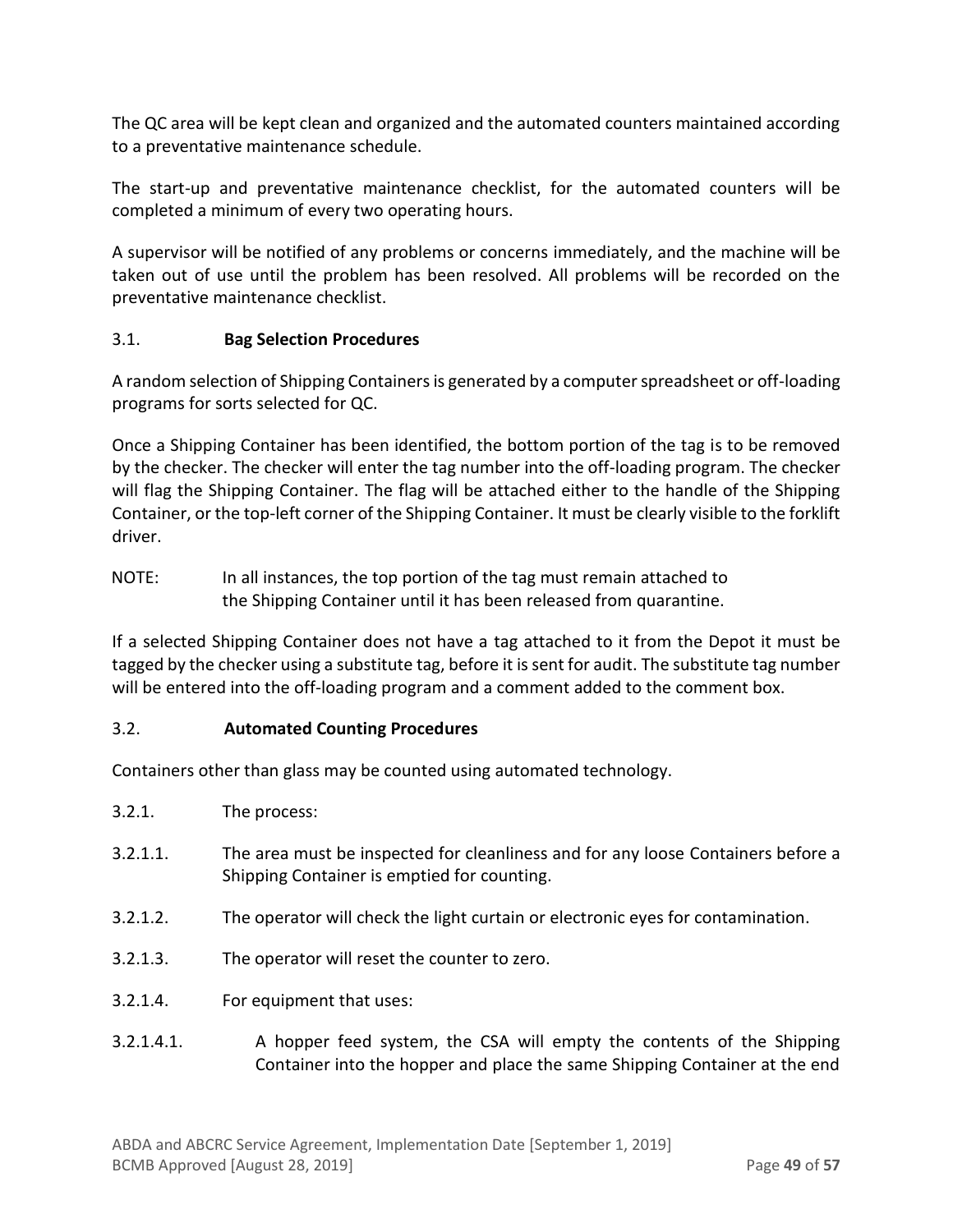of the counting equipment. Prior to starting the count, the operator will visually inspect the Shipping Container to ensure that all Containers were emptied into the hopper.

- 3.2.1.4.2. A tipper feed system, the CSA will count into an empty shipping container. At the end of the audit, the original Shipping Container will be kept with the QC material until it is released for processing. Prior to completing the count, the operator will visually inspect the Shipping Container to ensure that all Containers were emptied into the tipper.
- 3.2.1.5. The operator will start the equipment.
- 3.2.1.6. The operator will monitor the flow of Containers to:
	- prevent plugs and piggy-backing of Containers;
	- when required, feed the Containers one at time through the counting tubes; and
	- remove debris and foreign material; and
	- monitor volume of improperly sorted Containers.
	- When the count is complete, the operator will inspect inside the equipment and the area around the equipment to ensure that no Containers were missed.

NOTE: If there is significant volume of compacted material within a Shipping Container, regardless of the automated counter count, the bag will be directed to a manual counting technology as defined in section 3.3 below.

- 3.2.1.7. The operator will select the tag number from the QC screen and will record the actual count into the QC program along with any comments or observations in respect to the materials counted (including contaminants, non-target Container Code, NBC, etc.)
- 3.2.1.8. The operator will then remove the flag from the Shipping Container to indicate that the bag has been counted. The bag tag from the Permit Holder is not to be removed from the Shipping Container until it has been removed from the QC area.
- 3.2.1.9. Individual bags that are part of a larger sample group of a material stream are not to be removed from quality control until the entire sample group has been completed and the resulting variance is confirmed as being either a Zone 1 or Zone 2.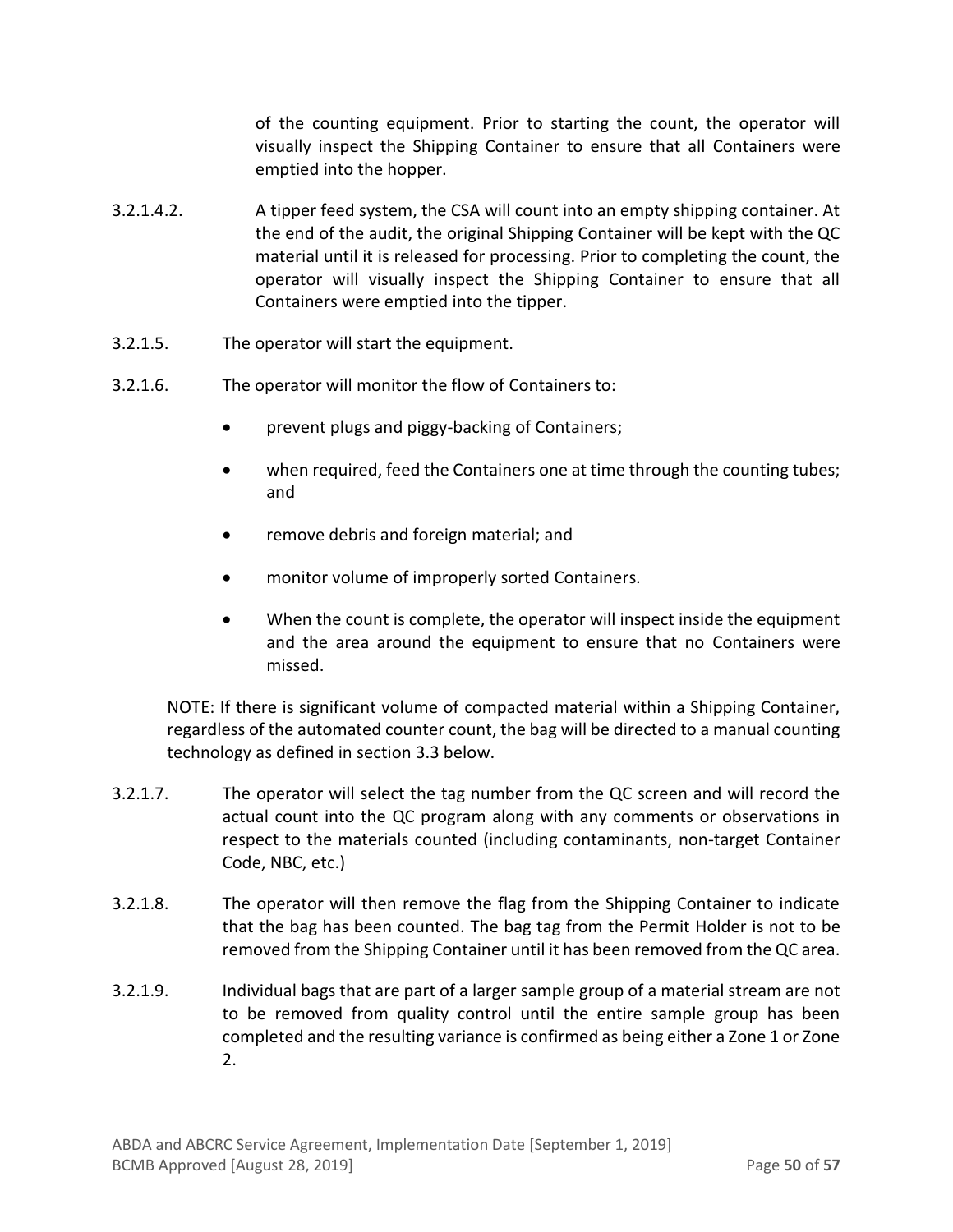3.2.1.10. For Shipping Containers that had a Zone 2 result, the Shipping Containers are not to be removed from quarantine until a supervisor authorizes their removal.

#### 3.3. **Manual Counting Procedures**

- 3.3.1. Containers that are hand counted are to be counted into boxes, except for Containers over 4 liters in size, in which case CSA will count into an empty Shipping Container.
- 3.3.2. At the end of the audit, the original Shipping Container will be kept with the QC material until it is released for processing.
- 3.3.3. CSA shall select a denomination of units per box and will maintain that denomination throughout the entire audit, with exception to the residual box at the end.
- 3.3.4. The Process:
- 3.3.4.1. The area will be inspected for cleanliness and for any loose Containers before a bag is emptied for counting.
- 3.3.4.2. The bags contents will be counted directly out of the Shipping Container.
- 3.3.4.3. The Containers will be counted into boxes and the full boxes will be stacked onto a pallet.
- 3.3.4.4. Boxes containing less than the approved numbers of Containers will be placed on the top row of the pallet (or kept aside).
- 3.3.4.5. Quantities of Non-System Containers, Non Beverage Containers, and Containers that have been improperly sorted will be itemized and recorded on the Audit Summary.
- 3.3.4.6. The operator will select the bag number from the QC screen and will record the can count into the QC program along with any comments or observations in respect to the materials counted (including contaminants, non-target Container Code, NBC, etc.)
- 3.3.4.7. The operator will then remove the flag from the bag to indicate that the bag has been counted. The bag tag from the Permit Holder is not to be removed from the bag until it has been removed from the QC area and the contents are fed into the processing system.
- 3.3.4.8. Bags are not to be removed from QC until the Permit Holder has been notified of adjustments and a supervisor authorizes their removal.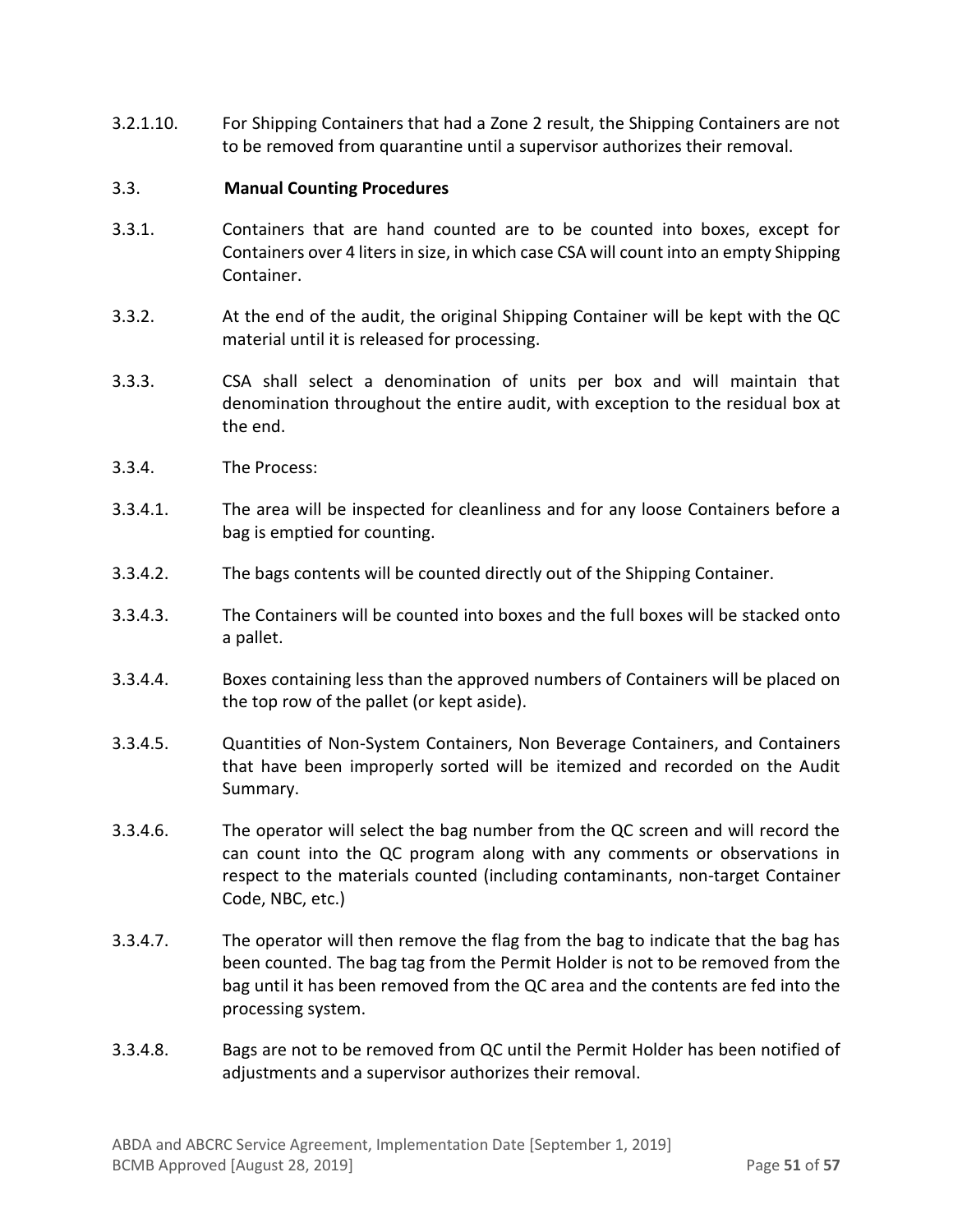# **SCHEDULE "I"**

### **GLASS CONTAINER QUALITY CONTROL ("GQC")**

CSA and the Permit Holders are required to provide BCMB, stakeholders and government with reliable and verifiable data to communicate the success of the Common Collection System. One of the ways of verifying the glass data is through a defined QC process.

- 1.0 The Quality Control Compliance policy of the BCMB provides that the Collection System Agent ("CSA") is required to submit an audit protocol to the BCMB for approval. The following is the protocol ("Protocol") that will be followed with regards to audits of glass Containers and prescribes the processes by which:
- 1.1. bags will be selected from shipments received by CSA;
- 1.2. Depots will be notified of the audit results, and any adjustments;
- 1.3. Depots will be able to challenge the results of any Zone 2 audit; and,
- 1.4. any other matters considered necessary by the BCMB.
- 2.0 ABCRC is the CSA appointed by the Manufacturers and approved by the BCMB;
- 3.0 All capitalized terms not defined in this Protocol shall have the meanings set forth in the Service Agreement unless the context otherwise requires.

#### **2. GENERAL PROVISIONS**

- 2.1. CSA, ABDA and Permit Holders agree that recovered glass Containers are best sorted, processed and shipped intact but in practice some degree of breakage can occur. The Permit Holder will take reasonable commercial measures during the collection, sorting and processing of these Containers at the Depot so as to limit the amount of breakage to within the tolerance levels established by the Industry Leadership Committee.
- 2.2. Whole Containers are to be hand counted into boxes, except for Whole Containers over 4 liters in size, in which case CSA may count into an empty Shipping Container. CSA shall select a denomination of units per box and will maintain that denomination throughout the entire audit, with exception to the residual boxes for each sort.
- 2.3. At the end of the audit, the original Shipping Containers will be kept with the QC material until it is released for processing.
- 2.4. Any cullet found in the Shipping Container will be transferred to an empty box(es) and weighed.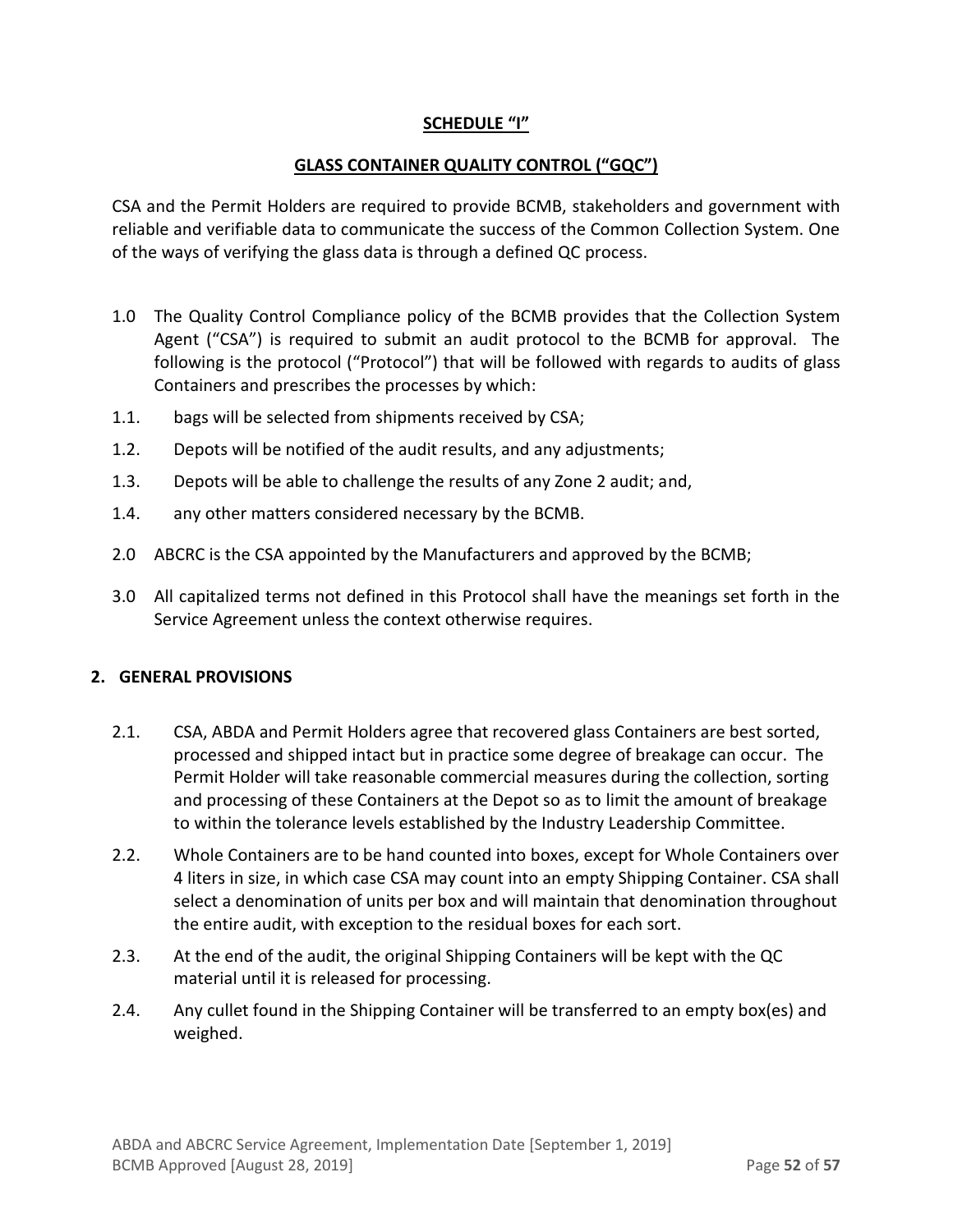- 2.5. The Industry Leadership Committee may update the conversion factors and the limits used in the determination of the Deemed Cullet Count from time to time.
- 2.6. It is understood that some of the definitions from the Service Agreement flow forward to this Protocol and that the definitions contained in this Protocol apply only to this Protocol and do not back flow into the Service Agreement.

# **3. BAG SELECTION PROCEDURES**

- 3.1. There are three classification of glass audits that will be conducted by the CSA. A Random/Random Audit which will follow the existing protocol outlined in the Service Agreement; a Target/Random Audit whereby the CSA, on its own or at the request of the BCMB, will target a depot but randomly select an appropriate sample of Shipping Containers; and a Target/Target audit will result when an individual Shipping Container containing glass, that has not been selected previously as a randomly selected bag, is selected for audit.
- 3.2. A random sample of Shipping Containers will be selected automatically by the NAV program based upon expected Shipping Containers listed on the eR-bill or R-bill provided by the Depot.
- 3.3. Once a Shipping Container has been identified, the bottom portion of the tag will be removed by the checker. The checker will enter the tag number into the off-loading program. The checker will flag the Shipping Container. The flag will be attached either to the handle of the Shipping Container, or the top-left corner of the Shipping Container. It must be clearly visible to the forklift driver.
	- NOTE: In all instances, the top portion of the tag will remain attached to the Shipping Container until it has been released from quarantine.
- 3.4. If a selected Shipping Container does not have a tag attached to it from the Depot it must be tagged by the checker using a substitute tag, before it is sent for audit. The substitute tag number will be entered NAV and a comment added to the comment box.

#### **4. SAMPLE GROUP**

- 4.1. CSA may target a specific Material Stream (Container code) from a Depot when it feels it is required or when directed to do so by BCMB.
- 4.2. The samples from the targeted load must be selected randomly to be representative of the load. There will be no consideration given to the appearance of the mega-bag except for damaged mega-bags based on Schedule C of the Service Agreement.
- 4.3. The target sample size shall be determined based on the expected quantity of Shipping Containers of each targeted Material Stream (Container code) expected on the load (see table below).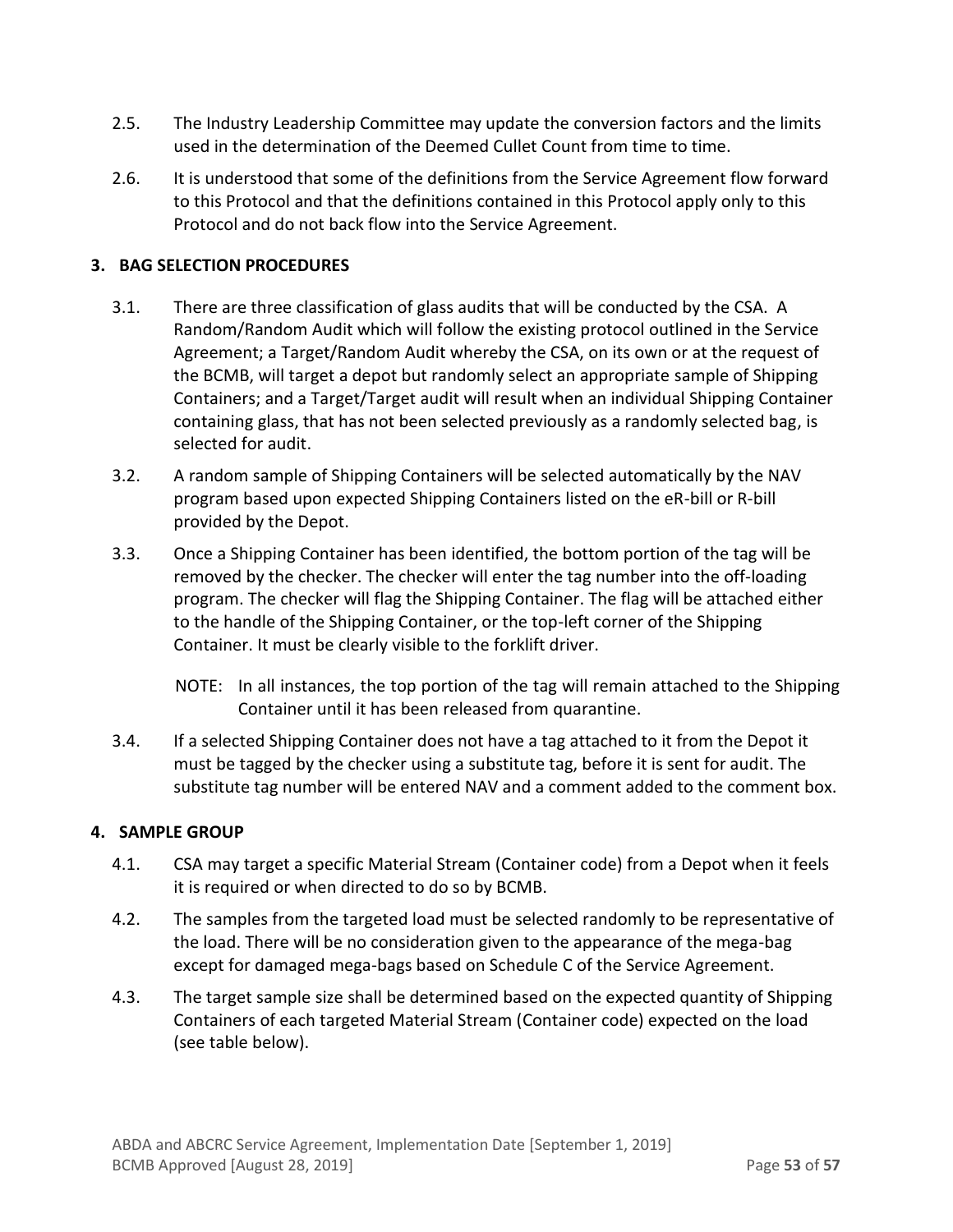| # of Shipping Containers recorded on the RBill<br>(by Container code) | <b>Target Sample Size</b> |
|-----------------------------------------------------------------------|---------------------------|
| $1 - 3$                                                               | 1 bag                     |
| $4 - 10$                                                              | 2 bags                    |
| $11 - 20$                                                             | 3 bags                    |
| $21 - 30$                                                             | 4 bags                    |
| 31 or more                                                            | 5 bags                    |

#### **5. COUNT & WEIGHT DATA COLLECTION**

- 5.1. The area will be inspected for cleanliness and for any loose Containers before the audit begins.
- 5.2. The CSA shall obtain and record on a bag by bag basis of the:
- 5.2.1. Gross Weight;
- 5.2.2. Tare Weight;
- 5.2.3. The Whole Container count of:
- 5.2.3.1. Target Container code;
- 5.2.3.2. Non-Target Container code(s);
- 5.2.3.3. Refillable Container;
- 5.2.3.4. Non-System Beverage Container;
- 5.2.3.5. Non-System Non-Beverage Container; and
- 5.2.4. Net Cullet Weight

#### **6. Manual Counting Procedures**

- 6.1. Containers that are hand counted are to be counted into boxes, except for Containers over 4 liters in size, in which case CSA will count these into an empty Shipping Container.
- 6.2. At the end of the audit, the original Shipping Container will be kept with the QC material until it is released for processing.
- 6.3. CSA shall select a denomination of units per box and will maintain that denomination consistently throughout the entire audit, with exception of the residual box at the end.
- 6.4. The Process:
- 6.4.1. The area will be inspected for cleanliness and for any loose Containers before a bag is emptied for counting.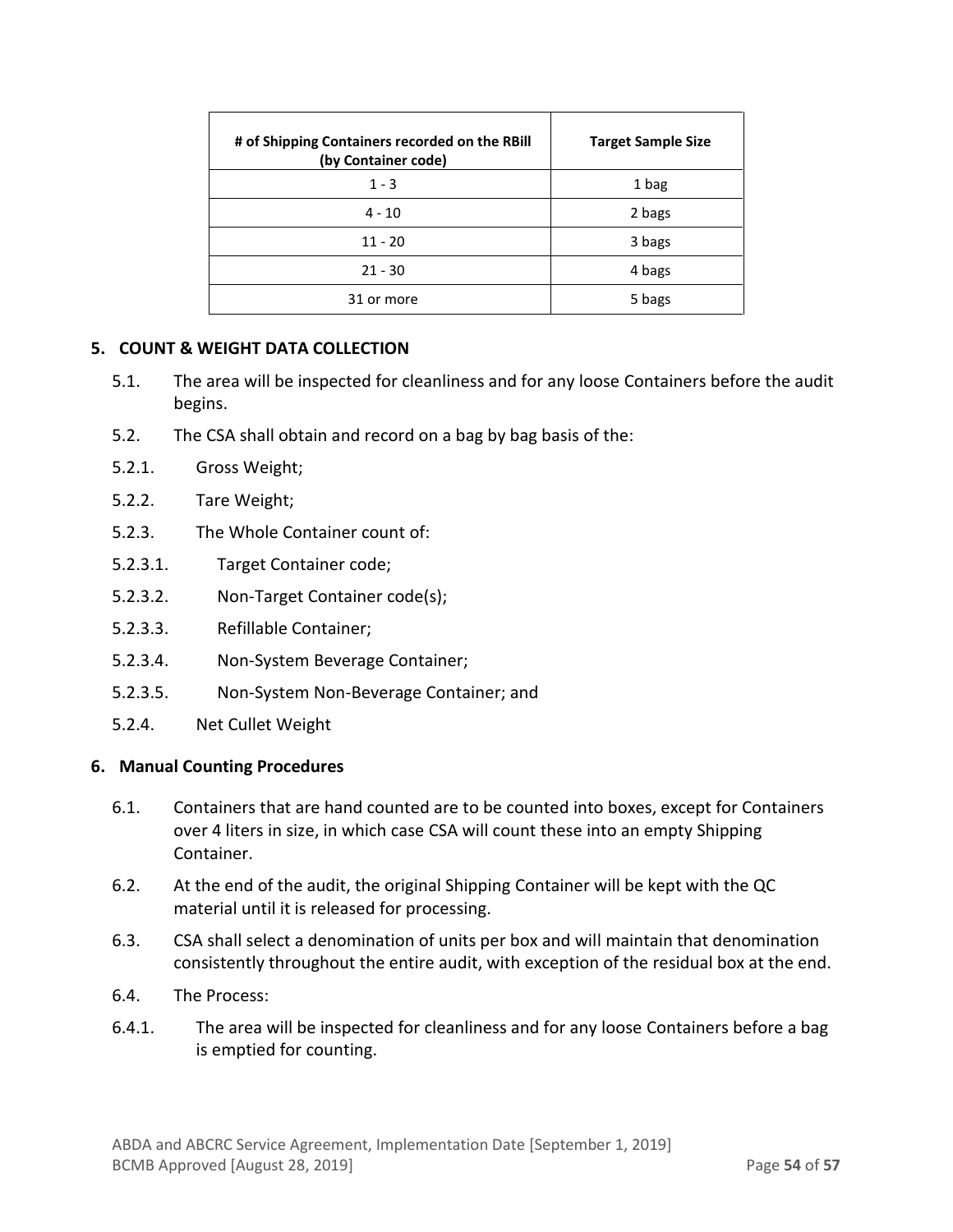- 6.4.2. The bags contents will be counted directly out of the Shipping Container.
- 6.4.3. The Containers will be counted into boxes and the full boxes will be stacked onto a pallet.
- 6.4.4. Boxes containing less than the approved numbers of Containers will be placed on the top row of the pallet (or kept aside).
- 6.5. Quantities of Non-System Containers and Non-Beverage Containers, and Containers that have been improperly sorted will be itemized and recorded on the Audit Summary.
- 6.5.1. The operator will select the bag number from the QC screen and will record the Container count into the QC program along with any comments or observations in respect to the materials counted (including contaminants, improperly sorted Containers (Container code), etc.)
- 6.5.2. The operator will then remove the flag from the bag to indicate that the bag has been counted. The bag tag from the Permit Holder is not to be removed from the bag until it has been removed from the QC area and the contents are fed into the processing system.
- 6.5.3. Bags are not to be removed from QC until the Permit Holder has been notified of adjustments and a supervisor authorizes their removal.

# **7. Conversion of Cullet**

- 7.1. If the audit of an individual bag of glass Containers results in a volume of cullet:
- 7.1.1. Equal to or less than the Maximum Allowable Cullet identified in section 7.2, then there will full conversion of the cullet utilizing the factors approved by ILC;
- 7.1.2. Greater than the Allowable Cullet identified in section 7.2, then there will be no conversion of any cullet in the bag.
- 7.2. Allowable Cullet:

| <b>Effective Date</b> | <b>Allowable Cullet</b>                                   |
|-----------------------|-----------------------------------------------------------|
| September 1, 2019     | the actual cullet found to a maximum of 30 kg.            |
| November 1, 2019      | the actual cullet found to a maximum of 25 kg.            |
| January 1, 2020       | an amount agreed to by ILC using the Prosolve methodology |

#### **8. Adjustments to the Deemed Count for each individual bag:**

8.1. If the Whole Count exceeds the Expected Count then the Deemed Count will be set to zero; or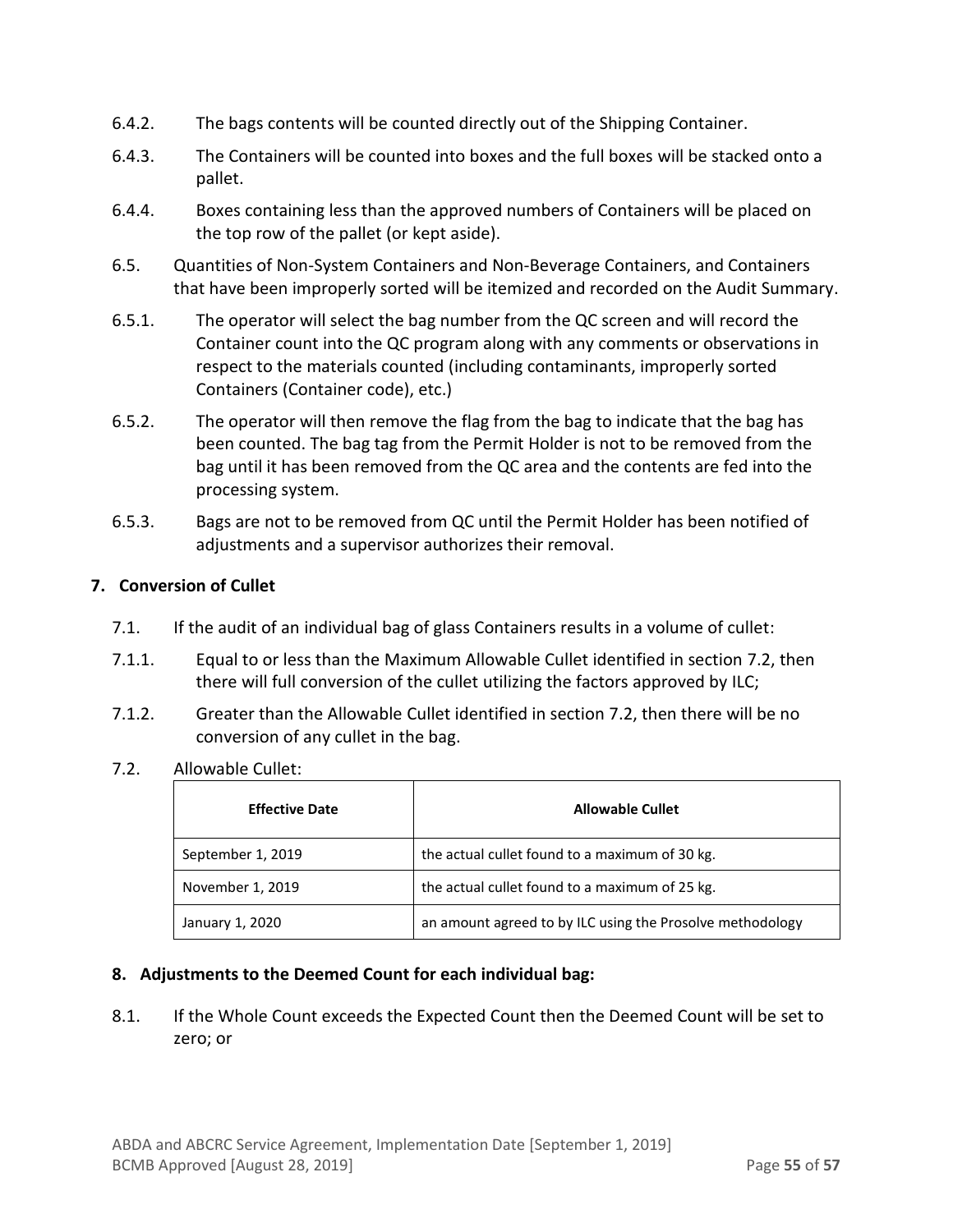- 8.2. If the Total Count exceeds the Expected Count then the Deemed Count will be reduced so that the Total Count will be equal to the Expected Count
- 8.3. If the variance between the Total Count and the Expected Count results in a percentage variance between -0.01% and -4.99% there will be no adjustment to Deemed Count; or
- 8.4. If the variance between the Whole Count and the Expected Count results in a percentage variance between -5.00% and -100.00% then the Deemed Count will be reduced to zero.

# **9. Audit Variances**

- 9.1. If the final variance of the audit group between the Expected Count and the Total Count of the audit group is between -2.50% and +2.50% the result will be deemed a Zone 1 and the Permit Holder will be paid based upon the expected count for each bag in the group.
- 9.2. If the final variance of the audit group between the Expected Count and the Total Count of the audit group is outside of the limits of Zone 1 as described in section 10 above, then the result will be deemed a Zone 2 result and the following adjustments may be made if applicable:
- 9.2.1. All refillables, and non-system Containers (beverage or non-beverage) will not be eligible for compensation;
- 9.2.2. All non-glass Containers found will be compensated for the deposit value only.
- 9.2.3. Unlabelled Containers will be treated in accordance with allowances that are established by the BCMB.

# **10. Extrapolation of Audits Results**

- 10.1. Any results from a Random/Random or Target/Target Audit will apply solely to the bag that was counted and not be subject to extrapolation;
- 10.2. All Target/Random Zone 2 results (a variance outside of the range of -2.50% to +2.50%) will be eligible for extrapolation across the remaining bags on the load from which the bags were sampled from, if a proper Sample Group was selected, and the extrapolation will be based on the total cumulative results of the Sample Group selected from the individual RBill for the Container code.

# **11. Communicating of Payment Amounts and Extrapolation of Results to Depots**

- 11.1. In the case of a Zone 1 result CSA will not make any adjustments to the Permit Holder's payment. A Zone 1 result may not be challenged by the Permit Holder, or ABDA.
- 11.2. In the case of a Zone 2 result CSA shall: